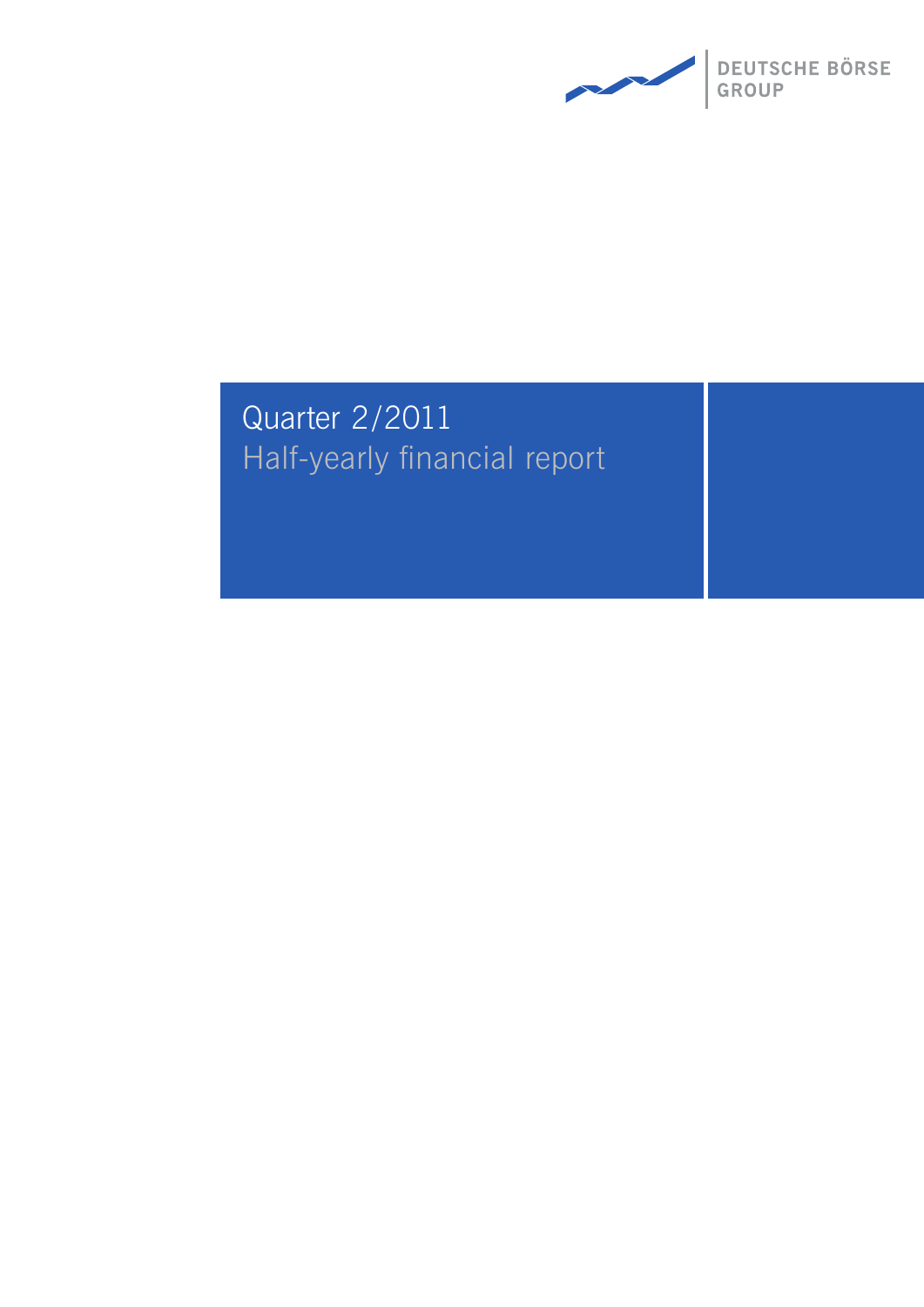### Deutsche Börse Group: financial highlights

L

|                                                                            |               |           |              | Quarter ended |              | Six months ended |
|----------------------------------------------------------------------------|---------------|-----------|--------------|---------------|--------------|------------------|
|                                                                            |               |           | 30 June 2011 | 30 June 2010  | 30 June 2011 | 30 June 2010     |
| Consolidated income statement                                              |               |           |              |               |              |                  |
| Sales revenue                                                              |               | €m        | 528.6        | 564.4         | 1,087.2      | 1,083.6          |
| Net interest income from banking business                                  |               | €m        | 18.5         | 15.7          | 34.6         | 26.7             |
| Earnings before interest and tax (EBIT)                                    |               | €m        | 276.5        | 257.4         | 592.8        | 503.0            |
| Net income for the period                                                  |               | €m        | 178.8        | 160.8         | 391.6        | 317.7            |
| Consolidated cash flow statement                                           |               |           |              |               |              |                  |
| Cash flows from operating activities                                       |               | €m        | 249.1        | 150.9         | 317.4        | 451.6            |
| Consolidated balance sheet (as at 30 June)                                 |               |           |              |               |              |                  |
| Equity                                                                     |               | €m        | 2,783.4      | 3,403.8       | 2,783.4      | 3,403.8          |
| Total assets                                                               |               | €m        | 191,608.6    | 188,419.4     | 191,608.6    | 188,419.4        |
| Performance indicators                                                     |               |           |              |               |              |                  |
| Earnings per share (basic)                                                 |               | €         | 0.96         | 0.87          | 2.10         | 1.71             |
| Earnings per share (diluted)                                               |               | €         | 0.96         | 0.86          | 2.10         | 1.70             |
| <b>Market indicators</b>                                                   |               |           |              |               |              |                  |
| Xetra                                                                      |               |           |              |               |              |                  |
| Number of transactions                                                     |               | m         | 52.0         | 52.0          | 111.5        | 95.7             |
| Trading volume (single-counted)                                            |               | €bn       | 338.8        | 379.8         | 700.1        | 678.9            |
| Floor trading/Xetra Frankfurt <sup>1)</sup>                                |               |           |              |               |              |                  |
| Trading volume (single-counted) <sup>2)</sup>                              |               | €bn       | 11.6         | 16.4          | 29.0         | 32.8             |
| Eurex                                                                      |               |           |              |               |              |                  |
| Number of contracts                                                        |               | m         | 733.5        | 833.5         | 1,420.9      | 1,485.5          |
| Clearstream                                                                |               |           |              |               |              |                  |
| Value of securities deposited                                              |               |           |              |               |              |                  |
| (average for the period)                                                   | international | €bn       | 5,886        | 5,882         | 5,918        | 5,738            |
|                                                                            | domestic      | €bn       | 5,398        | 5,031         | 5,391        | 5,013            |
| Number of transactions                                                     | international | ${\sf m}$ | 9.3          | 9.6           | 19.7         | 18.7             |
|                                                                            | domestic      | m         | 20.5         | 21.1          | 44.2         | 39.9             |
| Global Securities Financing<br>(average outstanding volume for the period) |               | €bn       | 553.4        | 509.2         | 548.2        | 500.0            |
| Deutsche Börse share price                                                 |               |           |              |               |              |                  |
| Opening price <sup>3)</sup>                                                |               | €         | 53.55        | 54.88         | 51.80        | 58.00            |
| High <sup>4)</sup>                                                         |               | €         | 57.68        | 59.00         | 62.48        | 59.00            |
| Low <sup>4</sup>                                                           |               | €         | 50.01        | 48.46         | 50.01        | 45.45            |
| Closing price (as at 30 June)                                              |               | €         | 52.40        | 50.08         | 52.40        | 50.08            |

1) Migrated to Xetra Frankfurt specialist model on 23 May 2011 2) Excluding certificates and warrants 3) Closing price of preceding trading day

4) Intraday price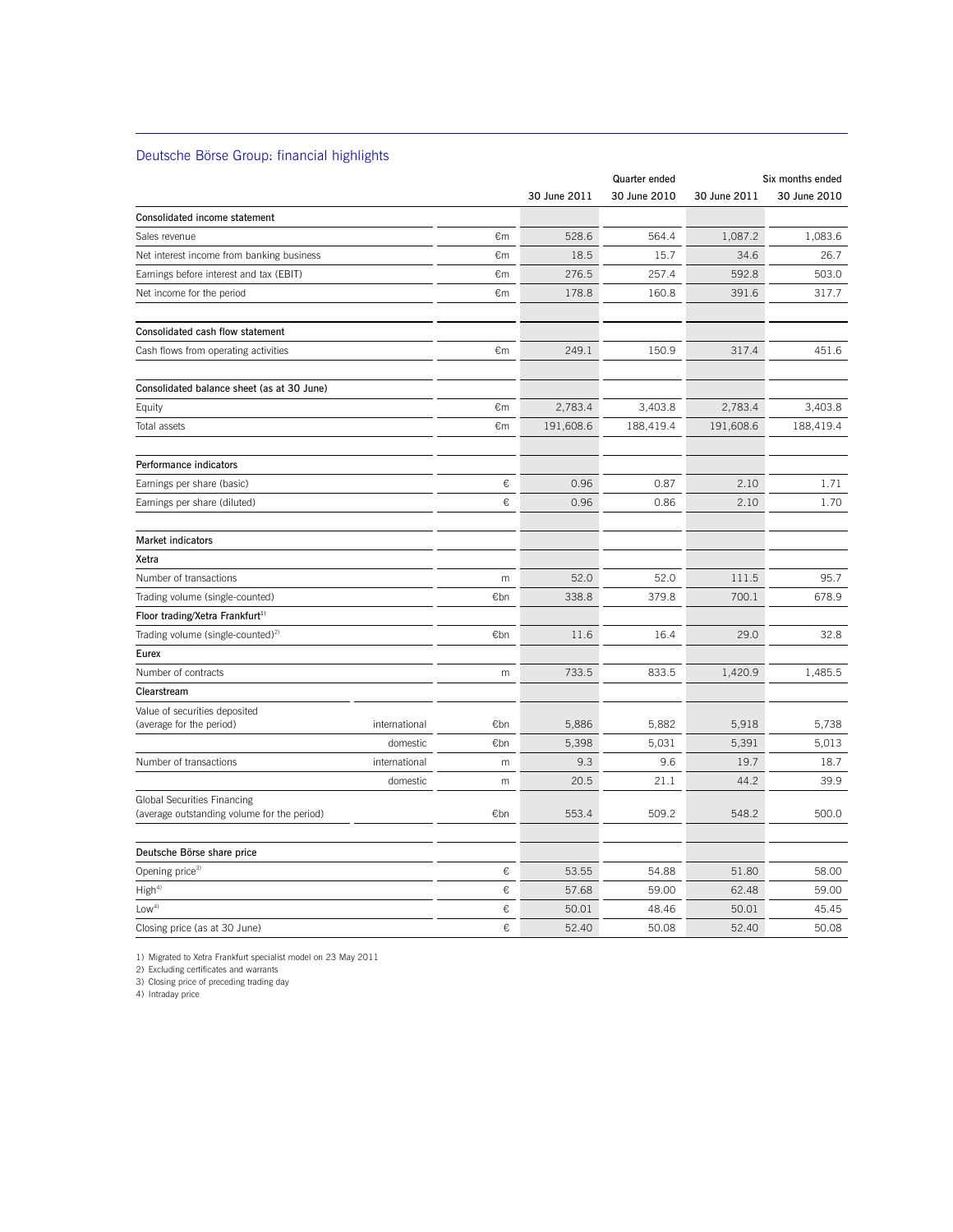## Stable second quarter helps Deutsche Börse achieve its best half-yearly result since 2008

- $\blacksquare$  Sales revenue in the second quarter of 2011 was €528.6 million, down 6 percent on the prior-year quarter (Q2/2010: €564.4 million), which had seen particularly high trading volumes in securities and derivatives as a result of the turbulence in the euro zone.
- Net interest income from banking business rose by 18 percent to €18.5 million (Q2/2010: €15.7 million).
- Operating costs in the second quarter of 2011 fell significantly year-on-year, to €235.6 million (Q2/2010: €304.6 million).
- Earnings before interest and tax (EBIT) rose in line with this to €276.5 million (Q2/2010: €257.4 million).
- Basic earnings per share amounted to €0.96 for an average of 186.0 million shares (Q2/2010: €0.87 for 185.9 million shares).
- Operating cash flow amounted to  $€249.1$  million in the second quarter of 2011 (Q2/2010: €150.9 million).
- On 13 May 2011, Deutsche Börse AG distributed a total dividend of €390.7 million to its shareholders for financial year 2010. The dividend was €2.10 per share, the same as in the previous year.
- The planned combination of Deutsche Börse Group and NYSE Euronext has made another step forward: the shareholders of both companies have approved the plan with large majorities. Once the transaction has been completed, shareholders who tender their Deutsche Börse shares until 1 August 2011 (midnight, CEST) are to receive a special dividend of €2.00 per share from Alpha Beta Netherlands Holding N.V. (Holding).
- **After the combination of Deutsche Börse and NYSE** Euronext, but independently of its completion, Deutsche Börse will hold a 100 percent indirect equity interest at Eurex Zürich AG for a purchase price of €590.0 million. The repective agreement was signed on 7 June.



Development of Deutsche Börse AG shares since the beginning of Q2/2011

**- Daily Deutsche Börse closing share price** 

 $=$  DAX<sup>®</sup> performance<sup>1)</sup>

STOXX<sup>®</sup> Europe 600 Financials<sup>1)</sup>

1) Index-linked, closing price on 31 March 2011

Order book turnover of Deutsche Börse share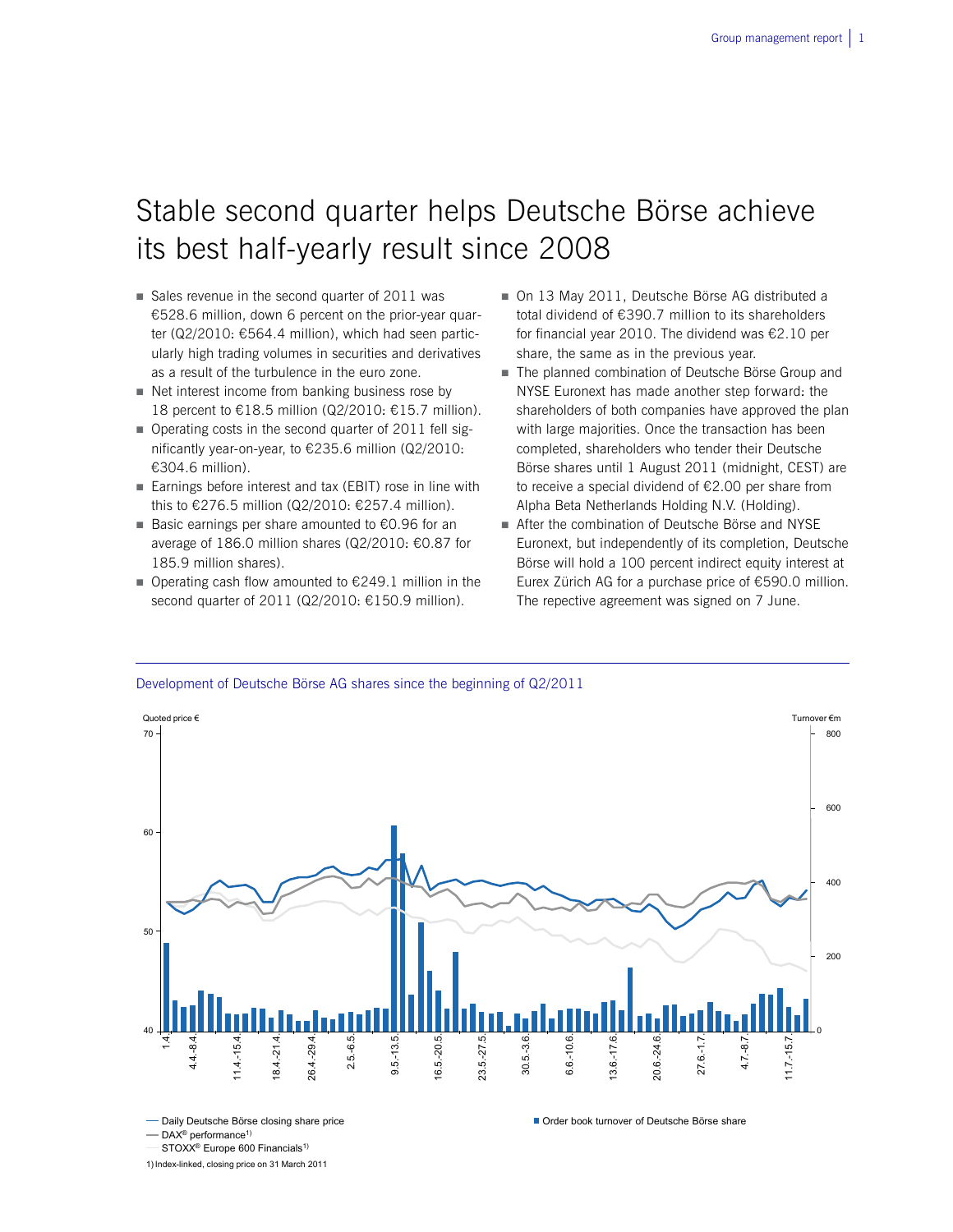## Group interim management report

## Proposed business combination of Deutsche Börse Group und NYSE Euronext

On 15 February 2011, Deutsche Börse AG and NYSE Euronext announced that they have entered into a business combination agreement following approval from both companies' supervisory bodies. Under the agreement, the companies will combine to create the world's premier global exchange group.

Following approval of the planned combination by the shareholders of NYSE Euronext with a majority of 65.68 percent on 7 July, 82.43 percent of the shareholders of Deutsche Börse AG accepted the exchange offer made by Holding, which ended on 13 July. In accordance with the Wertpapiererwerbs- und Übernahmegesetz (WpÜG, German Securities Acquisition and Takeover Act), this is followed by a further two-week acceptance period, starting on 19 July and ending at midnight (CEST), on 1 August 2011. The conditions of the offer remain unchanged during this additional acceptance period.

The transaction is still subject to a number of conditions precedent, including approval by the competent anti-trust, financial, securities and other supervisory authorities in the USA and Europe. The various regulatory and anti-trust reviews are expected to continue until the end of the year. As a result, Deutsche Börse AG does not expect the transaction to close until around the end of the year.

In Deutsche Börse's opinion, the agreed merger of two of the strongest exchange organisations in the industry, NYSE Euronext and Deutsche Börse, will create compelling value for shareholders of both companies. The potential for value creation unlocked by this combination is driven by significant growth opportunities across different asset classes and geographies, identified cost synergies based on joint estimates and attractive distributions for shareholders in the combined group based on superior cash flow generation paired with a strong balance sheet.

Results of operations, financial position and net assets

#### **Results of operations in the first half of 2011**

Deutsche Börse's business activity saw slight positive growth in the first half of 2011. The natural disaster in Japan and political unrest in North Africa and the Middle East impacted volatility – and hence trading activity in securities and derivatives – in the first quarter, while turbulence in the euro zone led to an increase in trading activity at the end of the second quarter. The steady growth of post-trade services in the Clearstream segment continued the trend of the previous year, while the Market Data & Analytics segment further increased its sales of data and information products. Deutsche Börse Group's total sales revenue increased slightly year-on-year to €1,087.2 million (H1/2010: €1,083.6 million).

Net interest income from banking business generated in the Clearstream segment recovered significantly, growing by 30 percent to €34.6 million (H1/2010: €26.7 million). In addition to higher average overnight customer cash deposits, this is also due to the 0.25 percentage point increase in the key interest rate by the European Central Bank in April.

Total costs in the first half of 2011 fell by 14 percent to €560.5 million (H1/2010: €654.8 million). While volume-related costs increased slightly to €110.3 million (H1/2010: €105.4 million), operating costs fell by 18 percent to €450.2 million (H1/2010: €549.4 million). The main factors driving the decline in costs that are within the Group's control were as follows:

- Non-recurring costs, mainly in connection with the planned business combination with NYSE Euronext and efficiency measures, fell year-on-year to €29.8 million (H1/2010: €109.8 million).
- The efficiency measures introduced in 2010 were successful more rapidly than had been originally planned and hence contributed favourably to staff costs and non-personnel costs.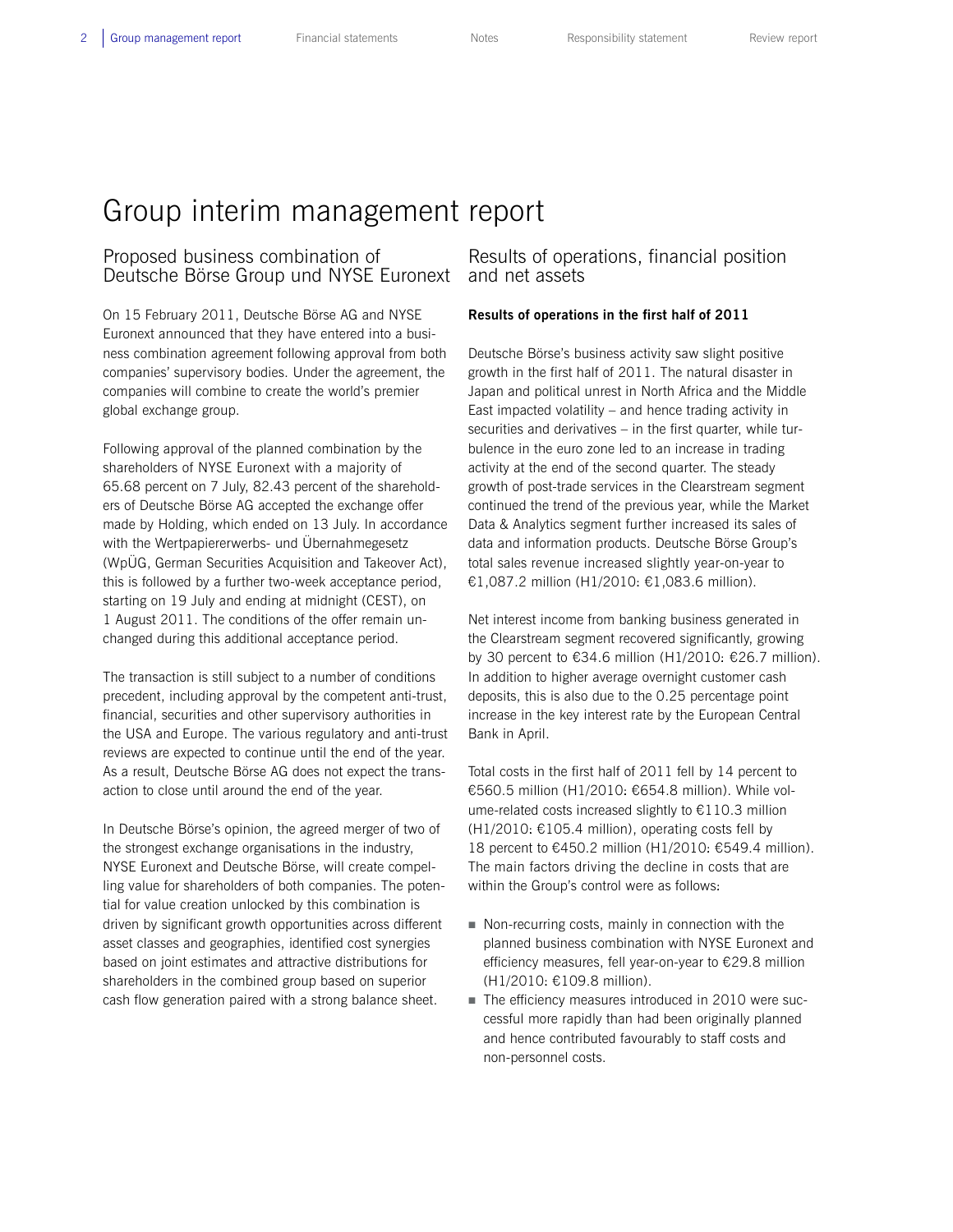Depreciation and amortisation expenses decreased compared with the prior-year period, partly due to impairment losses relating to intangible assets in 2010.

The result from equity investments amounted to  $E10.3$  million, on a level with the prior-year period (H1/2010: €10.4 million). Higher contributions by European Energy Exchange AG (EEX®) and Scoach Holding S.A. were offset by lower contributions by Direct Edge Holdings, LLC.

Due to the stable sales revenue and the significant decline in costs, EBIT rose sharply by 18 percent to €592.8 million (H1/2010: €503.0 million).

The Group's financial result for the first six months of 2011 was €–37.0 million (H1/2010: €–52.7 million).

The effective Group tax rate was 27.4 percent (H1/2010: 27.0 percent). The slight increase results from non-taxdeductible expenses for the proposed combination with NYSE Euronext. Adjusted for this effect, the Group tax rate for the first half of 2011 was 26.0 percent.

Net income for the first half of 2011 rose by 23 percent to €391.6 million (H1/2010: €317.7 million). Basic earnings per share, based on a weighted average of 186.0 million shares outstanding, rose to €2.10 in

the first six months of 2011 (H1/2010:  $£1.71$  for 185.9 million shares outstanding).

#### **Results of operations in the second quarter of 2011**

Turbulence in the euro zone, national debt in certain European countries and the decline of the euro against the US dollar had led to unusually high trading activity in the second quarter of the previous year. Substantial uncertainty in the markets prompted many investors to hedge their portfolios by restructuring them. Trading momentum was limited in the second quarter of this year, despite the renewed discussion of the deficits of certain countries and the stability of the euro in June. As a result, trading volumes in securities and derivatives declined in the second quarter of 2011 compared with the prior-year quarter.

Despite the lower trading activity, Deutsche Börse Group's sales revenue only declined by a moderate 6 percent as against the prior-year quarter, to €528.6 million (Q2/2010: €564.4 million). Only the Market Data & Analytics segment, which is largely independent of trading activity on the markets, showed stable growth in the second quarter. Driven by higher average overnight customer deposits and the increase in the key interest rate mentioned earlier, net interest income from banking business generated in the Clearstream segment rose by 18 percent in the second quarter to €18.5 million (Q2/2010: €15.7 million). Other



1) Including the ISE impairment charge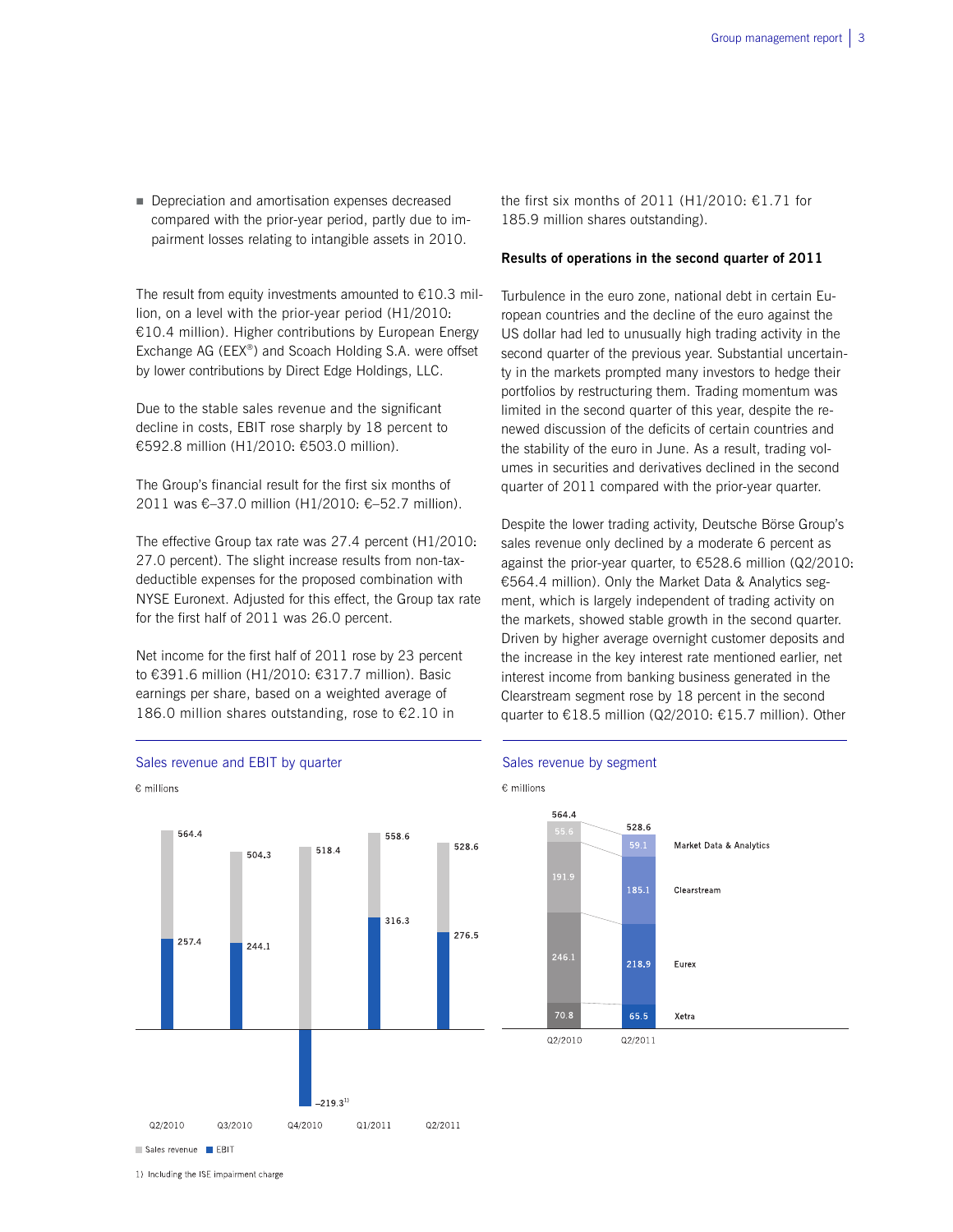operating income dropped to €12.9 million (Q2/2010: €24.6 million). In the second quarter of 2010, this figure had included a contribution of €8.4 million that was due to an adjustment to the term of the investment portfolio for Clearstream's own funds.

Deutsche Börse Group's total costs were down 19 percent year-on-year, at €289.2 million (Q2/2010: €356.0 million). Operating costs were significantly lower than in the prioryear quarter, falling 23 percent to €235.6 million (Q2/2010: €304.6 million). Volume-related costs rose slightly by 4 percent to €53.6 million (Q2/2010:  $€51.4$  million). The rise corresponds to an increase in sales revenue and is primarily due to changes in the fee models for trading US options on ISE and German/European shares in the specialist model on Xetra®. In sum, both effects are neutral to earnings. Total costs in Q2/2011 contain costs of €–2.6 million for efficiency programmes due to the partial reversal of provisions made in 2010 and not required in 2011 and costs of €18.8 million for the proposed combination with NYSE Euronext. In Q2/2010, costs for efficiency measures amounted to €82.0 million.

Income from the equity-accounted associates and joint ventures European Energy Exchange AG and Scoach Holding S.A. made a significant contribution to the result from equity investments of €5.7 million (Q2/2010: €8.7 million).

EBIT rose by 7 percent against the prior-year period to €276.5 million (Q2/2010: €257.4 million), driven by a significant fall in operating costs.

The financial result for the second quarter of 2011 amounted to  $€-17.2$  million (Q2/2010:  $€-29.8$  million).

The effective Group tax rate in the second quarter of 2011 was 28.9 percent (Q2/2010: 27.0 percent). The year-onyear increase in the rate is due to non-tax-deductible expenses for the proposed combination with NYSE Euronext. Adjusted for this effect, the Group tax rate in Q2/2011 was 26.0 percent.

Consolidated net income for the second quarter of 2011 rose by 11 percent to €178.8 million (Q2/2010: €160.8 million). Basic earnings per share, based on a weighted average of 186.0 million shares outstanding, rose to €0.96 in the second quarter of 2011 (Q2/2010: €0.87 for 185.9 million shares outstanding).

#### **Xetra segment**

**First half of 2011**

- Sales revenue in the first half of 2011 rose by 2 percent to €138.5 million (H1/2010: €135.8 million).
- EBIT went up by 29 percent to reach  $€68.7$  million (H1/2010: €53.4 million).

**Second quarter of 2011**

- Sales revenue fell by 7 percent to  $€65.5$  million (Q2/2010: €70.8 million).
- $\blacksquare$  However, EBIT increased by 11 percent to €30.3 million (Q2/2010: €27.2 million).

In the first half of 2011, demand from institutional and private investors for trading services provided by the Xetra segment increased slightly year-on-year. This growth stems mainly from the first quarter, when market participants restructured their portfolios in a secure, transparent market in light of the sharp rise in volatility.

In the reporting period, trading volumes on Xetra rose by 3 percent year-on-year to €700.1 billion (H1/2010: €678.9 billion), the number of transactions in electronic Xetra trading was up by 17 percent to 111.5 million (H1/2010: 95.7 million) and the average value of a Xetra transaction decreased by 11 percent to €12.6 thousand (H1/2010: €14.2 thousand). Pricing models in the cash market reflect both volumes and the number of orders: trading fees are calculated per executed order and on the basis of the order volume. The pricing structure means that the order volume is generally more important for the segment's total revenue.

In the second quarter of 2011, Xetra trading volumes were 11 percent down on the prior-year period at €338.8 billion (Q2/2010: €379.8 billion), mainly because the considerable market uncertainty in May 2010 sparked by the levels of government debt in several euro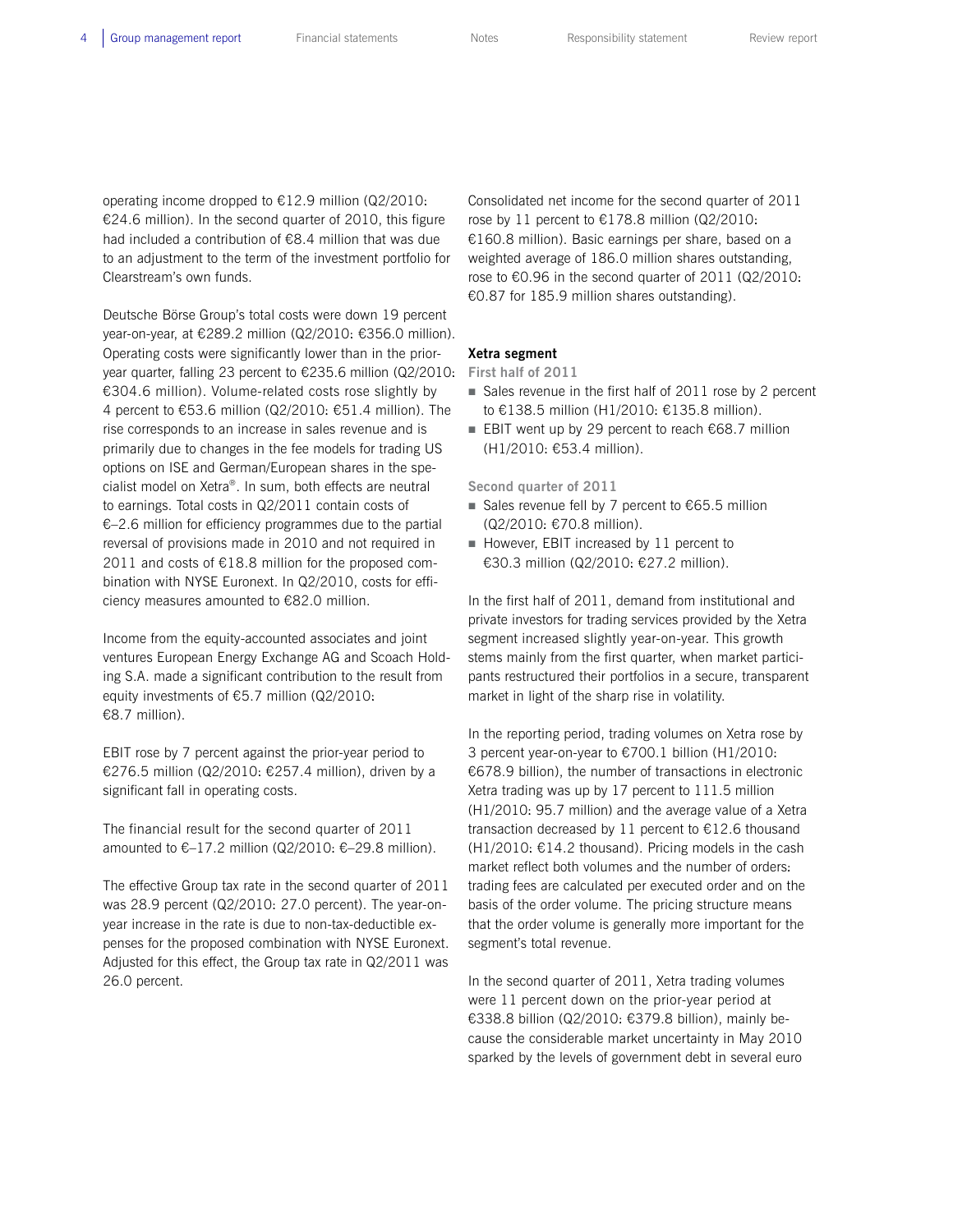zone countries had prompted investors to trade through the stock exchange more – due to the greater reliability and integrity it offers. Although the stability of the single European currency was again the subject of heightened debate in the second quarter, 2011 has not yet seen a comparable trading momentum. The number of Xetra transactions remained unchanged year-on-year at 52.0 million (Q2/2010: 52.0 million) whereas the average value of a Xetra transaction was €13.0 thousand in the second quarter (Q2/2010:  $£14.6$  thousand).

By increasing system capacity and trading speed, Deutsche Börse has significantly improved its network connection between the London financial centre and Deutsche Börse Group's trading platforms in Frankfurt/Main.

Through Xetra Frankfurt Specialist Trading, Deutsche Börse AG offers mainly private investors a modern and investor-friendly market model since 23 May 2011. As well as bringing forward the start of trading in selected instruments to 8 a.m., Xetra Frankfurt Specialist Trading also makes Frankfurt a more attractive financial centre. In floor trading at the Frankfurt Stock Exchange the trading volume declined by 12 percent in the first half of 2011 to €29.0 billion (H1/2010: €32.8 billion). In the second quarter, the same factors that impacted the Xetra main market resulted in a 29 percent year-on-year decline to €11.6 billion (Q2/2010: €16.4 billion). The sales revenue generated in floor trading (and in Xetra Frankfurt Specialist Trading) increased in spite of a decline in trading activity. This is mainly attributable to the introduction of a new pricing model for Xetra Frankfurt Specialist Trading. At the

same time, the new pricing model led to an increase in volume-related costs, with the result that the rise in sales revenue was not reflected in earnings.

Tradegate Exchange, which is operated by a company in which Deutsche Börse has held a majority interest since the beginning of January 2010, generated a trading volume of €14.6 billion in the first half of 2011 (H1/2010: €8.1 billion), an increase of 80 percent.

#### Breakdown of sales revenue in the Xetra segment



1) Including income from listing and cooperation agreements and IT sales revenue allocated to the segment

Tradegate Exchange also achieved growth in the second quarter, lifting its trading volume by 48 percent to €6.5 billion, in particular as a result of its continued success in connecting new customers.

|                                                         | Q2/2011<br>€m | Q2/2010<br>€m | Change<br>%   | H1/2011<br>€m | H1/2010<br>€m | Change<br>% |
|---------------------------------------------------------|---------------|---------------|---------------|---------------|---------------|-------------|
| Business: key indicators                                |               |               |               |               |               |             |
| Sales revenue                                           | 65.5          | 70.8          | $-7$          | 138.5         | 135.8         | $+2$        |
| <b>EBIT</b>                                             | 30.3          | 27.2          | $+11$         | 68.7          | 53.4          | $+29$       |
| Markets: key indicators                                 |               |               |               |               |               |             |
| Trading volume<br>(order book turnover, single-counted) | €bn           | €bn           |               | €bn           | €bn           |             |
| Xetra <sup>®</sup>                                      | 338.8         | 379.8         | $-11$         | 700.1         | 678.9         | 3           |
| Floor Frankfurt <sup>1)</sup>                           | 11.6          | 16.4          | $-29$         | 29.0          | 32.8          | $-12$       |
| Tradegate                                               | 6.5           | 4.4           | 48            | 14.6          | 8.1           | 80          |
| Transactions                                            | m             | m             |               | m             | m             |             |
| Xetra                                                   | 52.0          | 52.0          | $\mathcal{O}$ | 111.5         | 95.7          | 17          |

#### Xetra segment: key indicators

1) Migrated to Xetra Frankfurt specialist model on 23 May 2011; excluding certificates and warrants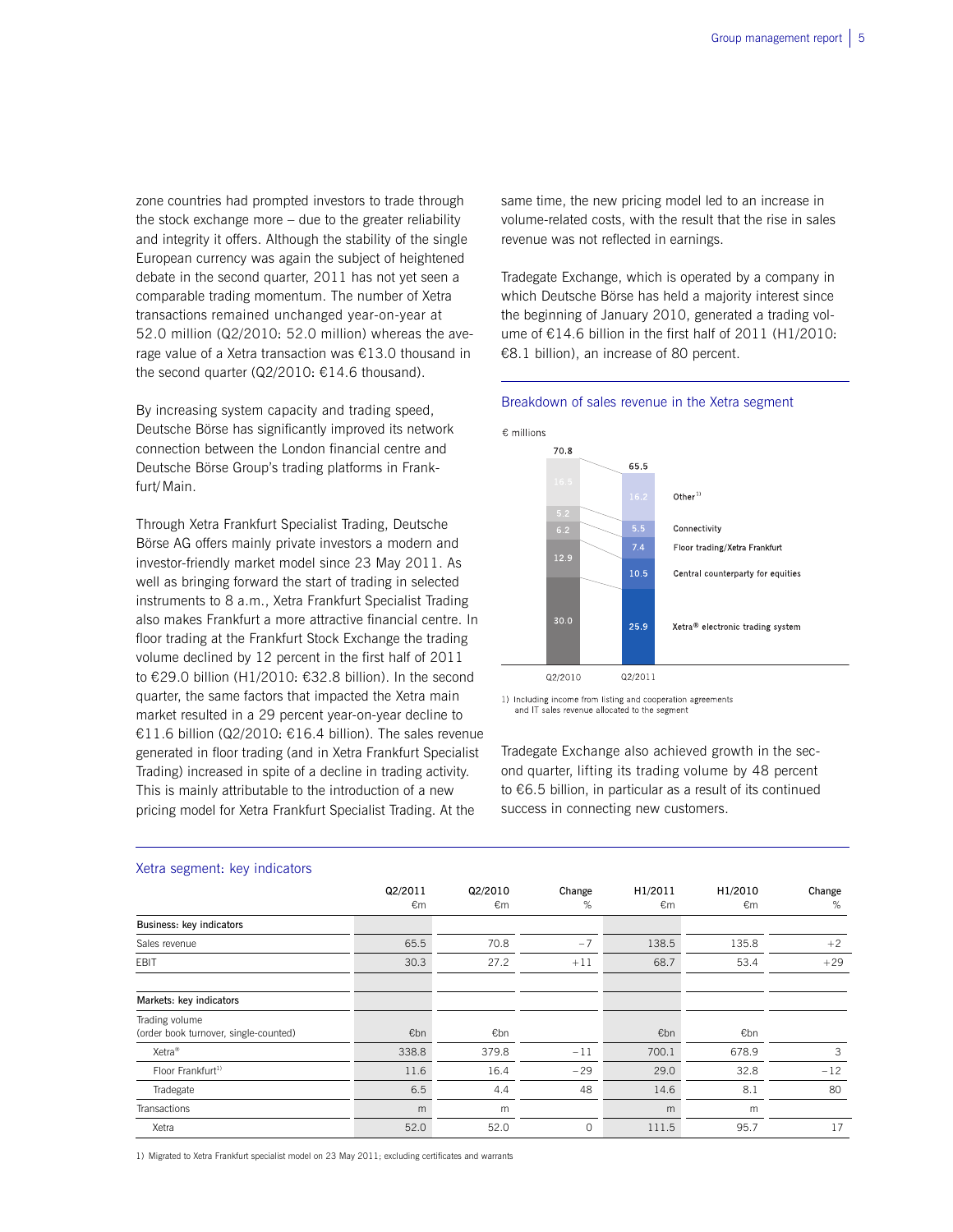Notwithstanding these developments, the Xetra segment's EBIT increased due to significantly lower costs. It rose by 29 percent to €68.7 million in the first six months of 2011 (H1/2010: €53.4 million) and by 11 percent to €30.3 million in the second quarter (Q2/2010: €27.2 million).

For over eleven years now, Deutsche Börse has operated Europe's leading marketplace for exchange-traded funds (ETFs). ETFs combine the flexibility of an equity with the risk diversification of a portfolio. They track the performance of entire markets or sectors in a single product, are traded via stock exchanges as efficiently and with the same liquidity as equities, and can be bought for low transaction costs without load fees. Since their launch in Europe, their number and assets under management have grown steadily. As at 30 June 2011, 819 ETFs were listed on Deutsche Börse (H1/2010: 674 ETFs), the number of issuers had grown to 20 (H1/2010: 14) and the assets under management held by ETF issuers amounted to €172.7 billion (H1/2010: €135.5 billion). In the first half of 2011, the  $XTF^{\circledast}$  segment's trading volume remained almost unchanged at €84.5 billion (H1/2010: €85.0 billion). In the second quarter of 2011, it declined by 19 percent to €38.2 billion (Q2/2010: €47.3 billion). The most heavily traded ETFs are based on the European STOXX® equity indices and on the DAX® index. In some cases, they are more liquid than DAX shares.

Xetra-Gold®, a physically backed bearer bond issued by Deutsche Börse Commodities GmbH, showed stable business development. By quarter-end Deutsche Börse Group held a quantity of around 50 tonnes under custody (30 June 2010: 50 tonnes). Given a gold price of €33.39 per gram on 30 June 2011, the value of the gold was equivalent to over €1.6 billion.

In the listing business, Deutsche Börse recorded 49 new admissions in the second quarter, including six in the Prime Standard and one in the Entry Standard. In April, GSW Immobilien AG went public in the largest IPO so far this year with an issue volume of around €468 million. Almost 88 percent of the initial listings were by foreign companies. The total issue volume in the second quarter stood at €1.08 billion. In addition, Sberbank of Russia was admitted to the Entry Standard and the new platform for bond issues chalked up its first successes: four companies used the Entry Standard to raise debt capital in this way. The issue volume amounted to a total of €185 million.

Xetra's international position is also on a positive track: Deutsche Börse's trading system will be used to operate the Vienna Stock Exchange's electronic securities trading at least until the end of 2017. Wiener Börse AG extended the Xetra agreement with Deutsche Börse AG that would have expired at the end of 2012 ahead of time by a further five years.

#### **Eurex segment**

**First half of 2011** 

- Sales revenue in the first six months fell by 2 percent to € 448.9 million (H1/2010: €459.9 million).
- EBIT slightly rose by 1 percent to  $£254.8$  million (H1/2010: €251.6 million).

**Second quarter of 2011**

- Eurex sales revenue was down by 11 percent to €218.9 million (Q2/2010: €246.1 million).
- EBIT decreased by 13 percent to  $£115.1$  million (Q2/2010: €132.8 million).

Volumes in Eurex derivatives trading declined year-on-year both in the second quarter and for the first half of 2011 as a whole. While the economic environment in the second quarter of 2010 and in May in particular led to increased volatility in the equity, money and bond markets (refinancing of government debt, the fall in the euro against the US dollar, turbulent interest rates) and therefore to exceptionally high demand for derivatives as hedging products, the current debt crisis in several eurozone countries is reflected in a cautious stance on the part of institutional customers, particularly towards equity index derivatives. As a result, trading volumes for European futures and options fell by 3 percent in the first half of 2011 to 1,043.5 million contracts (H1/2010: 1,080.0 million). Trading volumes on the International Securities Exchange (ISE) were down 7 percent on the previous year in what remains a fiercely competitive US equity options market. Overall, 1,420.9 million contracts were traded on Eurex's derivatives exchanges in the first six months (H1/2010: 1,485.6 million).

In the second quarter, the number of European futures and options contracts traded on Eurex declined by 12 percent to 553.8 million (Q2/2010: 627.2 million). Together with ISE, the trading volume amounted to 733.5 million contracts (Q2/2010: 833.5 million).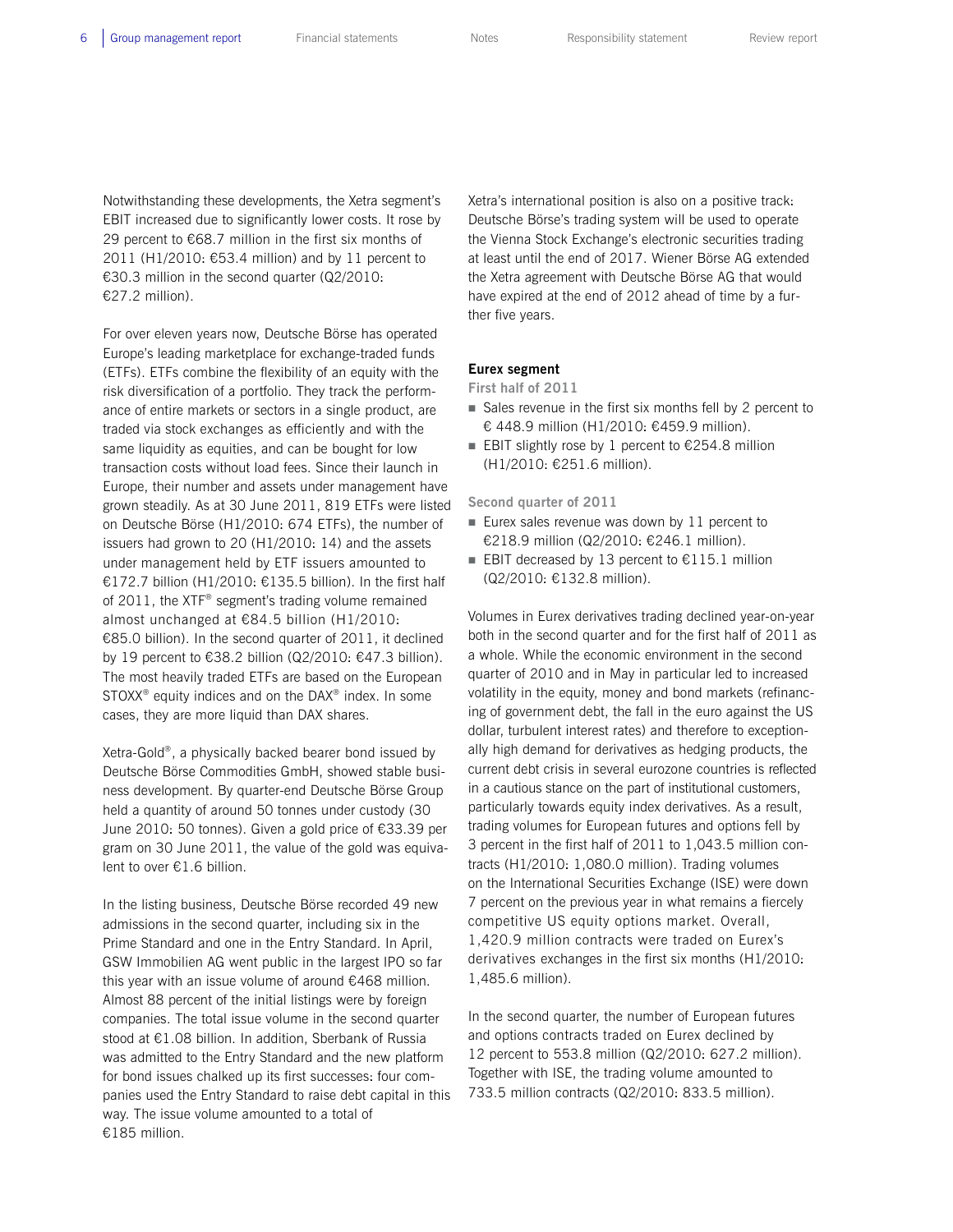European traded equity index derivatives remained the product group generating the most sales revenue on the Eurex derivatives exchange. These recorded a 6 percent decline to 413.3 million contracts in the first half of the year (H1/2010: 440.8 million). This was due mainly to an 18 percent fall to 197.3 million in the second quarter (Q2/2010: 239.8 million) as a result of the aforementioned trade stimulating special circumstances in May 2010, and the current market environment marked by an increase in risk aversion and associated reduction in open positions, as well as the resulting decline in trading activity.

The volume of contracts generated by equity derivatives dropped by 14 percent to 292.9 million in the first half of 2011 (H1/2010: 338.8 million). The decline in equity options and equity futures is primarily attributable to the standardisation of contract sizes for several very liquid products in the first half of 2011, as a result of which Eurex participants require fewer contracts for the same number of underlying equities. If only the equities underlying the contracts are taken into account, trading volumes are on a level with the prior-year period. The trading volume in the second quarter of 2011 was down by 20 percent to 185.2 million (Q2/2010: 232.7 million).

Among the recently introduced asset classes, dividend derivatives continued to perform well. The number of traded contracts rose by 4 percent year-on-year to 2.5 million in the first half of 2011 (H1/2010: 2.4 million contracts).

In the first half of the year, interest rate markets were dominated by a new momentum in central bank interest rate policy in Europe – the European Central Bank increased the key interest rate by 0.25 percentage points in April – and market uncertainty caused by the refinancing of government debt. As a result, the volumes of interest rate derivatives contracts traded on Eurex continued to grow: in the first half of the year, Eurex recorded an increase of 12 percent to 336.1 million contracts (H1/2010: 299.8 million). In the second quarter, the number rose by 11 percent year-on-year, leading to a trading volume of 170.5 million contracts (Q2/2010: 154.1 million).

The ISE trading volume in US options declined in what remained a highly competitive market environment: in the first half of the year, the number of contracts traded by market participants fell by 7 percent compared with the prior-year period to 377.4 million (H1/2010: 405.6 million). Sales revenue in US options went up slightly in the first half of 2011, despite the decrease in trading volumes. This is due to a new pricing model whose maker-taker component includes payments to providers of liquidity that are not netted against sales revenue but are reported separately as volume-related costs. Overall, the effects of higher sales revenue and higher costs cancelled each other out in earnings.

The number of US option contracts in the second quarter of 2011 was down by 13 percent year-on-year to 179.7 million (Q2/2010: 206.3 million). ISE's market

|                                                 | Q2/2011<br>€m | Q2/2010<br>€m | Change<br>% | H1/2011<br>€m | H1/2010<br>€m | Change<br>% |
|-------------------------------------------------|---------------|---------------|-------------|---------------|---------------|-------------|
| Business: key indicators                        |               |               |             |               |               |             |
| Sales revenue                                   | 218.9         | 246.1         | $-11$       | 448.9         | 459.9         | $-2$        |
| EBIT                                            | 115.1         | 132.8         | $-13$       | 254.8         | 251.6         | $+1$        |
| Markets: key indicators                         |               |               |             |               |               |             |
| Contracts                                       | m             | m             |             | m             | m             |             |
| European equity index derivatives <sup>1)</sup> | 197.3         | 239.8         | $-18$       | 413.3         | 440.8         | $-6$        |
| European equity derivatives <sup>1)</sup>       | 185.2         | 232.7         | $-20$       | 292.9         | 338.8         | $-14$       |
| European interest rate derivatives              | 170.5         | 154.1         | $+11$       | 336.1         | 299.8         | $+12$       |
| Total European derivatives <sup>2)</sup>        | 553.8         | 627.2         | $-12$       | 1,043.5       | 1,080.0       | $-3$        |
| US options (ISE)                                | 179.7         | 206.3         | $-13$       | 377.4         | 405.6         | $-7$        |
| <b>Total Eurex and ISE</b>                      | 733.5         | 833.5         | $-12$       | 1,420.9       | 1,485.6       | $-4$        |

#### Eurex segment: key indicators

1) The dividend derivatives have been allocated to the equity index derivatives and the equity derivatives.

2) The total shown does not equal the sum of the individual figures as it includes other traded derivatives such as ETFs, volatility, agricultural, precious metals and emission derivatives.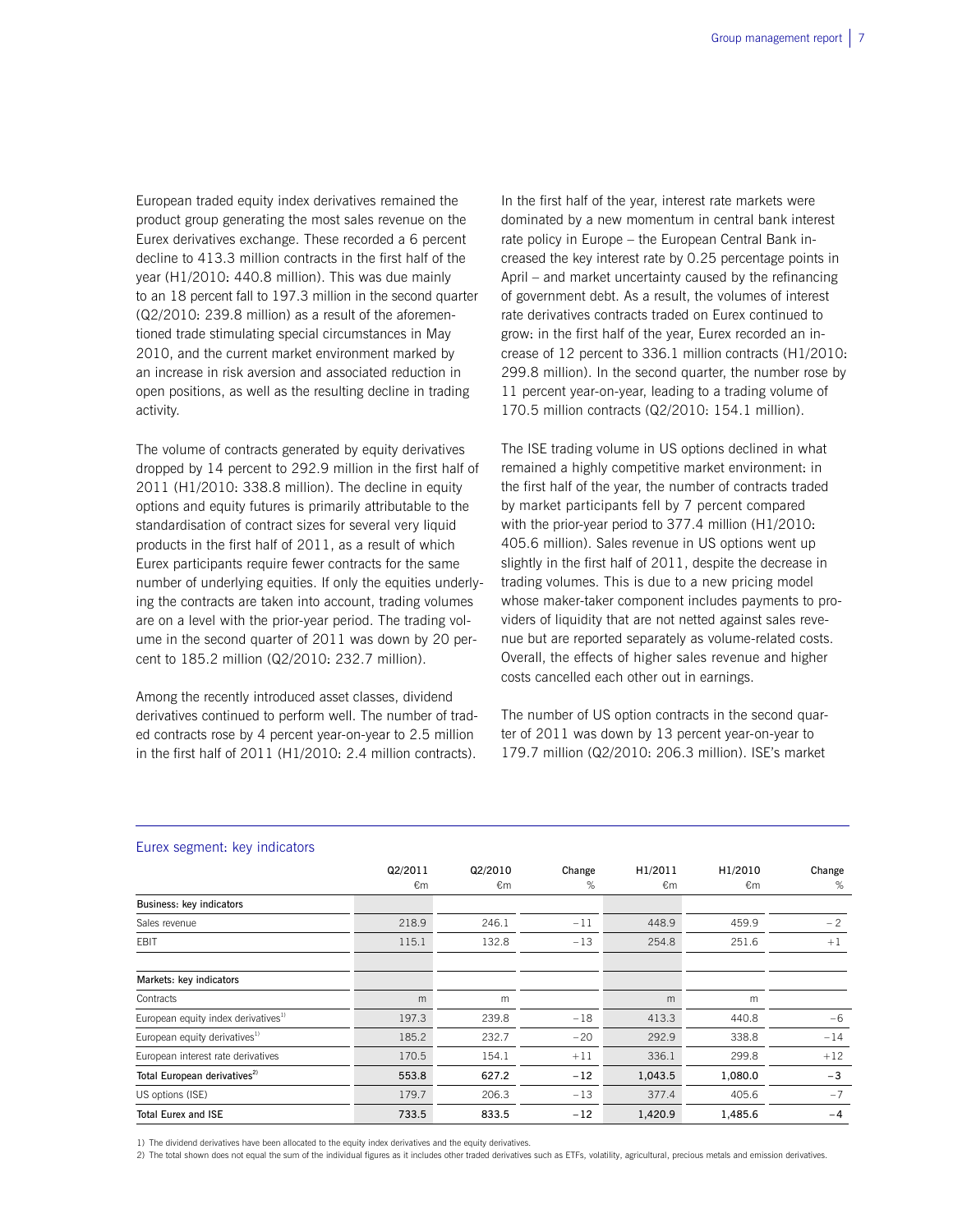share of US equity options was 17.9 percent in the second quarter of 2011 (Q2/2010: 20.5 percent). ISE expects fresh impetus to come from the state-of-the-art trading system introduced in the first half of the year.

Due to continued uncertainty in relation to the assessment of risk in the unsecured money market, demand for collateralised money market transactions led to further growth in trading on Eurex Repo®. In addition to increases in the volume of trading on the Swiss franc market, the average outstanding volume in the euro market rose by 19 percent in the first half of 2011 to €127.1 billion (H1/2010: €107.0 billion, single-counted for both periods). In the second quarter, the average outstanding volume in the euro market climbed 17 percent to a record high of €134.8 billion (Q2/2010: €115.0 billion).

In the GC Pooling® (general collateral pooling) collateralised money market, average outstanding volumes reached €104.4 billion in the second quarter, an increase of 14 percent year-on-year (Q2/2010: €91.5 billion, single-counted for both periods). GC Pooling enables balance sheet-friendly and anonymous collateralised money market trading in which securities are traded and cleared via a central counterparty (Eurex Clearing). Eurex Repo operates the GC Pooling market together with Eurex Clearing and Clearstream and generates sales revenue from fees charged for trading and clearing the relevant repo transactions.

Since March 2011, GC Pooling participants have been able to trade the new GC Pooling Equity Basket, securing their money market transactions by way of a defined basket of equities (top 50 constituents of HDAX®). In the second quarter of 2011, the GC Pooling market attracted eight new participants. In total, 67 participants are now admitted to trading compared with just 40 in the same period of 2010.

Together with leading banks, Eurex operates the Eurex Bonds® trading platform for interbank trading in European government bonds and treasury bills, underlying instruments of government bonds and futures, covered bonds and agency debt, and bonds from a range of countries. In the first half of 2011, the volume traded increased by 5 percent to €60.6 billion (single-counted) compared with €57.9 billion in the first half of 2010. In the second quarter of 2011, turnover fell to €27.9 billion (single-counted)  $(Q2/2010: \text{E28.3}$  billion). The positive overall trend in the first half of 2011 is due to increased demand for investments in issues with top-notch ratings.

#### Breakdown of sales revenue in the Eurex segment



1) Including IT sales revenue allocated to the segment

EBIT increased by 1 percent to €254.8 million in the first six months (H1/2010: €251.6 million). The 13 percent decline in the second quarter to  $E115.1$  million (Q2/2010: €132.8 million) was offset in the segment's result for the first six months as a whole.

New derivatives give market participants fresh impetus for their investment, hedging and arbitrage strategies. In the second quarter, Eurex again expanded its portfolio of equity derivatives and commodity derivatives.

The Eurex derivatives exchange also continued its expansion into Asia in the first half of the year: for example, a leading Chinese futures broker was admitted to trading in Hong Kong, bringing the total number of participants to five. In addition, an access point was put into operation in Hong Kong. This is the second Eurex access point in Asia after the one already in place in Singapore. Access points offer Eurex participants direct and cost-effective highspeed access to the highly liquid Eurex derivatives market. Furthermore, the Eurex product on Korea's benchmark KOSPI index, which was only launched on 30 August 2010, reached the milestone of one million traded contracts in May and went on to set both a new monthly and a new daily record in June (572,000 and 78,000 contracts, respectively). Derivatives on KOSPI are among the most-traded derivatives contracts in the world.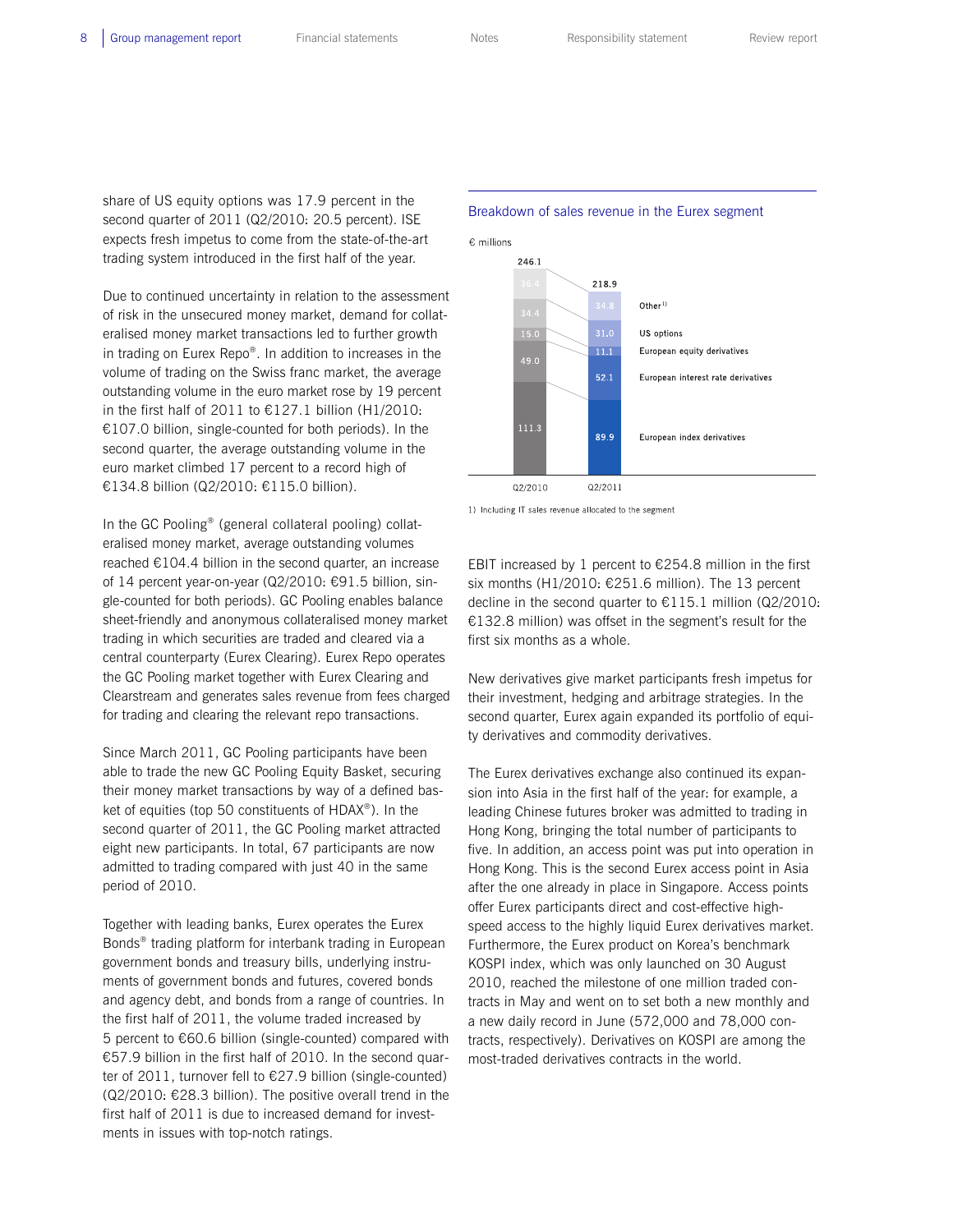Eurex Clearing AG has announced the phased introduction of a central counterparty (CCP) for the securities lending market starting in November 2011. With a view to improving the structure of the market, this step enables customers to make more efficient use of capital and simplify operations. The new service will cover European markets for loans in equities, exchange-traded funds (ETFs) and fixed-income securities.

On 7 June 2011, Deutsche Börse AG, SIX Group AG and SIX Swiss Exchange AG signed a definitive agreement. Following the closing of the Deutsche Börse and NYSE Euronext combination, Deutsche Börse AG will hold a 100 percent equity interest in Eurex Zürich AG, whereby Deutsche Börse AG will purchase the current 15 percent economic interest from SIX Swiss Exchange AG for a purchase price of €590.0 million. The agreement also anticipates that SIX Group AG will become a shareholder in the combined Deutsche Börse and NYSE Euronext group entity. The transaction is not dependent on the closing of the Deutsche Börse and NYSE Euronext combination, but will take effect after the combination has been completed.

#### **Clearstream segment**

**First half of 2011** 

- Sales revenue increased by 1 percent to  $\epsilon$ 383.2 million (H1/2010: €379.8 million).
- Net interest income surged to  $634.6$  million, an increase of 30 percent (H1/2010: €26.7 million).
- EBIT for the first half year stood at  $€196.4$  million a strong plus of 41 percent (H1/2010: €139.3 million).

**Second quarter of 2011** 

- Sales revenue was 4 percent lower than in the second quarter of 2010, at €185.1 million (Q2/2010: €191.9 million).
- Net interest income from banking business increased by 18 percent to €18.5 million (Q2/2010: €15.7 million).
- EBIT increased by 39 percent to €95.8 million in the second quarter (Q2/2010: €68.7 million).

In the custody business the average value of assets under custody in the first half of 2011 increased by 5 percent year-on-year, reaching €11.3 trillion (H1/2010: €10.8 trillion). The average value of assets under custody in the second quarter 2011 increased by 3 percent to

€11.3 trillion (Q2/2010: €10.9 trillion). Clearstream recorded a 2 percent increase in the average value of assets under custody on its international platform for the first six months to €5.9 trillion (H1/2010: €5.8 trillion). For Q2/2011, assets under custody were also at €5.9 trillion (Q2/2010: €5.9 trillion). German domestic assets increased by 8 percent to €5.4 trillion in the first half (H1/2010: €5.0 trillion). Q2/2011 with €5.4 trillion showed a 7 percent increase in assets under custody  $(Q2/2010: \text{£}5.0 \text{ trillion})$ . The year-on-year growth in the domestic market was mainly due to the recovery of the market value of equities. Sales revenue in the custody business went down by 1 percent to €221.2 million for the first six months (H1/2010: €223.7 million) and by 4 percent to €109.2 million for Q2/2011 (Q2/2010: €114.0 million). The fact that sales revenue declined in spite of rising custody volumes is due to the product mix and to customer consolidation.

The total number of settlement transactions processed by Clearstream in the six months ended 30 June 2011 went up by 9 percent to 63.9 million (H1/2010: 58.6 million). Compared to the first half of 2010, settlement of OTC transactions was at 29.1 million in total, 6 percent above last year's level (H1/2010: 27.4 million). Settlement of international OTC transactions increased by 7 percent to 14.7 million and OTC transactions on the German domestic market increased by 6 percent to 14.4 million. In the stock exchange business, transactions increased by 12 percent to 34.8 million (H1/2010: 31.2 million). Both domestic and international transactions in the first half of 2011 were mainly driven by German retail investors' trading activity.

However, in the second quarter Clearstream recorded a slight decrease in settlement transactions by 3 percent to 29.8 million (Q2/2010: 30.7 million). Amounting to 14.2 million transactions (Q2/2010: 14.1 million), Clearstream's OTC settlement for the second quarter 2011 is slightly above Q2/2010: while settlement of international OTC transactions increased by 3 percent to 7.3 million, OTC transactions on the domestic market decreased by 3 percent to 6.9 million. In the stock exchange business, transactions went down by 6 percent to 15.6 million for the second quarter (Q2/2010: 16.6 million), due to lower trading activity of German retail investors during the second quarter of 2011. Sales revenue went up by 1 percent to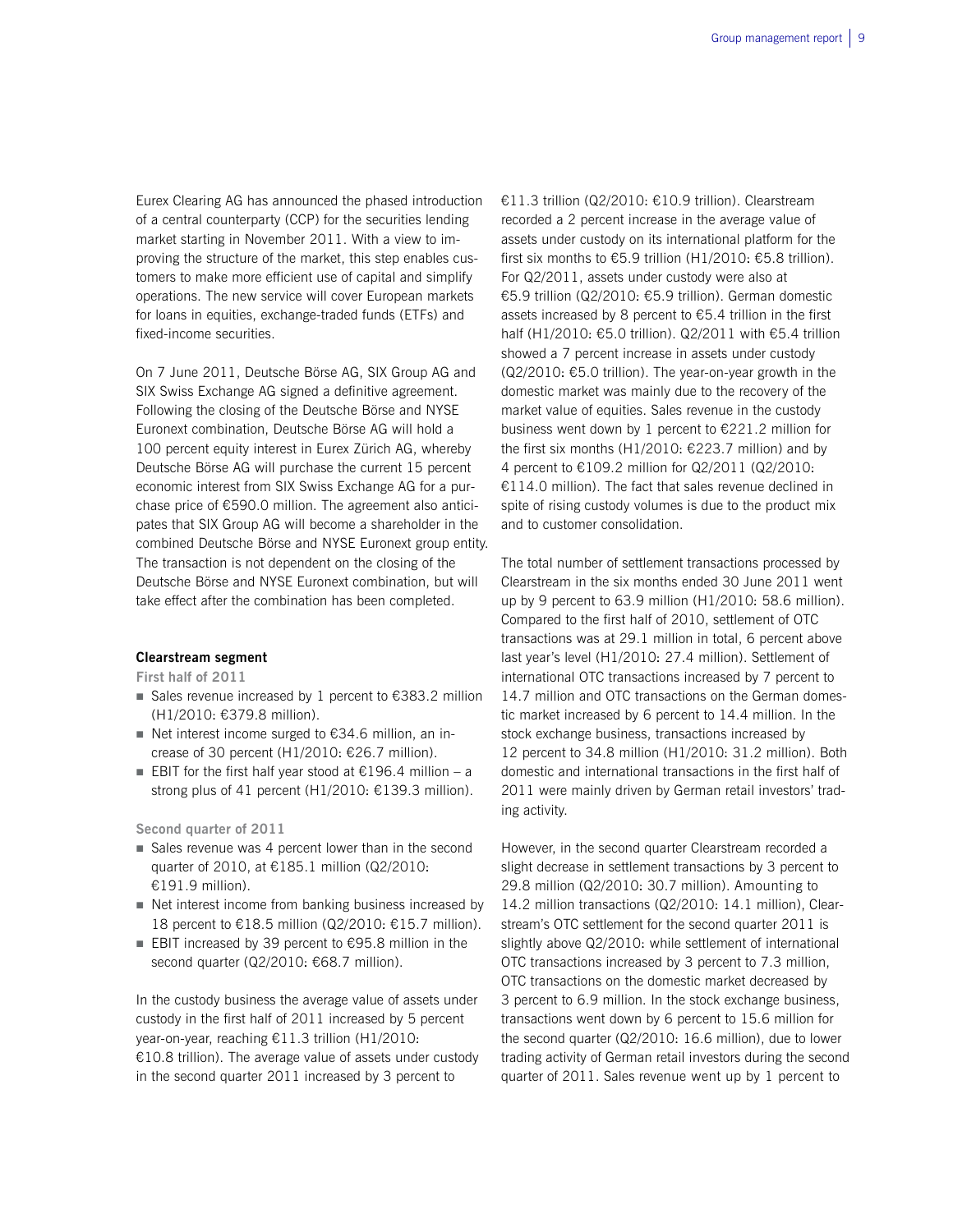€61.4 million in the first half (H1/2010: €60.7 million) but down by 9 percent in the second quarter of 2011, to €28.5 million (Q2/2010: €31.3 million), reflecting a lower settlement activity in Q2/2011. The slight difference between business development and the sales revenue generated is basically due to the lower proportion of higher-priced transactions settled on external links.

The success of Investment Funds Services also contributed to the growth in the custody and settlement business. In the year under review, Clearstream processed 2.75 million transactions, a 10 percent increase over the previous year (H1/2010: 2.5 million). The assets held under custody in Investment Funds Services reached an all-time high of  $E221.0$  billion on average in H1/2011, a 24 percent increase year-on-year (H1/2010: €178.2 billion). The average for the second quarter was in fact slightly higher, at €222.8 billion (Q2/2010: €188.0 billion).

Within the Global Securites Financing (GSF) business, which includes triparty repo, securities lending and collateral management, average outstandings showed continuous growth, both on a six-months and on a quarterly basis. In the first half of 2011 outstandings reached an average of €548.2 billion, an increase of 10 percent yearon-year (H1/2010: €500.0 billion). In the second quarter of 2011 outstandings grew by 9 percent yearon-year to €553.4 billion (Q2/2010: €509.2 billion). The rise reflects the growing importance of secured financing and the continued move of collateral towards central international liquidity pools. In particular, collateral management services significantly contributed to the increase of volumes. The Euro GC Pooling® service, offered in cooperation with Eurex, continued to show a strong growth in outstandings, reaching a daily average of €98.9 billion for the first half and €104.4 billion for the second quarter (H1/2010: €85.6 billion, Q2/2010: €91.5 billion).

Despite the rise in overall GSF volumes, sales revenue in the GSF business was slightly above last year's level at €33.2 million for the first six months (H1/2010: €33.1 million); the second quarter of 2011 showed a 16 percent decrease in sales revenue to €15.2 million (Q2/2010: €18.1 million), solely due to a different recording of revenues and costs. However, on a net revenue

basis, GSF showed a 27 percent increase to €24.3 million in H1/2011 (H1/2010: €19.2 million) and an 18 percent increase in Q2/2011 to €12.4 million (Q2/2010: €10.5 million). This increase is a result of improved market conditions as well as volume growth in securities lending products with higher margins (especially Automated Securities Lending, ASL) and in collateral services (mainly Triparty Collateral Management Services) which recorded a significant volume expansion in the period under review.

Average overnight customer cash deposits constantly increased over the last twelve months to reach an average of €9.2 billion in the first half 2011 (H1/2010: €6.5 billion) and  $£10.2$  billion in the second quarter (Q2/2010: €7.0 billion). However, this contains an amount of some €2.5 billion currently restricted by relevant EU and US sanction programmes. Net interest income from banking business increased by 30 percent to €34.6 million in the first half of 2011 (H1/2010: €26.7 million), and, at €18.5 million in Q2/2011, was still considerably higher than in the same period last year (Q2/2010: €15.7 million). This is due to the substantial cash deposits increase as well as to the fact that the European Central Bank raised its euro interest rate by 25 basis points on 13 April 2011.



1) Including Connectivity and Reporting and IT sales revenue allocated to the segment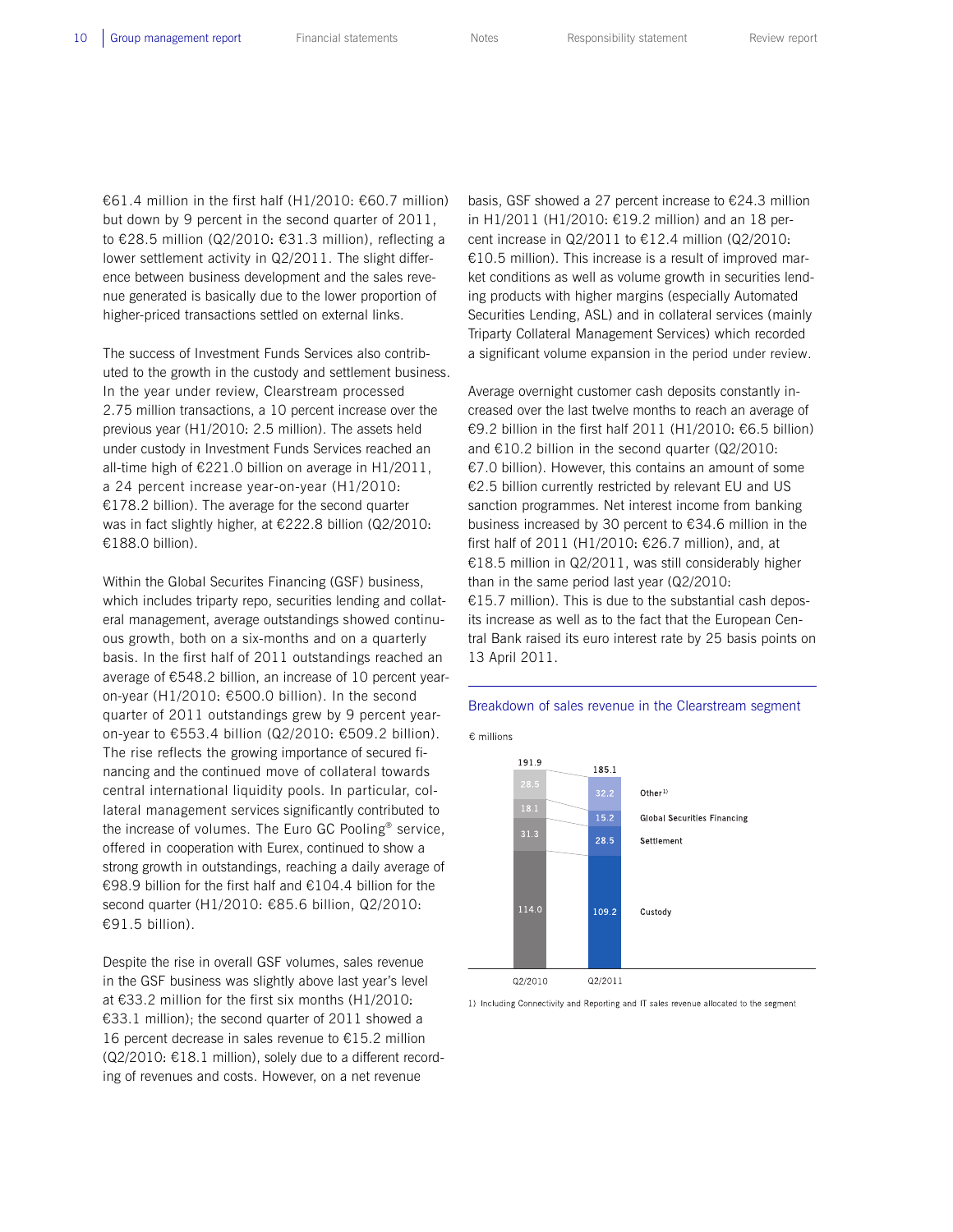The significant rise in EBIT by 41 percent in H1/2011, respectively 39 percent in Q2/2011 is mainly attributable to lower costs and higher net interest income from banking business.

Advancing settlement and custody processes by introducing new services and further enhancing interoperability is Clearstream's business strategy for the securities industry. Working together with partners worldwide is an essential part of this strategy.

A major strategic project in this vein is the triparty collateral management service, developed with and for the Brazilian central securities depository Cetip. Clearstream is the first international central securities depository capable of managing collateral holdings and exposures across timezones and regions and in real-time while at the same time fulfilling the host country regulatory demand to keep the assets under local jurisdiction – a prerequisite in mar-

kets globally. The new service was launched in mid-July and has already attracted interest from other market infrastructure providers. Cetip operates the leading marketplace for fixed-income securities and over-the-counter derivatives in Latin America.

In May, Clearstream launched a settlement link to Israel, offering settlement and custody services for all asset classes denominated in Israeli shekel. This link will allow Clearstream customers to develop new post-trade solutions for the Israeli market.

In Europe, Cross Border Services (XBS) signed the first full user in June. XBS is the first pan-European crossborder settlement offering in central bank money and provides the benefits of the EU-wide TARGET2-Securities (T2S) settlement engine envisaged by the European Central Bank ahead of the T2S launch, thus making the transition to T2S easier for all participants.

|                                               | Q2/2011             | Q2/2010 | Change  | H1/2011      | H1/2010      | Change  |
|-----------------------------------------------|---------------------|---------|---------|--------------|--------------|---------|
|                                               | €m                  | €m      | %       | €m           | $\epsilon$ m | $\%$    |
| Business: key indicators                      |                     |         |         |              |              |         |
| Sales revenue                                 | 185.1               | 191.9   | $-4$    | 383.2        | 379.8        | $\circ$ |
| EBIT                                          | 95.8                | 68.7    | $+39$   | 196.4        | 139.3        | $+41$   |
| Custody                                       | €bn                 | €bn     |         | €bn          | €bn          |         |
| Value of securities deposited (average value) | 11,284              | 10,913  | $+3$    | 11,309       | 10,796       | $+5$    |
| international                                 | 5,886               | 5,882   | $\circ$ | 5,918        | 5,783        | $+2$    |
| domestic                                      | 5,398               | 5,031   | $+7$    | 5,391        | 5,013        | $+8$    |
| Settlement                                    | m                   | m       |         | m            | m            |         |
| Securities transactions                       | 29.8                | 30.7    | $-3$    | 63.9         | 58.6         | $+9$    |
| international                                 | 9.3                 | 9.6     | $-3$    | 19.7         | 18.7         | $+5$    |
| domestic                                      | 20.5                | 21.1    | $-3$    | 44.2         | 39.9         | $+11$   |
| <b>Global Securities Financing</b>            | €bn                 | €bn     |         | €bn          | €bn          |         |
| Outstanding volume (average value)            | 553.4               | 509.2   | $+9$    | 548.2        | 500.0        | $+10$   |
| Average daily cash balances                   | €m                  | €m      |         | €m           | €m           |         |
| Total                                         | 10,249 <sup>1</sup> | 7,043   | $+46$   | $9,180^{11}$ | 6,454        | $+42$   |
| euros                                         | 3,644               | 2,749   | $+33$   | 2,944        | 2,374        | $+24$   |
| US dollars                                    | 4,648               | 2,982   | $+56$   | 4,413        | 2,836        | $+56$   |
| other currencies                              | 1,956               | 1,312   | $+49$   | 1,823        | 1,244        | $+47$   |

#### Clearstream segment: key indicators

1) Contains €2.5 billion currently restricted by relevant EU and US sanction programmes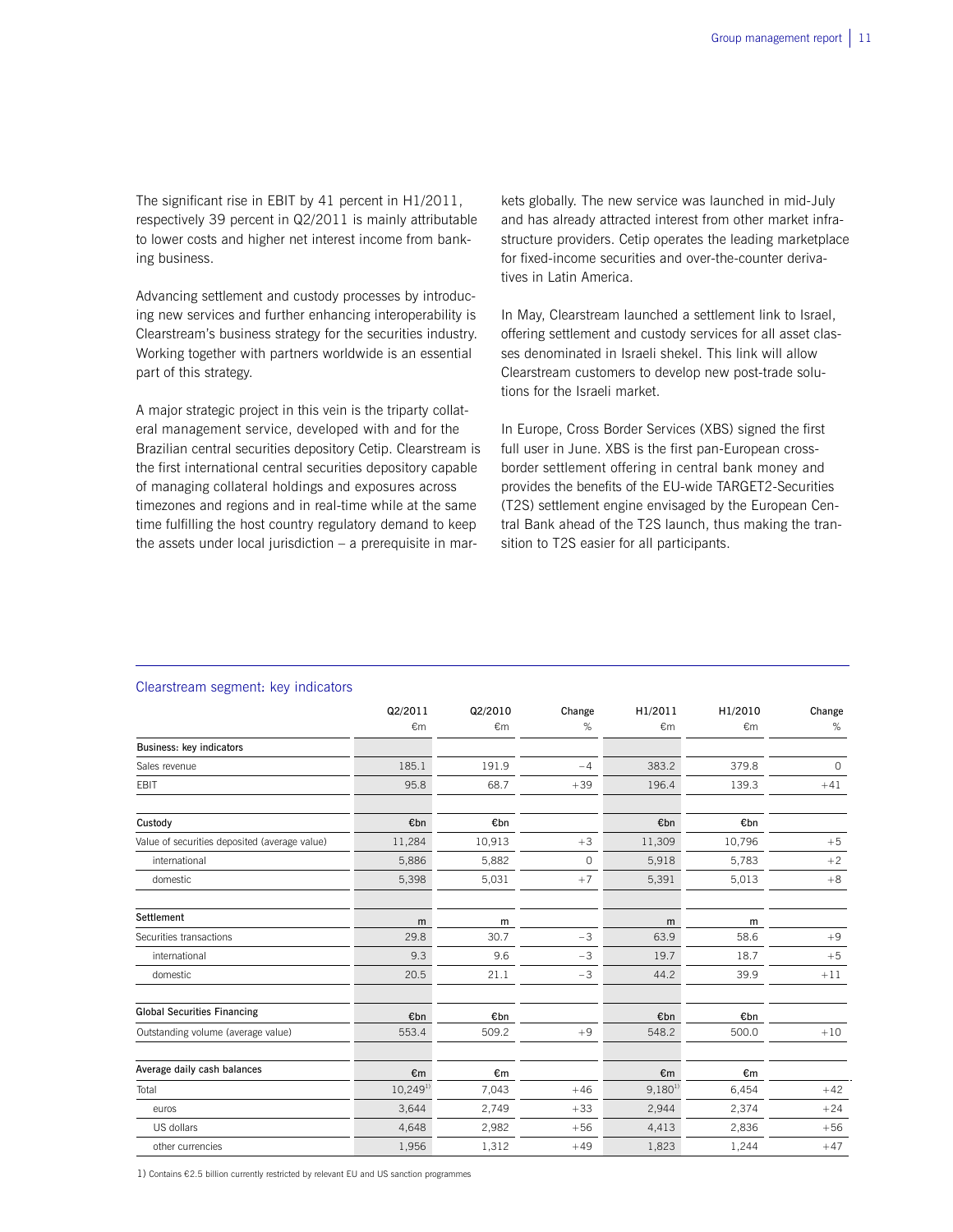Clearstream continues to increase the transparency and efficiency in post-trade processing: in collaboration with the International Securities Market Advisory Group (ISMAG), Clearstream and Euroclear Bank have jointly developed a new industry framework to increase transparency and efficiency for the issuance and asset servicing of international securities.

As a part of further expanding its international locations in Europe, Clearstream Operations Prague s.r.o moved to a new and larger office in June, which also serves as a location for IT services of Deutsche Börse Group. Prague is now the third-largest Deutsche Börse Group location worldwide.

#### **Market Data & Analytics segment**

**First half of 2011** 

- Sales revenue in the first six months rose by 8 percent to €116.6 million (H1/2010: €108.1 million).
- Likewise, EBIT increased by 24 percent to €72.9 million (H1/2010: €58.7 million).

#### **Second quarter of 2011**

- Sales revenue grew by 6 percent to  $\epsilon$ 59.1 million (Q2/2010: €55.6 million).
- EBIT also increased slightly year-on-year, by 23 percent to €35.3 million (Q2/2010: €28.7 million).

The Market Data & Analytics segment sustained the growth of the first quarter of 2011 into the second quarter and thus lifted first-half sales revenue year-on-year, due to the continuous expansion of its product range. EBIT rose sharply since the strong business performance was accompanied by a year-on-year decline in costs.

In the index business, sales revenue was again boosted by sustained growth in the ETF market, where the segment benefits directly from the number of tradable ETFs and the assets managed via ETFs. Market Data & Analytics also performed well in ETF services, such as the calculation of indicative net asset values (iNAV®) in Europe. At the same

time, effort continues to be channelled into innovation: the range of indices was steadily expanded again in the second quarter. One notable example here are the STOXX® ESG Leader indices of particularly sustainable companies. For the first time, constituents are being selected according to clear and transparent rules rather than on the basis of a subjective assessment.

The real-time trading data business is holding steady and showing slight growth. The focus remains on the strategic goal to become the leading provider of globally relevant trading signals. In the second quarter, the offering was expanded to include two key components: the Chicago PMI calculated by Kingsbury International and Eurex ICAP Swap Spreads.

Through its June acquisition of Kingsbury's business activities, a major Chicago-based provider of leading macroeconomic indicators, Market Data & Analytics has also enhanced its capacity to provide customers with exclusive, analytical content. The PMI indicator, which measures the orders placed by purchasing managers in the USA, is widely followed and considered to be a central tool in forecasting US economic activity.

In addition, access to this indicator opens up new options for the AlphaFlash® algorithmic news feed, which since April also incorporates financial indicators from ad hoc announcements as soon as the embargo has passed.

Finally, the "Eurex ICAP Swap Spreads" information product, which Market Data & Analytics developed in June together with one of the world's leading brokers, aims to establish a neutral benchmark for euro interest rate swaps and thus increase the transparency of this market.

Market Data & Analytics' back office data business remained stable in the second quarter of 2011. The key factor here was the steady demand for the TRICE® service. Deutsche Börse's TRICE helps securities firms meet their reporting requirements for securities transactions.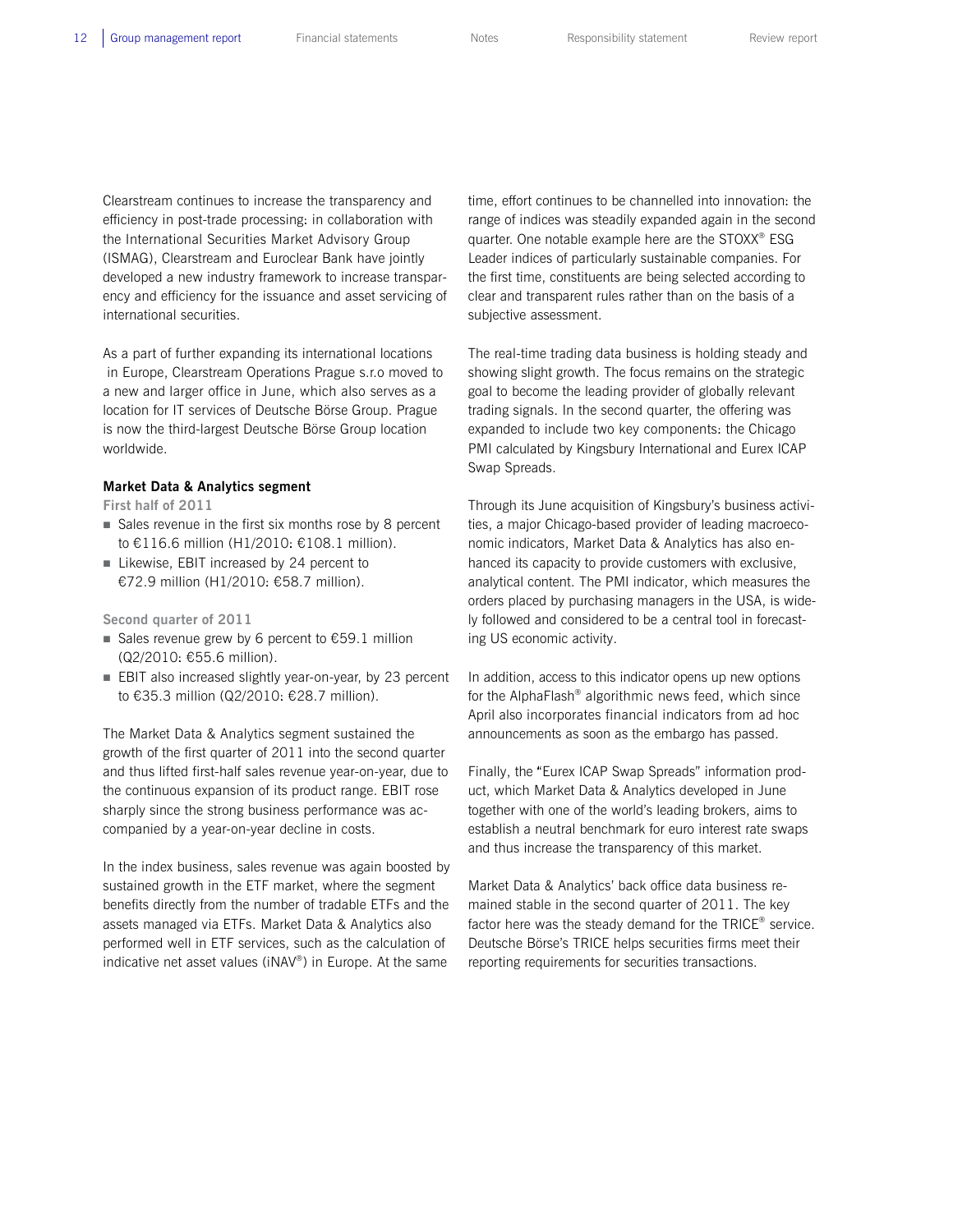#### **Financial position**

#### **Cash flow**

Deutsche Börse Group generated cash flow from operating activities of €317.4 million in the first half of 2011  $(H1/2010: €451.6$  million). The basic operating cash flow per share amounted to  $\epsilon$ 1.71 (H1/2010:  $\epsilon$ 2.43). The changes in operating cash flow are due to the following factors:

- The increase in net income for the period by  $E$ 75.0 million to €403.7 million
- A cash outflow of  $€52.2$  million (H1/2010: cash inflow of €23.4 million) due to the increase in receivables and other assets, primarily in connection with an increase in receivables from CCP transactions and in trade receivables.
- A cash outflow of €83.8 million (H1/2010: cash inflow of €40.1 million) due to a decrease in current liabilities. This was mainly due to a decline in tax provisions because of tax payments and a decline in other current provisions in connection with share-based payments and the efficiency measures initiated in the previous year.

The cash inflow from investing activities amounted to €845.7 million in the first half of 2011 (H1/2010: cash inflow of €79.9 million), primarily because securities with an original maturity of more than one year matured or were sold in the first half of 2011, and because of the net decrease in current receivables, securities and liabilities from banking business with an original maturity of more than three months, which significantly exceeded the investments in non-current financial instruments.

Cash outflows from financing activities amounted to €393.9 million (H1/2010: cash outflow of €481.8 million). The cash flow from financing activities regularly contains effects from dividend payments and from liabilities for commercial paper that is issued or repaid for short-term liquidity management by the Company. The dividend payment in May 2011 for financial year 2010 amounted to €390.7 million. The year-on-year change in cash flow from financing activities in the first half of 2011 was mainly due to the partial redemption in 2010 of the outstanding hybrid bond.

Cash and cash equivalents as at 30 June 2011 therefore amounted to €317.4 million (30 June 2010: €–224.9 million). At €265.7 million, free cash flow, i.e. cash flows from operating activities less payments to acquire intangible assets and property, plant and equipment, was well below the previous year's level due to the decrease in operating cash flow (H1/2010: €392.6 million).

#### **Capital structure**

Deutsche Börse Group's capital management principles remain unchanged: the Group aims at a dividend distribution ratio of 40 to 60 percent of consolidated net income for the year and executes share buy-backs in order to distribute funds not required for the Group's operating business and further development to its shareholders. The principles take into account capital requirements, which are derived from the Group's capital and liquidity needs from legal, regulatory, credit rating and economic capital perspectives. To ensure the continued success of the Clearstream segment, which is active in securities custody and settlement, the Company aims to retain Clearstream Banking S.A.'s strong "AA" credit rating. Deutsche Börse AG also needs to maintain a strong credit profile for the benefit of activities at its subsidiary Eurex Clearing AG.

Customers expect their service providers to maintain conservative interest coverage and debt/equity ratios and thus maintain strong credit ratings. Deutsche Börse Group therefore continues to pursue its objective of achieving an interest coverage ratio (ratio of EBITDA to interest expenses from financing activities) of at least 16 at Group level. Deutsche Börse Group achieved this target with an interest coverage ratio of 18.4 in the first half of 2011. The interest coverage ratio is based on a relevant interest expense of €34.5 million and EBITDA of €636.2 million. For the second quarter of 2011, the interest coverage ratio is 17.5 based on a relevant interest expense of €17.1 million and EBITDA of €299.4 million.

On 13 May 2011, Deutsche Börse AG paid a dividend of €2.10 per share for financial year 2010, unchanged from the previous year. The distribution ratio, adjusted for the ISE impairment charge recognised in the fourth quarter of 2010, is 54 percent of net income (2009: 56 percent).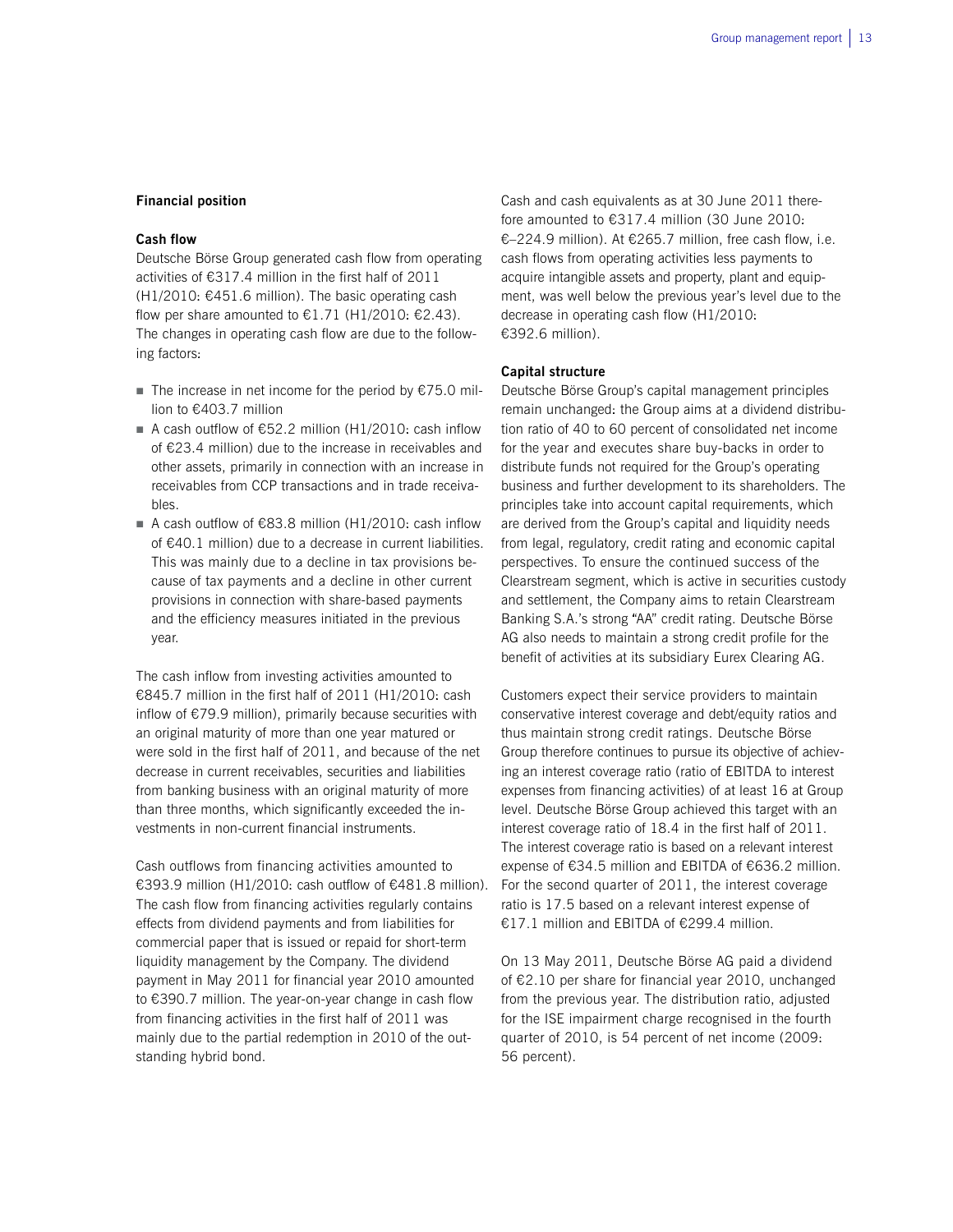#### **Net assets**

As at 30 June 2011, Deutsche Börse Group's non-current assets amounted to €4,726.1 million (30 June 2010: €5,647.4 million). They consisted primarily of intangible assets and financial assets. Intangible assets primarily included goodwill of €1,987.6 million (30 June 2010: €2,148.0 million) and other intangible assets of €869.9 million (30 June 2010: €1,470.0 million). The ISE impairment charge recognised in the fourth quarter of 2010 reduced other intangible assets. In addition, the US dollar exchange rate caused a decline in goodwill and other intangible assets, particularly in connection with ISE. Noncurrent receivables and securities from banking business of €1,255.9 million (30 June 2010: €1,534.9 million) accounted for the largest part of financial assets, which amounted to  $\epsilon$ 1,575.2 million as at the balance sheet date (30 June 2010: €1,793.0 million).

The non-current assets were matched by equity of €2,783.4 million (30 June 2010: €3,403.8 million). The decline in equity is due to the agreed acquisition of the 15 percent economic interest in Eurex Zürich AG. Although the transaction has not yet been completed, the signing of the agreement already gave rise to a liability in the amount of the present value of the agreed purchase price. As a result, the non-controlling interest in Eurex previously held by SIX Swiss Exchange AG is now regarded as acquired for accounting purposes. The difference between the carrying amount of the non-controlling interest and the purchase price was recognised as reducing equity. After the transaction has been completed, liabilities amounting to €295.0 million will be served with shares of the new company, in connection with the closing of the purchase of the 50 percent proportion in Eurex Zürich AG equity will increase by this amount.

Non-current liabilities totalling €1,800.4 million (30 June 2010: €2,218.1 million) mainly related to interestbearing liabilities of  $E1,420.6$  million from the long-term financing of ISE (30 June 2010:  $£1,488.2$  million) and deferred taxes of €250.7 million (30 June 2010: €566.8 million).

Changes in current liabilities were the result of, among other things, the increase in other current liabilities to €993.9 million (30 June 2010: €367.6 million) in connection with the planned acquisition of the 50 percent equity interest in Eurex Zürich AG. No commercial paper was outstanding as at the end of the second quarter of 2011 (30 June 2010: €100.0 million).

Overall, Deutsche Börse Group invested €41.7 million in intangible assets and property, plant and equipment in the first half of the year – one third less than in the prior-year period (H1/2010: €59.0 million). The investments applied in particular to the Eurex and Clearstream segments.

### Risk report

Deutsche Börse Group provides detailed information on its risk management strategy, organisation, processes and methods in its annual report.

Risk management is an integral component of management and control within Deutsche Börse Group. Effective and efficient risk management safeguards the Group's continued existence and enables it to achieve its corporate goals. To this end, the Group has established a Groupwide risk management system, which defines the roles, processes and responsibilities and is applicable to all staff and organisational entities within Deutsche Börse Group. The system ensures that emerging risks can be identified at an early stage and dealt with immediately and appropriately.

The Executive Board of Deutsche Börse AG is responsible for Group-wide risk management. The business areas identify risks and report these promptly to Group Risk Management (GRM), a central function with Group-wide responsibilities. The business areas also perform risk control, inform their respective management about developments in risk indicators and continuously improve the quality of the risk management processes.

GRM ensures that the comprehensive risk management system described above is applied and that it complies with the same standards in all companies belonging to Deutsche Börse Group. GRM assesses all new and existing risks and reports on a monthly and, if necessary, on an ad hoc basis to the Executive Board. In addition, GRM regularly reports to the Finance and Audit Committee of Deutsche Börse AG's Supervisory Board. The full Supervisory Board is informed in writing of the content of these reports.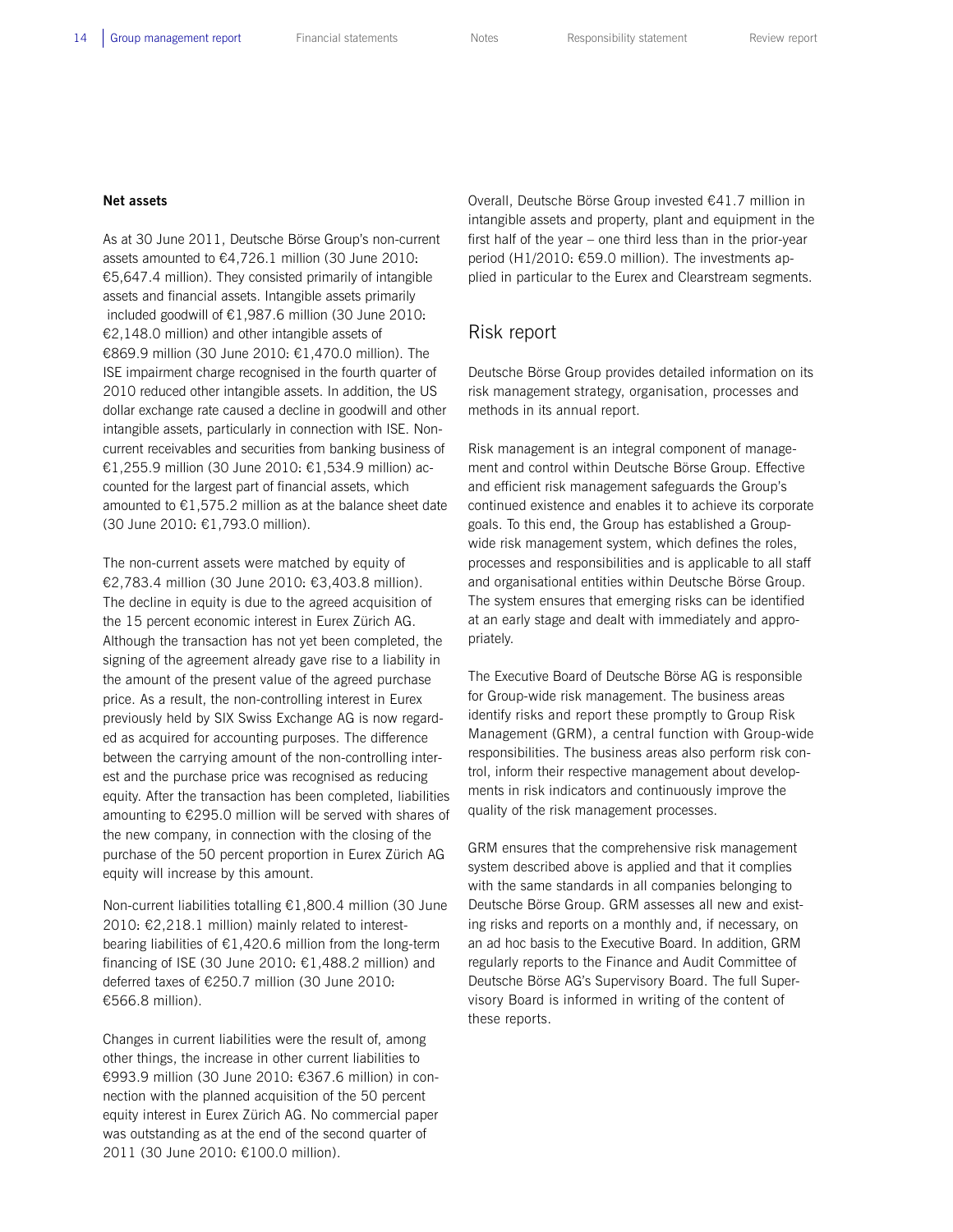Deutsche Börse Group calculates economic capital as its main risk management tool. This is used in addition to other performance indicators to determine the capital needed for business operations so that even extreme and unexpected losses can be covered. Economic capital is calculated using a VaR method for a period of one year and a confidence level of 99.98 percent. Deutsche Börse Group uses the shareholders' equity recognised under IFRSs as the risk bearing capacity for its economic capital, adjusted by an amount to reflect the risk that intangible assets cannot be liquidated at their carrying amounts in a stress situation. In addition, stress tests are performed for key risk drivers.

The most substantial operational risks Deutsche Börse Group faces relate to the non-availability of its trading, clearing and settlement systems (availability risk) and to the incorrect processing of customer instructions in the custody business (service deficiencies). The Group manages availability risk through intensive activities in the field of business continuity management. The risk of service deficiencies is mitigated through a reduction in the amount of manual intervention necessary or through better protection. There are also legal risks and risks associated with business practices. In addition, accidents or natural hazards as well as sabotage and terrorism could lead to financial losses due to damage to physical assets.

In its annual report, Deutsche Börse Group informed of enforcement proceedings by means of a class action which have resulted in certain customer positions in Clearstream Banking S.A.'s securities omnibus account with its US depository bank being restrained. Recently, another group of plaintiffs commenced enforcement proceedings in a US court with regard to those customer positions that have already been restrained. Should the lawsuit lead to turnover, Clearstream Banking S.A. will defend itself against the charges in accordance with its obligations as a custodian.

Deutsche Börse Group's financial performance also depends on its external environment. It could be impacted by external factors such as interest rates, GDP growth and equity market performance and volatility. A lack of investor confidence in the financial markets could also have a negative effect on the Group's financial performance.

Regulatory measures represent an additional uncertainty. On the one hand, they could adversely affect Deutsche Börse Group's competitive position; on the other, they could also impact the business models of Deutsche Börse Group's customers and reduce their demand for the Group's products and services. Moreover, Deutsche Börse Group is exposed to the risk of changes in its competitive environment. For example, it cannot be ruled out that Deutsche Börse Group's financial performance will deteriorate due to fierce competition for market share in individual business areas. This could lead to intangible assets such as goodwill being partially or fully written down following an impairment test.

Deutsche Börse Group is exposed to financial risks mainly in the form of credit risk at the companies of Clearstream Holding Group and at Eurex Clearing AG. In addition, the Group's cash investments and receivables are subject to credit risk. There is also limited market risk from cash investments and liquidity risk. However, the majority of cash investments involve short-term transactions that are collateralised. This minimises liquidity risks from such investments.

The Group evaluates its risk situation on an ongoing basis. From today's perspective, the Executive Board sees no significant change in the risk situation and hence no threat to the continued existence of the Group.

This risk report was prepared for Deutsche Börse Group and does not take into account the proposed business combination of Deutsche Börse Group and NYSE Euronext announced on 15 February 2011.

## Report on expected developments

The report on expected developments describes the expected development of Deutsche Börse Group in financial years 2011 and 2012. It contains statements and information on events in the future. These forward-looking statements and information are based on the Company's expectations and assumptions on expected developments at the time of publication of this report. These are in turn subject to known and unknown risks and uncertainties.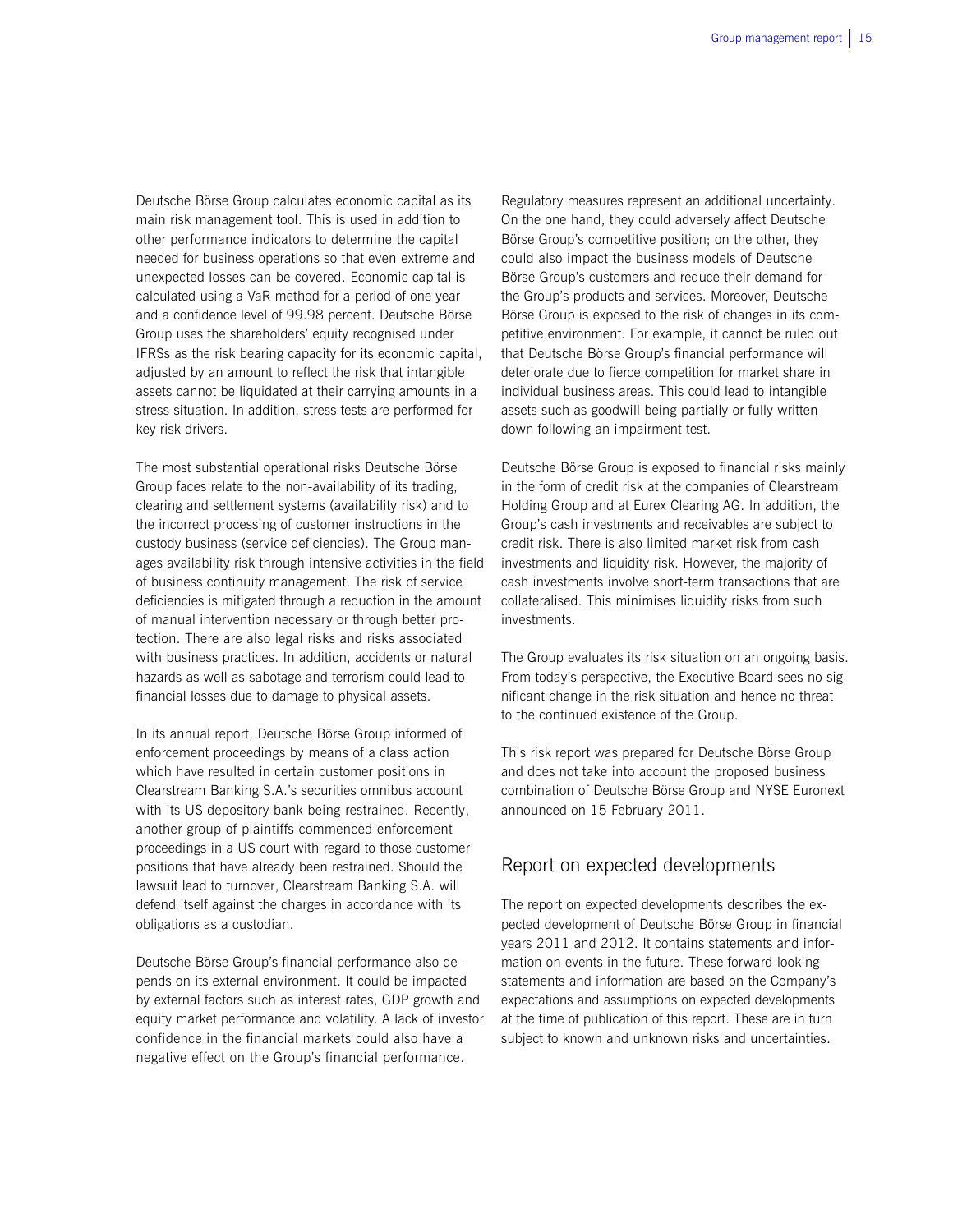Numerous factors influence the Group's success, its business strategy and financial results. Many of these factors are outside the Company's control. Should one of the risks or uncertainties materialise or one of the assumptions made turn out to be incorrect, the actual development of the Group could deviate in either a positive or a negative way from the expectations and assumptions contained in the forward-looking statements and information in this report on expected developments.

This report on expected developments has been prepared for Deutsche Börse Group. It does not take into account the proposed business combination of Deutsche Börse Group and NYSE Euronext announced on 15 February 2011.

#### **Development of results of operations**

For the remainder of financial year 2011, Deutsche Börse Group expects no significant deviations from the forecasts for its operating environment that were made in the 2010 consolidated financial statements and adjusted in the 2011 first quarter interim report.

Based on the assumption that general conditions in the forecast period will develop positively and, in particular, that confidence in global financial markets will improve further, Deutsche Börse considers itself well positioned to boost its sales revenue in the forecast period compared with the previous year. Depending on how general conditions develop, on the form taken by both cyclical and structural growth drivers, and on the success of new products and functionalities, Deutsche Börse Group expects sales revenue of approximately €2.15 billion to 2.35 billion in 2011. If, contrary to expectations, general conditions do not improve as described or do not have a corresponding effect on the Group's customers, the Company considers that a decline in sales revenue in 2011 to around €2.0 billion or even less in an extremely negative scenario is also possible. In any case, the Company believes it is in a good position to continue to do business in a profitable manner due to its integrated business model. The Company expects sales revenue in 2012 to grow at a similar rate to 2011.

Due to the implementation of efficiency measures ahead of schedule and to the rigorous cost discipline in the first quarter of 2011, Deutsche Börse reduced its total cost forecast for 2011. The Company now expects operating costs to reach €890 million for the current year, which is €35 million below the original target of €925 million. The decline in the operating cost forecast is primarily the result of ahead-of-schedule implementation of efficiency measures and lower depreciation and amortisation.

For volume-related costs, the Company changed its guidance with its first quarter 2011 results announcement from a range of €235 million to 255 million to around €255 million.

With this, the Company now expects total costs of €1,145 million in 2011, which is below the original guidance of  $E1,160$  million to 1,180 million. Adjusted for the changes to the volume-related costs, the total cost guidance was reduced at the time of the first quarter 2011 results announcement by 5 to 6 percent. In addition to total costs, the Company expects costs of efficiency programmes of less than €20 million and costs of the proposed business combination with NYSE Euronext.

Depending on sales revenue performance, the Company now expects EBIT to be in the range of around €1.15 billion to 1.35 billion before the abovementioned special effects. In addition to sales revenue and costs, EBIT also depends on the development of net interest income from banking business. Based on the developments to date of average cash balances and interest rates, Deutsche Börse expects net interest income from banking business in the current financial year to be above the level of the previous year. If interest rates increase further and stronger than expected, net interest income could make a higher contribution to EBIT than expected. If sales revenue or net interest income from banking business fail to meet expectations, EBIT could drop to around €1.0 billion, or even significantly below this level in the case of an extremely poor development.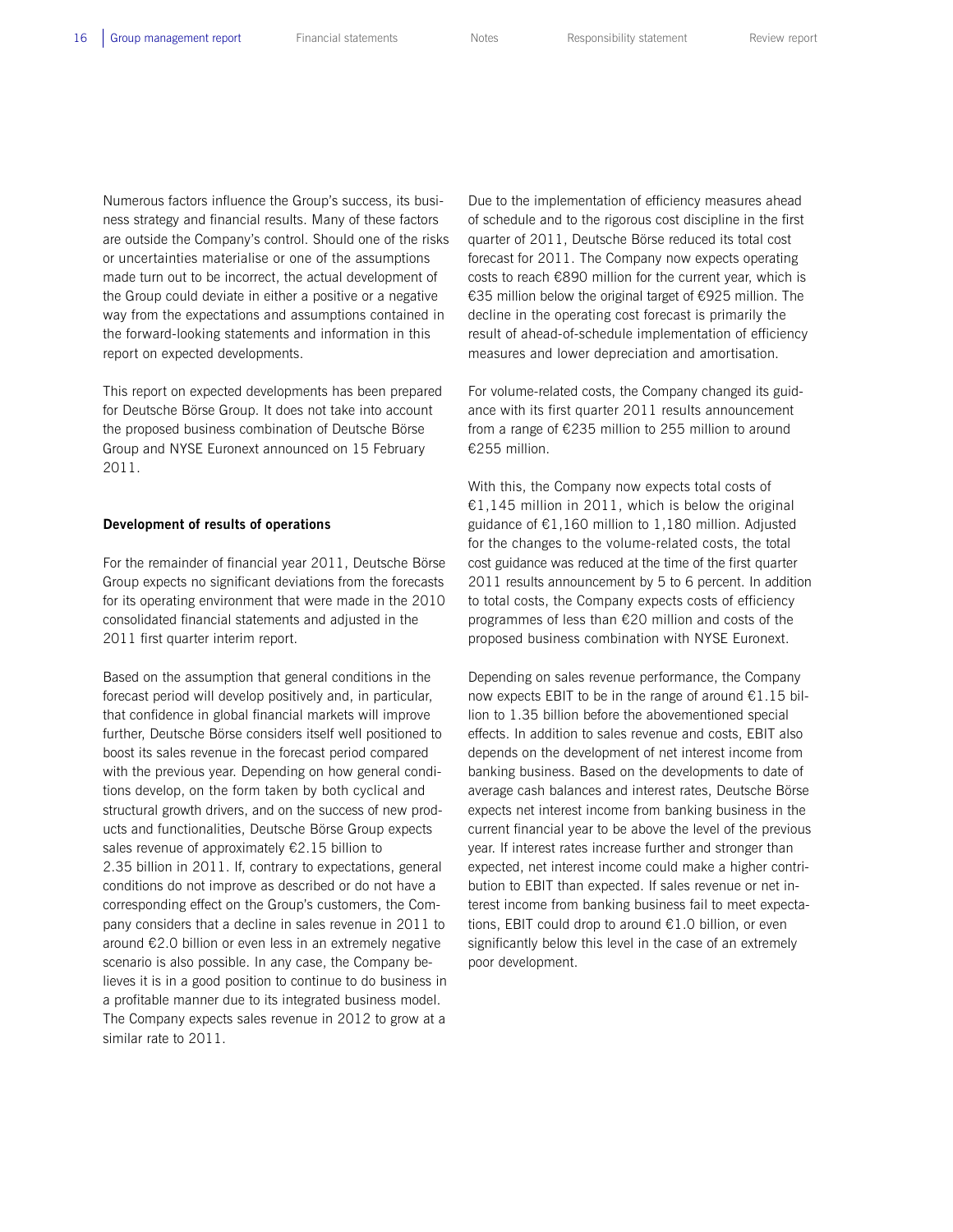#### **Development of the Group's financial position**

The Company expects operating cash flow to remain positive. With respect to its cash flow from investing activities, Deutsche Börse plans to invest around €120 million per year in intangible assets and property, plant and equipment during the forecast period. These investments will serve primarily to develop new products and services in the Eurex and Clearstream segments and enhance existing ones. The higher sum compared with previous years is primarily the result of increased investments in the trading infrastructure and risk management functionalities.

Under its capital management programme, Deutsche Börse will react flexibly to a changing market environment in the forecast period. Deutsche Börse Group continues to pursue the objective of achieving an interest cover ratio (ratio of EBITDA to interest expenses from financing activities) of at least 16 at Group level.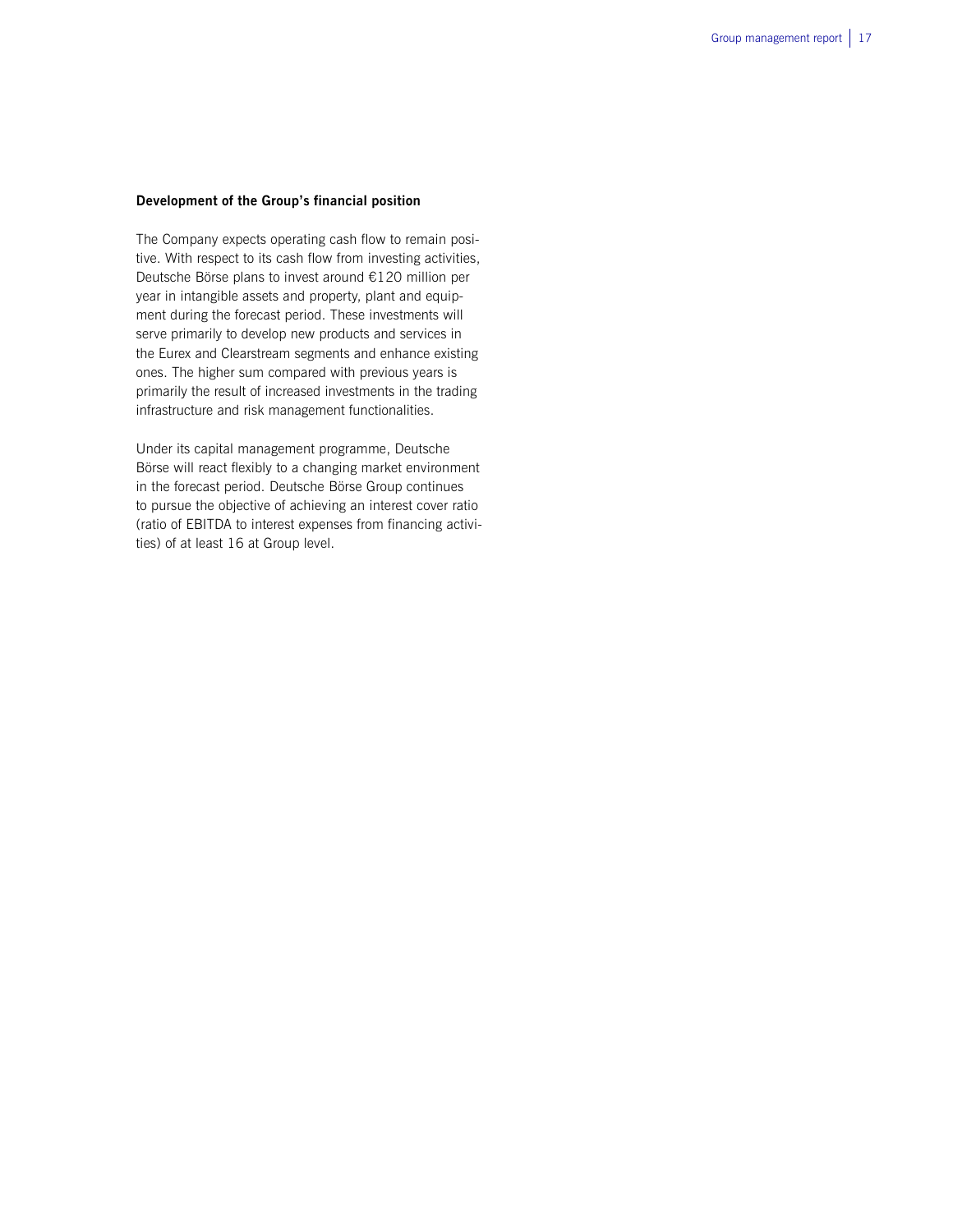# Consolidated income statement

For the period 1 January to 30 June 2011

|                                                                       | 30 June 2011<br>€m | Quarter ended<br>30 June 2010<br>€m | 30 June 2011<br>€m | Six months ended<br>30 June 2010<br>€m |
|-----------------------------------------------------------------------|--------------------|-------------------------------------|--------------------|----------------------------------------|
| Sales revenue                                                         | 528.6              | 564.4                               | 1,087.2            | 1,083.6                                |
| Net interest income from banking business                             | 18.5               | 15.7                                | 34.6               | 26.7                                   |
| Other operating income                                                | 12.9               | 24.6                                | 21.2               | 37.1                                   |
| Total revenue                                                         | 560.0              | 604.7                               | 1,143.0            | 1,147.4                                |
| Volume-related costs                                                  | $-53.6$            | $-51.4$                             | $-110.3$           | $-105.4$                               |
| Total revenue less volume-related costs                               | 506.4              | 553.3                               | 1,032.7            | 1,042.0                                |
| Staff costs                                                           | $-94.3$            | $-178.7$                            | $-195.1$           | $-305.5$                               |
| Depreciation, amortisation and impairment losses                      | $-22.9$            | $-30.5$                             | $-43.4$            | $-61.5$                                |
| Other operating expenses                                              | $-118.4$           | $-95.4$                             | $-211.7$           | $-182.4$                               |
| Operating costs                                                       | $-235.6$           | $-304.6$                            | $-450.2$           | $-549.4$                               |
|                                                                       |                    |                                     |                    |                                        |
| Result from equity investments                                        | 5.7                | 8.7                                 | 10.3               | 10.4                                   |
| Earnings before interest and tax (EBIT)                               | 276.5              | 257.4                               | 592.8              | 503.0                                  |
| Financial income                                                      | 15.5               | 5.0                                 | 24.2               | 8.8                                    |
| Financial expense                                                     | $-32.7$            | $-34.8$                             | $-61.2$            | $-61.5$                                |
| Earnings before tax (EBT)                                             | 259.3              | 227.6                               | 555.8              | 450.3                                  |
| Income tax expense                                                    | $-75.0$            | $-61.5$                             | $-152.1$           | $-121.6$                               |
| Net profit for the period                                             | 184.3              | 166.1                               | 403.7              | 328.7                                  |
| thereof shareholders of parent company<br>(net income for the period) | 178.8              | 160.8                               | 391.6              | 317.7                                  |
| thereof non-controlling interests                                     | 5.5                | 5.3                                 | 12.1               | 11.0                                   |
| Earnings per share (basic) $(\epsilon)$                               | 0.96               | 0.87                                | 2.10               | 1.71                                   |
| Earnings per share (diluted) $(E)$                                    | 0.96               | 0.86                                | 2.10               | 1.70                                   |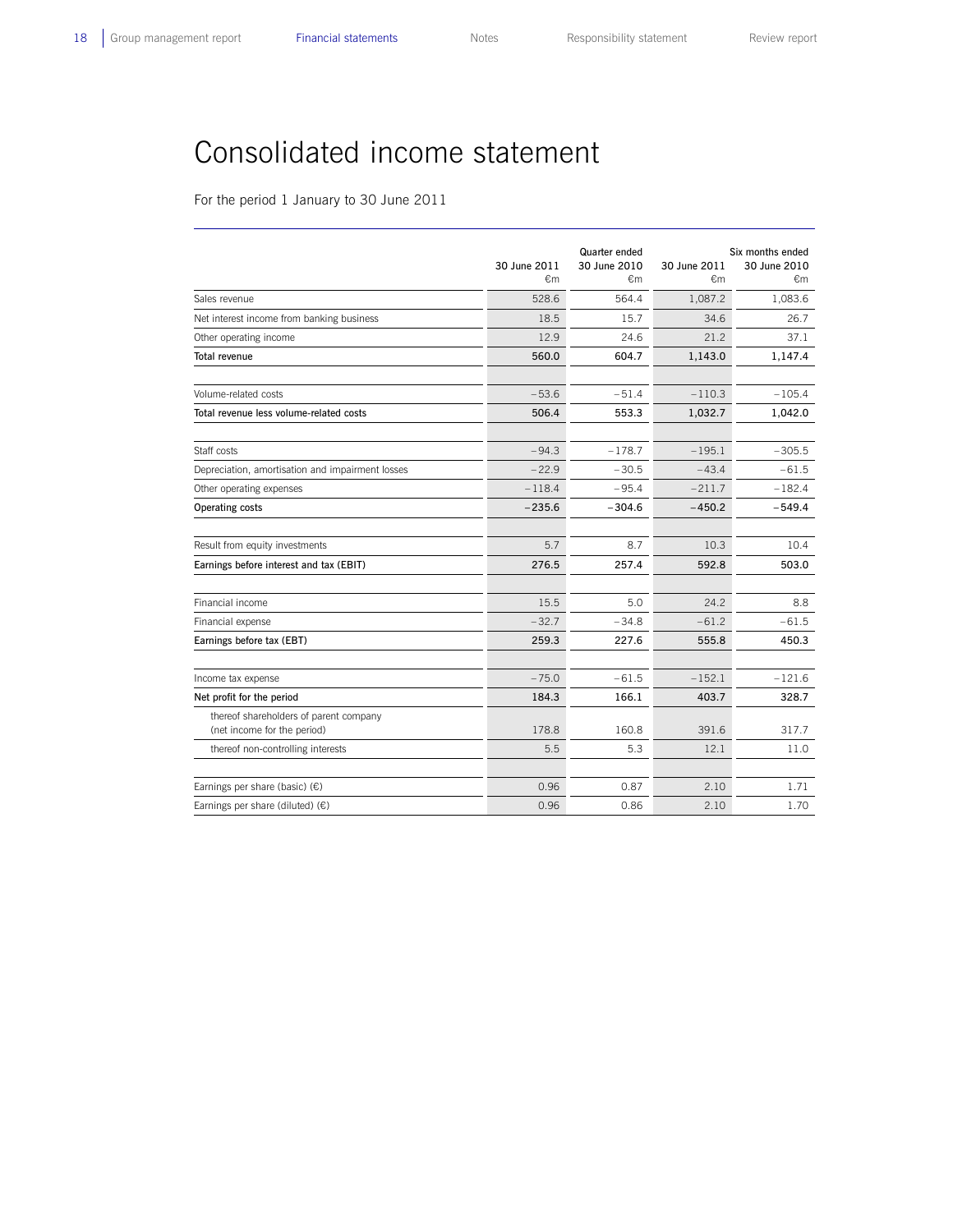# Consolidated statement of comprehensive income

for the period 1 January to 30 June 2011

|                                                                        | 30 June 2011<br>€m | Quarter ended<br>30 June 2010<br>€m | 30 June 2011<br>€m | Six months ended<br>30 June 2010<br>€m |
|------------------------------------------------------------------------|--------------------|-------------------------------------|--------------------|----------------------------------------|
| Net profit for the period reported in consolidated income<br>statement | 184.3              | 166.1                               | 403.7              | 328.7                                  |
|                                                                        |                    |                                     |                    |                                        |
| Exchange rate differences <sup>1)</sup>                                | $-20.8$            | 137.7                               | $-86.8$            | 229.5                                  |
| Remeasurement of cash flow hedges                                      | $-4.2$             | $-2.4$                              | $-1.1$             | $-4.5$                                 |
| Remeasurement of other financial instruments                           | $-1.0$             | $-17.3$                             | $-2.6$             | $-13.5$                                |
| Deferred taxes                                                         | 10.8               | $-39.3$                             | 37.8               | $-70.2$                                |
| Other comprehensive income/(expense)                                   | $-15.2$            | 78.7                                | $-52.7$            | 141.3                                  |
|                                                                        |                    |                                     |                    |                                        |
| Total comprehensive income                                             | 169.1              | 244.8                               | 351.0              | 470.0                                  |
| thereof shareholders of parent company                                 | 167.8              | 214.4                               | 355.6              | 416.7                                  |
| thereof non-controlling interests                                      | 1.3                | 30.4                                | $-4.6$             | 53.3                                   |

1) Exchange rate differences include the following amounts that were taken directly to accumulated profit as part of the result from equity investments: €–1.1 million (30 June 2010: €8.5 million) for the second quarter ended 30 June 2011 and €–7.1 million (30 June 2010: €14.1 million) for the six months ended 30 June 2011.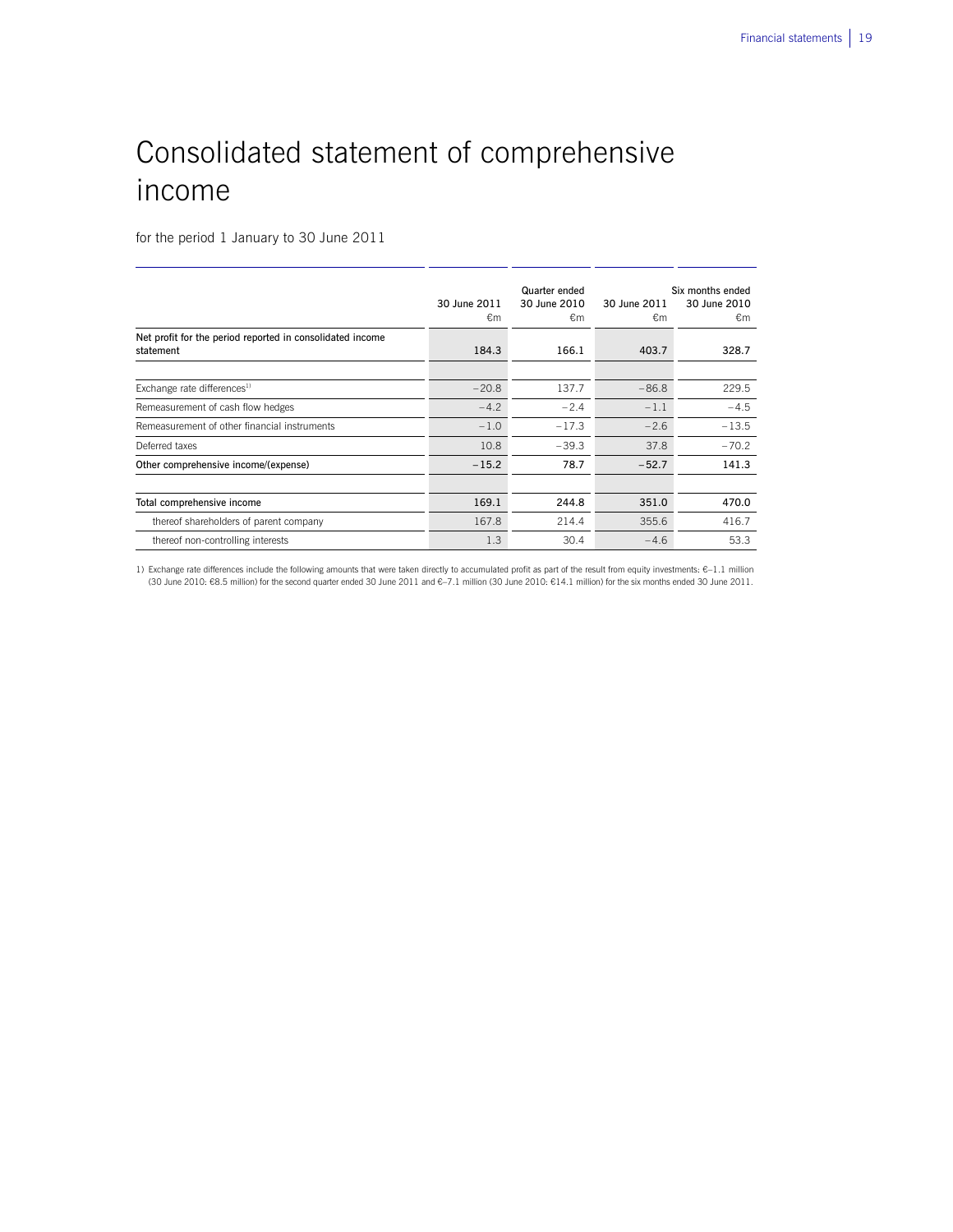# Consolidated balance sheet

as at 30 June 2011

|                                                             | 30 June 2011<br>€m | 31 Dec. 2010<br>€m | 30 June 2010<br>€m |
|-------------------------------------------------------------|--------------------|--------------------|--------------------|
| ASSETS                                                      |                    |                    |                    |
| <b>Noncurrent assets</b>                                    |                    |                    |                    |
| Intangible assets                                           | 2,987.6            | 3,089.9            | 3,728.8            |
| Property, plant and equipment                               | 121.0              | 138.2              | 119.6              |
| Financial assets                                            | 1,575.2            | 1,806.0            | 1,793.0            |
| Other noncurrent assets                                     | 42.3               | 35.4               | 6.0                |
|                                                             | 4,726.1            | 5,069.5            | 5,647.4            |
| <b>Current assets</b>                                       |                    |                    |                    |
| Financial instruments of Eurex Clearing AG                  | 167,115.4          | 128,823.7          | 165,214.3          |
| Current receivables and securities<br>from banking business | 12,265.3           | 7,585.3            | 10,227.7           |
| Other receivables and other assets <sup>1)</sup>            | 440.9              | 389.1              | 436.7              |
| Restricted bank balances                                    | 6,363.5            | 6,185.8            | 6,346.8            |
| Other cash and bank balances                                | 697.4              | 797.1              | 546.5              |
|                                                             | 186,882.5          | 143,781.0          | 182,772.0          |
| Total assets                                                | 191,608.6          | 148,850.5          | 188,419.4          |
| <b>EQUITY AND LIABILITIES</b>                               |                    |                    |                    |
| Equity                                                      |                    |                    |                    |
| Shareholders' equity                                        | 2,581.3            | 2,951.4            | 2,892.9            |
| Non-controlling interests                                   | 202.1              | 458.9              | 510.9              |
| Total equity                                                | 2,783.4            | 3,410.3            | 3,403.8            |
| Noncurrent liabilities                                      |                    |                    |                    |
| Provisions for pensions and other employee benefits         | 32.5               | 21.3               | 37.6               |
| Other noncurrent provisions                                 | 89.0               | 86.6               | 101.4              |
| Deferred tax liabilities                                    | 250.7              | 297.7              | 566.8              |
| Interest-bearing liabilities                                | 1,420.6            | 1,455.2            | 1,488.2            |
| Other noncurrent liabilities                                | 7.6                | 9.6                | 24.1               |
|                                                             | 1,800.4            | 1,870.4            | 2,218.1            |
| <b>Current liabilities</b>                                  |                    |                    |                    |
| Tax provisions                                              | 265.3              | 345.0              | 327.1              |
| Other current provisions                                    | 83.2               | 134.8              | 147.0              |
| Financial instruments of Eurex Clearing AG                  | 167,115.4          | 128,823.7          | 165,214.3          |
| Liabilities from banking business                           | 13,554.0           | 7,822.0            | 10,406.4           |
| Cash deposits by market participants                        | 5,013.0            | 6,064.2            | 6,335.1            |
| Other current liabilities                                   | 993.9              | 380.1              | 367.6              |
|                                                             | 187,024.8          | 143,569.8          | 182,797.5          |
| <b>Total liabilities</b>                                    | 188,825.2          | 145,440.2          | 185,015.6          |
| Total equity and liabilities                                | 191,608.6          | 148,850.5          | 188,419.4          |

1) Thereof €14.1 million (31 December 2010: €14.1 million and 30 June 2010: €14.8 million) with a remaining maturity of more than one year from corporation tax credits in accordance with section 37 (5) of the Körperschaftsteuergesetz (KStG, the German Corporation Tax Act)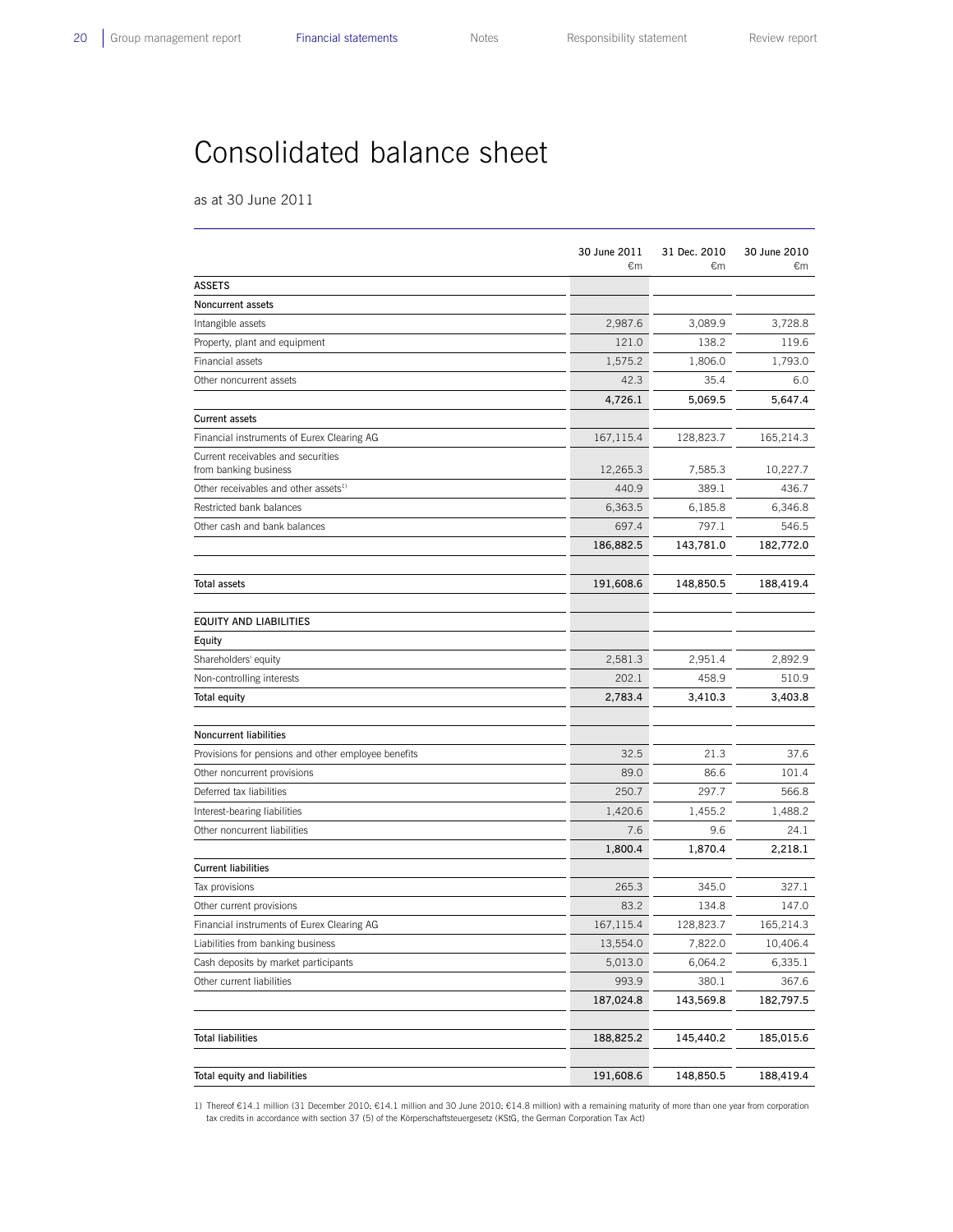# Consolidated cash flow statement

for the period 1 January to 30 June 2011

|                                                                                              | Six months ended |              |  |
|----------------------------------------------------------------------------------------------|------------------|--------------|--|
|                                                                                              | 30 June 2011     | 30 June 2010 |  |
|                                                                                              | €m               | €m           |  |
| Net profit for the period                                                                    | 403.7            | 328.7        |  |
| Depreciation, amortisation and impairment losses                                             | 43.4             | 61.5         |  |
| Increase in noncurrent provisions                                                            | 13.8             | 27.8         |  |
| Deferred tax income                                                                          | $-3.6$           | $-3.3$       |  |
| Other non-cash income                                                                        | $-1.8$           | $-16.2$      |  |
| Changes in working capital, net of non-cash items:                                           |                  |              |  |
| Increase/(decrease) in receivables and other assets                                          | $-52.2$          | 23.4         |  |
| Decrease/(increase) in current liabilities                                                   | $-83.8$          | 40.1         |  |
| Decrease in noncurrent liabilities                                                           | $-2.1$           | $-2.8$       |  |
| (Net loss)/net gain on disposal of noncurrent assets                                         | $\circ$          | $-7.6$       |  |
| Cash flows from operating activities                                                         | 317.4            | 451.6        |  |
| Payments to acquire intangible assets and property, plant and equipment                      | $-41.7$          | $-59.0$      |  |
| Payments to acquire noncurrent financial instruments                                         | $-52.3$          | $-623.2$     |  |
| Payments to acquire subsidiaries, net of cash acquired                                       | $-2.8$           | $-2.5^{11}$  |  |
| Payments to acquire investments in associates                                                | $-66.2$          | 0.1          |  |
| Net decrease in current receivables and securities from banking business                     |                  |              |  |
| with an original term greater than three months                                              | 542.3            | 415.2        |  |
| Proceeds from disposals of available-for-sale noncurrent financial instruments               | 466.4            | 349.3        |  |
| Cash flows from investing activities                                                         | 845.7            | 79.9         |  |
| Net cash received from minority shareholders                                                 | 9.7              | 0.0          |  |
| Net cash paid to minority shareholders                                                       | $-7.9$           | 0.0          |  |
| Repayment of long-term financing                                                             | $-5.0$           | $-91.1$      |  |
| Repayment of short-term financing                                                            | $\overline{0}$   | $-100.0$     |  |
| Proceeds from short-term financing                                                           | $\overline{0}$   | 99.9         |  |
| Finance lease payments                                                                       | $\circ$          | $-0.1$       |  |
| Dividends paid                                                                               | $-390.7$         | $-390.5$     |  |
| Cash flows from financing activities                                                         | $-393.9$         | $-481.8$     |  |
|                                                                                              |                  |              |  |
| Net change in cash and cash equivalents                                                      | 769.2            | 49.7         |  |
| Effect of exchange rate differences <sup>2)</sup>                                            | $-6.3$           | 10.8         |  |
| Cash and cash equivalents as at beginning of period <sup>3)</sup>                            | $-445.5$         | $-285.4$     |  |
| Cash and cash equivalents as at end of period <sup>3)</sup>                                  | 317.4            | $-224.9$     |  |
| Interest income and other similar income <sup>4)</sup>                                       | 23.0             | 8.4          |  |
| Dividends received from investments in associates and other equity investments <sup>4)</sup> | 4.6              | 5.0          |  |
| Interest paid <sup>4)</sup>                                                                  | $-88.4$          | $-89.9$      |  |
| Income tax paid                                                                              | $-233.3$         | $-129.5$     |  |
|                                                                                              |                  |              |  |

1) Cash totalling €0.5 million was acquired in the course of the purchase of Tradegate Exchange GmbH for a purchase price of €0.4 million.<br>2) Primarily includes the exchange rate differences arising on translation of the

3) Excluding cash deposits by market participants 4) Interest and dividend payments are allocated to cash flows from operating activities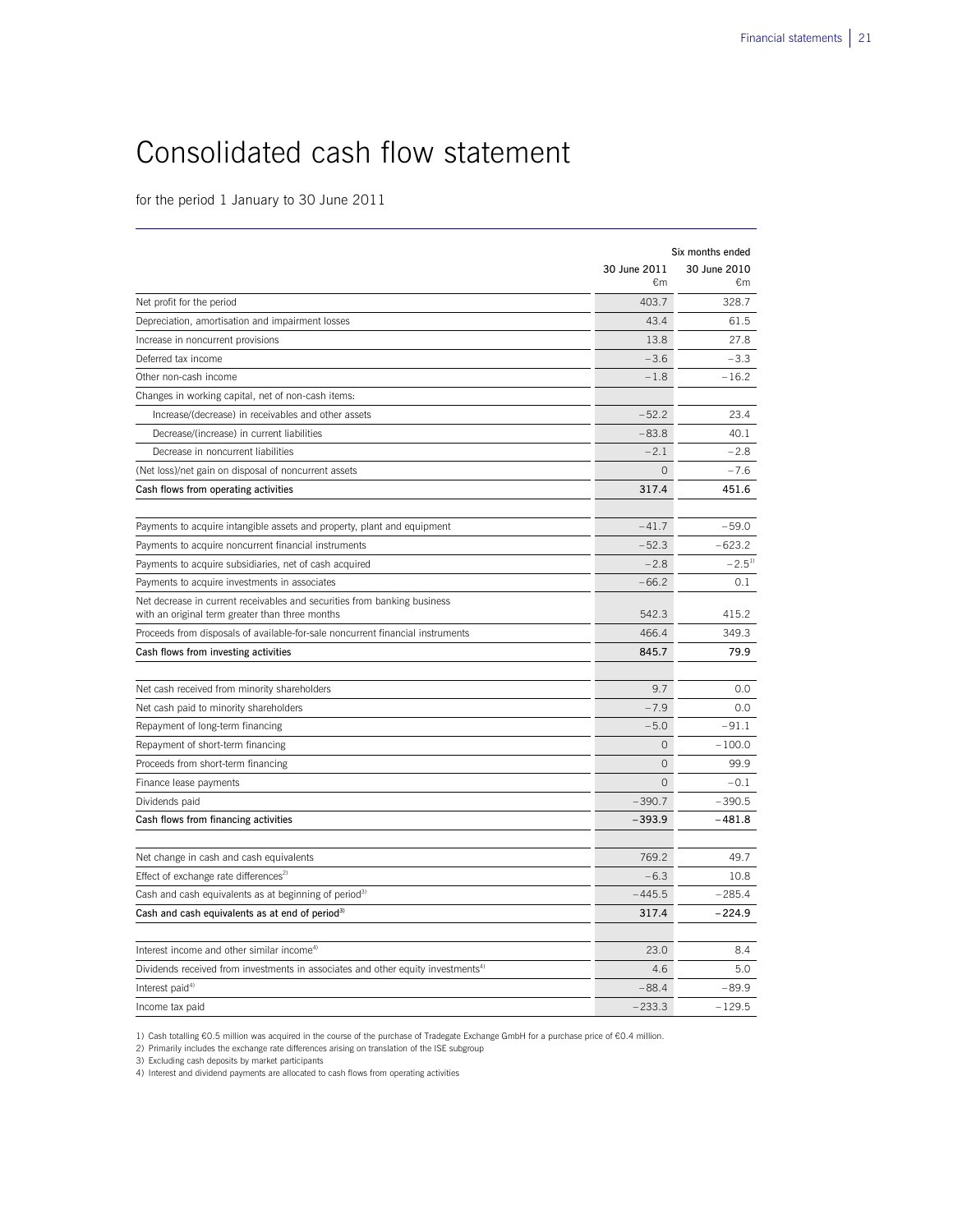# Consolidated statement of changes in equity

for the period 1 January to 30 June 2011

|                                                                                   |                    |                                        | thereof included in total<br>comprehensive income |                                        |  |
|-----------------------------------------------------------------------------------|--------------------|----------------------------------------|---------------------------------------------------|----------------------------------------|--|
|                                                                                   | 30 June 2011<br>€m | Six months ended<br>30 June 2010<br>€m | 30 June 2011<br>€m                                | Six months ended<br>30 June 2010<br>€m |  |
| Subscribed capital                                                                |                    |                                        |                                                   |                                        |  |
| Balance as at 1 January                                                           | 195.0              | 195.0                                  |                                                   |                                        |  |
| Balance as at 30 June                                                             | 195.0              | 195.0                                  |                                                   |                                        |  |
| Share premium                                                                     |                    |                                        |                                                   |                                        |  |
| Balance as at 1 January                                                           | 1,247.0            | 1,247.0                                |                                                   |                                        |  |
| Balance as at 30 June                                                             | 1,247.0            | 1,247.0                                |                                                   |                                        |  |
| Treasury shares                                                                   |                    |                                        |                                                   |                                        |  |
| Balance as at 1 January                                                           | $-586.5$           | $-587.8$                               |                                                   |                                        |  |
| Sales within the Group Share Plan                                                 | 6.5                | 1.3                                    |                                                   |                                        |  |
| Balance as at 30 June                                                             | $-580.0$           | $-586.5$                               |                                                   |                                        |  |
| <b>Revaluation surplus</b>                                                        |                    |                                        |                                                   |                                        |  |
| Balance as at 1 January                                                           | 124.9              | 125.2                                  |                                                   |                                        |  |
| Remeasurement of other financial instruments                                      | $-2.6$             | $-13.5$                                | $-2.6$                                            | $-13.5$                                |  |
| Remeasurement of cash flow hedges                                                 | $-1.1$             | $-4.5$                                 | $-1.1$                                            | $-4.5$                                 |  |
| Increase in share-based payments                                                  | $-2.6$             | $-6.0$                                 | $\mathsf{O}\xspace$                               | 0                                      |  |
| Deferred taxes on remeasurement of financial instruments                          | 0.4                | 5.3                                    | 0.4                                               | 5.3                                    |  |
| Balance as at 30 June                                                             | 119.0              | 106.5                                  |                                                   |                                        |  |
| Accumulated profit                                                                |                    |                                        |                                                   |                                        |  |
| Balance as at 1 January                                                           | 1,971.0            | 1,886.8                                |                                                   |                                        |  |
| Dividends paid                                                                    | $-390.7$           | $-390.5$                               | $\circ$                                           | 0                                      |  |
| Acquisition of the interest of non-controlling shareholders<br>in Eurex Zürich AG | $-332.9$           | 0                                      | $\mathbf 0$                                       | 0                                      |  |
| Net income for the period                                                         | 391.6              | 317.7                                  | 391.6                                             | 317.7                                  |  |
| Exchange rate differences and other adjustments                                   | $-76.1$            | 192.4                                  | $-70.1$                                           | 187.2                                  |  |
| Deferred taxes                                                                    | 37.4               | $-75.5$                                | 37.4                                              | $-75.5$                                |  |
| Balance as at 30 June                                                             | 1,600.3            | 1,930.9                                |                                                   |                                        |  |
| Shareholders' equity as at 30 June                                                | 2,581.3            | 2,892.9                                | 355.6                                             | 416.7                                  |  |
| Non-controlling interests                                                         |                    |                                        |                                                   |                                        |  |
| Balance as at 1 January                                                           | 458.9              | 472.6                                  |                                                   |                                        |  |
| Acquisition of the interest of non-controlling shareholders<br>in Eurex Zürich AG | $-252.5$           | 0                                      | $\mathsf{O}\xspace$                               | 0                                      |  |
| Changes due to capital increases/(decreases)                                      | 1.3                | $-15.3$                                | $\mathsf{O}\xspace$                               | 0                                      |  |
| Changes due to share in net income of subsidiaries for the period                 | 12.1               | 11.0                                   | 12.1                                              | 11.0                                   |  |
| Exchange rate differences and other adjustments                                   | $-17.7$            | 42.6                                   | $-16.7$                                           | 42.3                                   |  |
| Total non-controlling interests as at 30 June                                     | 202.1              | 510.9                                  | $-4.6$                                            | 53.3                                   |  |
| Total as at 30 June                                                               | 2,783.4            | 3,403.8                                | 351.0                                             | 470.0                                  |  |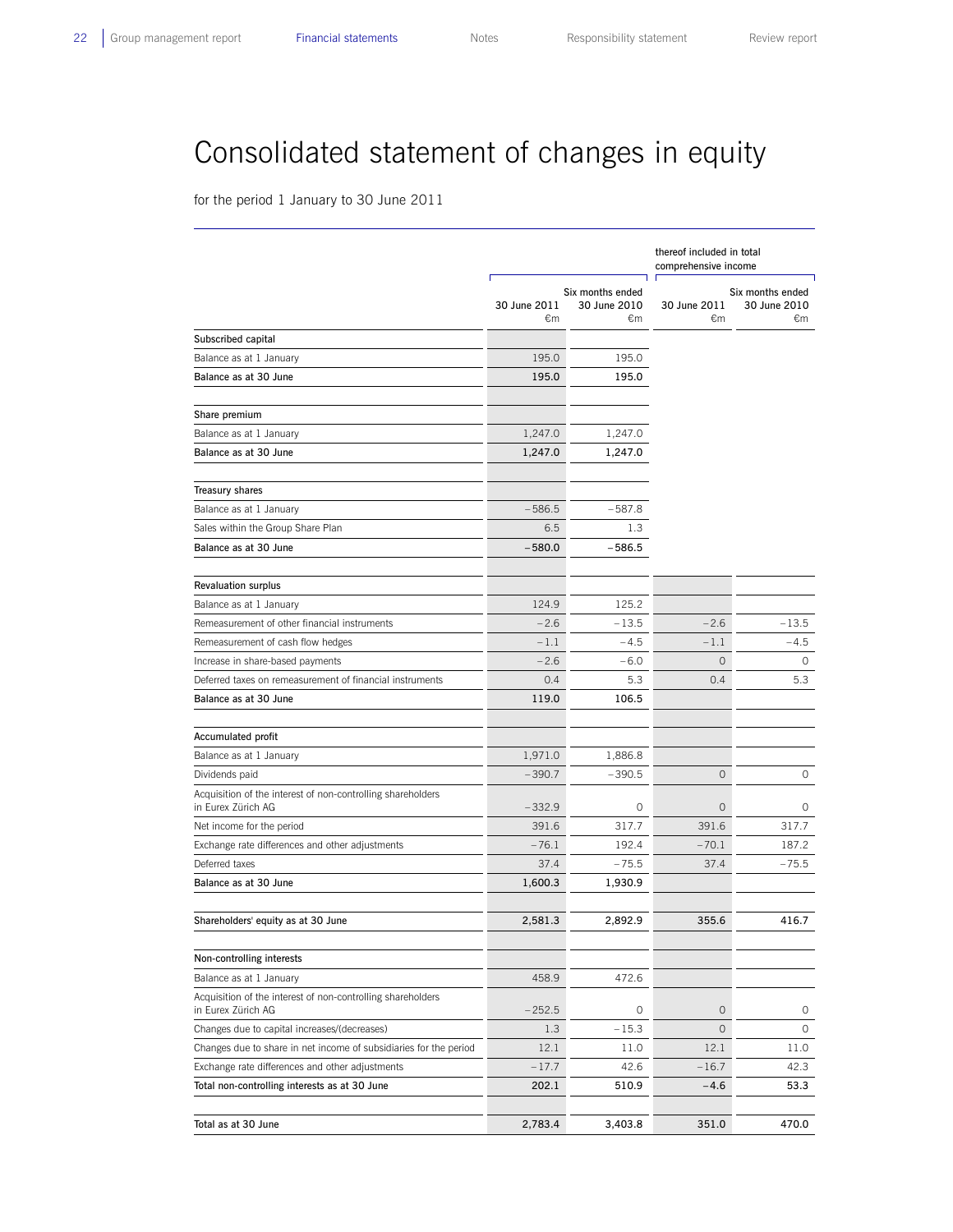## Notes to the interim financial statements

## 1. Accounting policies

The interim financial statements have been prepared in compliance with the International Financial Reporting Standards (IFRSs) and the related interpretations issued by the International Accounting Standards Board (IASB), as adopted by the European Union in accordance with Regulation No. 1606/2002 of the European Parliament and of the Council on the application of International Accounting Standards. As at 30 June 2011, there were no effective standards or interpretations not yet adopted by the European Union impacting the interim financial statements. Accordingly, the financial statements also comply with the IFRSs as issued by the IASB. The significant accounting policies applied by the Company to the consolidated financial statements for the year ended 31 December 2010 were also applied to the interim financial statements. The interim financial statements comply with IAS 34 ("Interim Financial Reporting").

In addition to the standards and interpretations applied as of 31 December 2010, the following standards and interpretations were applied for the first time:

- Revised IAS 24 "Related Party Disclosures"
- Amendments to IAS 32 "Classification of Rights Issues"
- Amendments to IFRIC 14 "Repayments of a Minimum Funding Requirement"
- Changes resulting from the "Annual Improvements Project"

The application of these standards and interpretations did not have any material or any impact on Deutsche Börse Group's financial reporting.

In accordance with the provisions of Wertpapierhandelsgesetz (WpHG, German Securities Trading Act), these interim financial statements are supplemented by a Group interim management report.

The IASB issued the following standards and interpretations by the date of publication of this half-yearly financial report, although they have not yet been adopted by the EU:

### **IFRS 10 "Consolidated Financial Statements" and IAS 27 (2011) "Separate Financial Statements"**

IFRS 10 replaces the guidance on control and consolidation contained in IAS 27 (2009) "Consolidated and Separate Financial Statements" and SIC 12 "Consolidation – Special Purpose Entities" by uniform criteria that are applied to all companies to determine control. IAS 27 will only comprise requirements governing separate financial statements in future. The standards must be applied for financial years beginning on or after 1 January 2013.

#### **IFRS 11 "Joint Arrangements"**

This standard introduces two types of joint arrangement – joint operations and joint ventures. The previous option to use proportionate consolidation for jointly controlled entities has been abolished. Venturers in a joint venture must use the equity method of accounting. This standard must be applied for financial years beginning on or after 1 January 2013.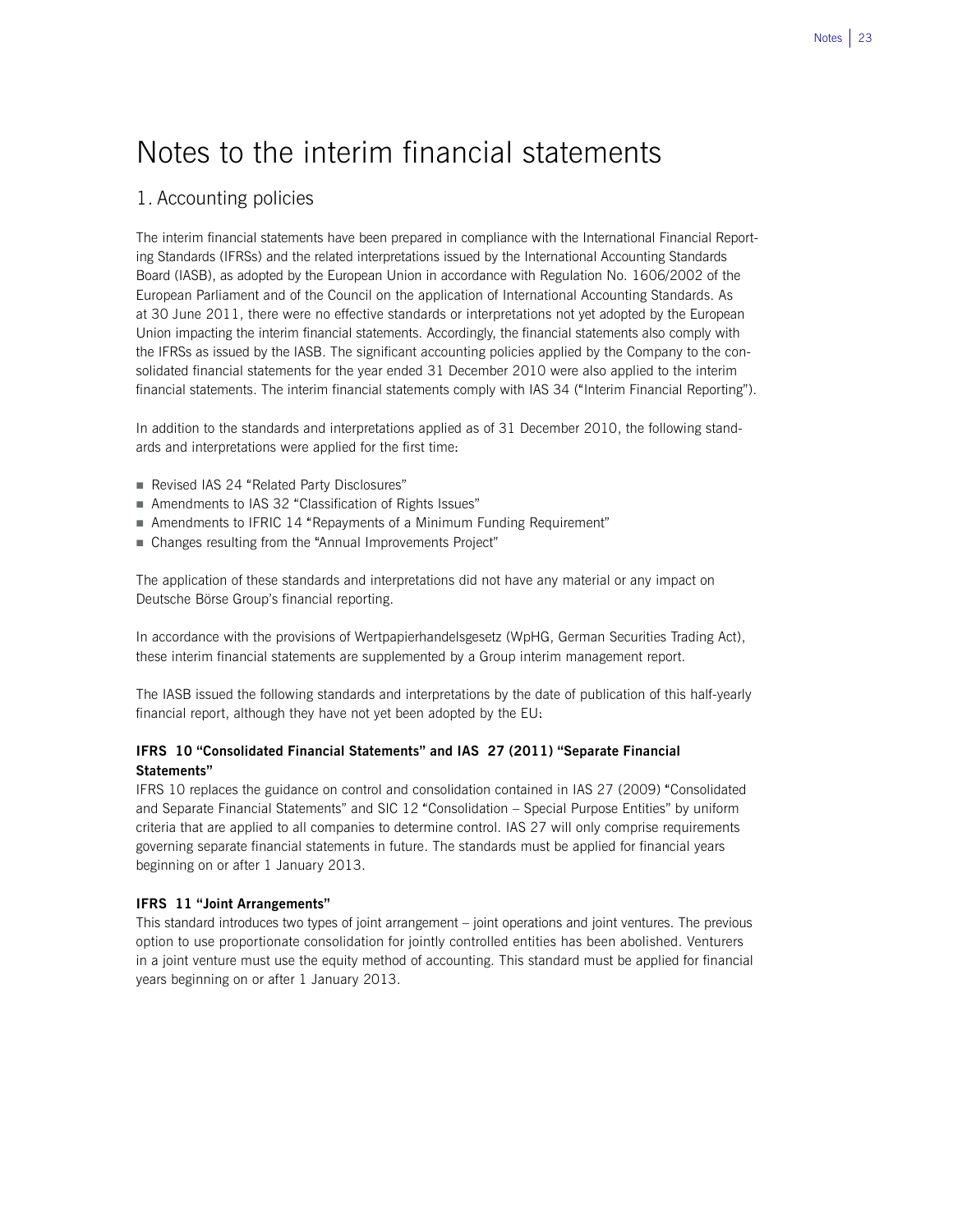#### **IFRS 12 "Disclosure of Interests in Other Entities"**

IFRS 12 defines the required disclosures for entities that apply IFRS 10 "Consolidated Financial Statements" and IFRS 11 "Joint Arrangements": these entities must disclose information that enables users of their financial statements to evaluate the nature of, and the risks associated with, their interests in other entities and the effects of those interests on their financial position, financial performance and cash flows. This standard must be applied for financial years beginning on or after 1 January 2013.

#### **IFRS 13 "Fair Value Measurement"**

This standard describes how to determine fair value and extends the related disclosures. Fair value is defined in IFRS 13 as the price that would be received to sell an asset or paid to transfer a liability in an orderly transaction between market participants at the measurement date. This standard must be applied for financial years beginning on or after 1 January 2013.

#### **Amendment to IAS 28 "Investments in Associates and Joint Ventures"**

The main amendment here was to include accounting for joint ventures in the standard; the basic approach for assessing significant influence and the equity method have been retained. This standard must be applied for financial years beginning on or after 1 January 2013.

#### **Amendment to IAS 1 "Presentation of Financial Statements"**

Under this amendment, entities must classify the items presented in other comprehensive income in two categories depending on whether or not they will be recognised in the income statement (recycling) in the future. Items that will not be recycled to the income statement must be presented separately from items that will be recognised in profit or loss in the future. The amendment must be applied retrospectively for financial years beginning on or after 1 January 2012.

#### **Amendment to IAS 19 "Employee Benefits"**

This amendment to the standard relates to the recognition of actuarial gains and losses in other comprehensive income, among other things; the previously permitted corridor approach has been removed. Past service cost must be recognised in the period in which the plan amendment occurs; previously, it was allocated over the period until the claims vest. Net interest expense/income will also be calculated differently in the future: a uniform interest rate to be determined on the basis of the return on high-grade corporate bonds must be used to calculate the interest on net assets and net liabilities. The amendment must be applied retrospectively for financial years beginning on or after 1 January 2013.

### 2. Group structure

On 31 January 2011, Infobolsa S.A., Madrid, Spain, acquired an interest of 62 percent in Open Finance S.L., Valencia, Spain, for a purchase price of €3.5 million. The company has been fully included in the consolidated financial statements since 31 January 2011. Goodwill amounting to €3.1 million results from the transaction.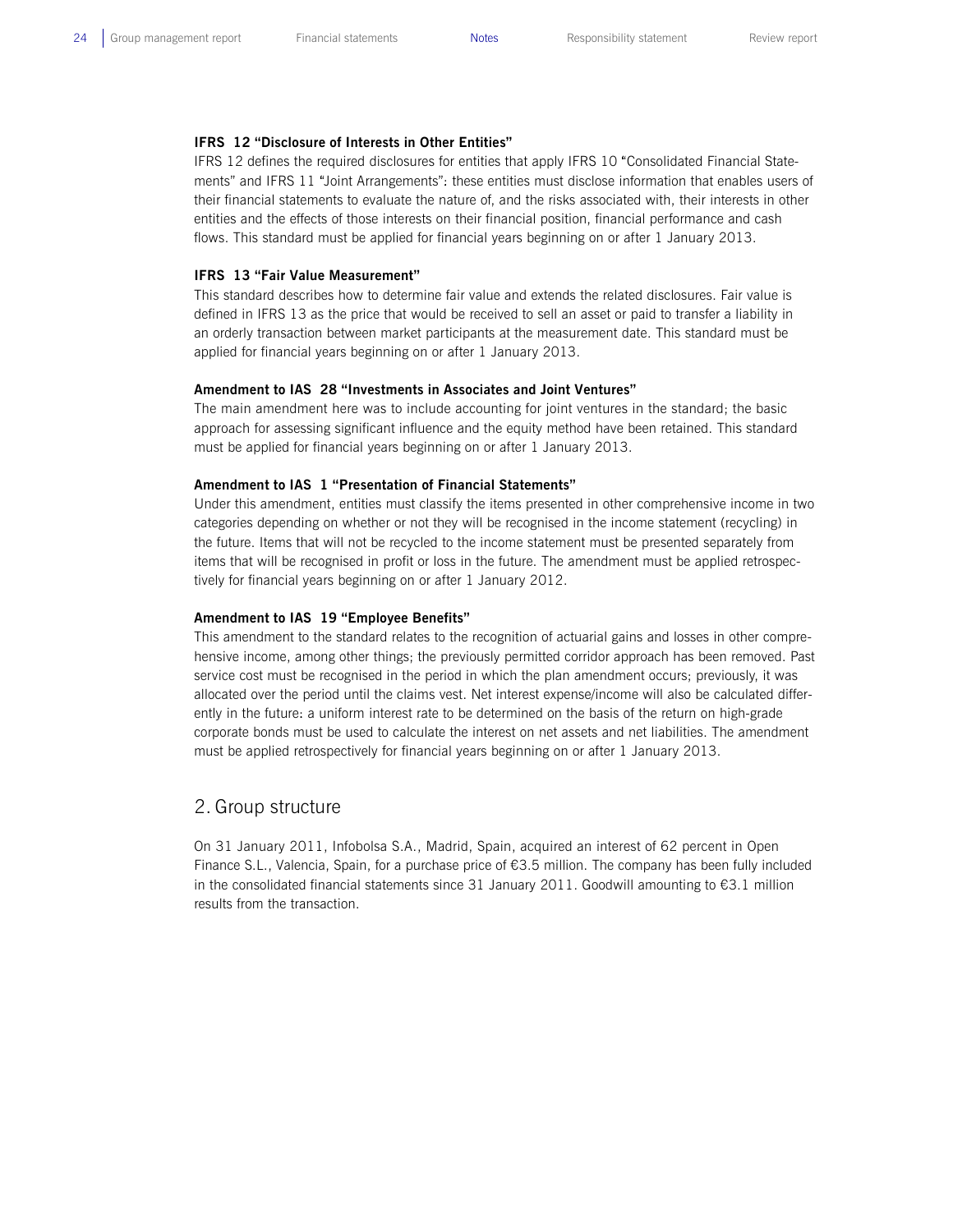On 23 December 2010, Eurex Zürich AG and Landesbank Baden-Württemberg (LBBW) reached an agreement regarding the acquisition of the shares in European Energy Exchange AG (EEX) previously held by LBBW through Eurex Zürich AG. After the closing of the tender process set out in the consortium agreement, 31 out of 40 EEX shareholders had waived a pro rata acquisition. The purchase price paid by Eurex Zürich AG on 12 April 2011 amounted to €64.9 million. The interest of Eurex Zürich AG in EEX rose from 35.23 percent to 56.14 percent. As Deutsche Börse Group does not hold the majority in EEX's supervisory board, the Group does not have control. Thus, the company will continue to be accounted for as associate in Deutsche Börse Group's consolidated financial statements.

On 7 June 2011, Deutsche Börse AG, SIX Group AG and SIX Swiss Exchange AG entered into a share purchase agreement under which SIX Swiss Exchange AG undertakes to contribute the Swiss derivatives business relating to Eurex Zürich AG to a subsidiary to be newly formed and to distribute 100 percent of the shares of this subsidiary as a non-cash dividend to SIX Group AG. SIX Group AG will then sell these shares to Deutsche Börse AG for a total purchase price of €590 million. The purchase price will be settled in cash in the amount of €295 million and by delivery of 5,286,738 shares of Alpha Beta Netherlands Holding N.V. (after completion of the transaction between Deutsche Börse AG and NYSE Euronext) or of Deutsche Börse AG (if the transaction with NYSE Euronext does not take place). As the completion of the transaction with SIX Group AG or SIX Swiss Exchange AG, respectively, is tied to certain requirements that relate among other things to the completion of the transaction between Deutsche Börse AG and NYSE Euronext and the end of 31 March 2012, the share purchase agreement was not fulfilled as at 30 June 2011. Nevertheless, the signing of the agreement gives rise to a liability in the amount of the present value of the agreed purchase price as at 30 June 2011. As a result, SIX Swiss Exchange AG's existing interest in Deutsche Börse Group's equity was already regarded as acquired for accounting purposes. The difference between the carrying amount of the non-controlling interest and the present value of the purchase price was recognised as reducing equity. The liability will be measured at fair value until the completion of the transaction with SIX Group AG and SIX Swiss Exchange AG; changes in fair value will be recognised in profit or loss.

Deutsche Börse Systems AG and Deutsche Gesellschaft für Wertpapierabwicklung mbH, both Frankfurt am Main, were merged with Deutsche Börse AG on 31 March and 27 June 2011, respectively.

### 3. Seasonal influences

The Group's revenues are influenced more by the volatility and the transaction volume on the capital markets than by seasonal factors. Owing to a concentration of costs for projects only coming to completion in the fourth quarter, costs in the fourth quarter tend to be higher than in the first three quarters of the business year.

### 4. Total assets

The increase in consolidated total assets by €19.6 billion to €191.6 billion as at 30 June 2011  $(31$  March 2011:  $E172.0$  billion) depends to a significant extent on financial instruments of Eurex Clearing AG. Whereas receivables and liabilities from banking business slightly increased, cash deposits by market participants and restricted bank balances remained almost unchanged. The level of these items can vary widely on a daily basis according to customers' needs and actions.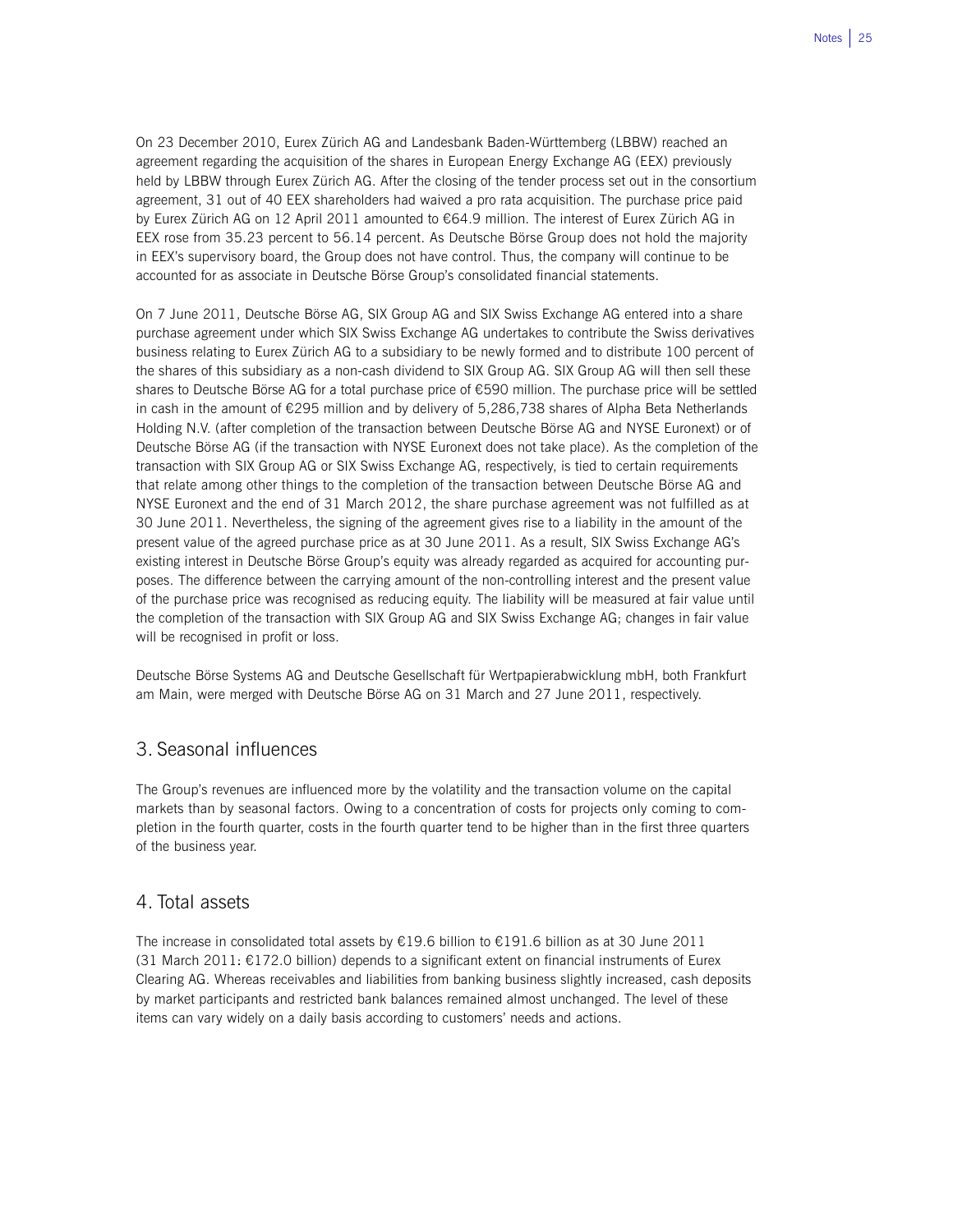## 5. Segment reporting

#### Composition of sales revenue by segment

|                              | 30 June 2011<br>€m | Quarter ended<br>30 June 2010<br>€m | 30 June 2011<br>€m | Six months ended<br>30 June 2010<br>€m |
|------------------------------|--------------------|-------------------------------------|--------------------|----------------------------------------|
| External sales revenue       |                    |                                     |                    |                                        |
| Xetra                        | 65.5               | 70.8                                | 138.5              | 135.8                                  |
| Eurex                        | 218.9              | 246.1                               | 448.9              | 459.9                                  |
| Clearstream                  | 185.1              | 191.9                               | 383.2              | 379.8                                  |
| Market Data & Analytics      | 59.1               | 55.6                                | 116.6              | 108.1                                  |
| Total external sales revenue | 528.6              | 564.4                               | 1,087.2            | 1,083.6                                |
| Internal sales revenue       |                    |                                     |                    |                                        |
| Clearstream                  | 1.6                | 1.5                                 | 3.5                | 3.7                                    |
| Market Data & Analytics      | 7.6                | 8.8                                 | 16.2               | 17.0                                   |
| Total internal sales revenue | 9.2                | 10.3                                | 19.7               | 20.7                                   |

#### Net interest income from banking business

|                       |              | Quarter ended | Six months ended |              |  |
|-----------------------|--------------|---------------|------------------|--------------|--|
|                       | 30 June 2011 | 30 June 2010  | 30 June 2011     | 30 June 2010 |  |
|                       | €m           | €m            | €m               | €m           |  |
| Gross interest income | 42.1         | 34.6          | 76.0             | 62.4         |  |
| Interest expense      | $-23.6$      | $-18.9$       | $-41.4$          | $-35.7$      |  |
| Total                 | 18.5         | 15.7          | 34.6             | 26.7         |  |

#### Earnings before interest and tax (EBIT)

|                         |                    | Quarter ended      | Six months ended   |                    |  |
|-------------------------|--------------------|--------------------|--------------------|--------------------|--|
|                         | 30 June 2011<br>€m | 30 June 2010<br>€m | 30 June 2011<br>€m | 30 June 2010<br>€m |  |
| Xetra                   | 30.3               | 27.2               | 68.7               | 53.4               |  |
| Eurex                   | 115.1              | 132.8              | 254.8              | 251.6              |  |
| Clearstream             | 95.8               | 68.7               | 196.4              | 139.3              |  |
| Market Data & Analytics | 35.3               | 28.7               | 72.9               | 58.7               |  |
| Total                   | 276.5              | 257.4              | 592.8              | 503.0              |  |

#### Investment in intangible assets and property, plant and equipment

|                         | 30 June 2011<br>€m | Quarter ended<br>30 June 2010<br>€m | 30 June 2011<br>€m | Six months ended<br>30 June 2010<br>$\epsilon$ m |
|-------------------------|--------------------|-------------------------------------|--------------------|--------------------------------------------------|
| Xetra                   | 2.3                | 2.9                                 | 3.8                | 6.1                                              |
| Eurex                   | 8.5                | 10.7                                | 17.6               | 36.5                                             |
| Clearstream             | 9.5                | 6.3                                 | 18.0               | 13.1                                             |
| Market Data & Analytics | 0.4                | 1.1                                 | 1.2                | 3.3                                              |
| Total                   | 20.7               | 21.0                                | 40.6               | 59.0                                             |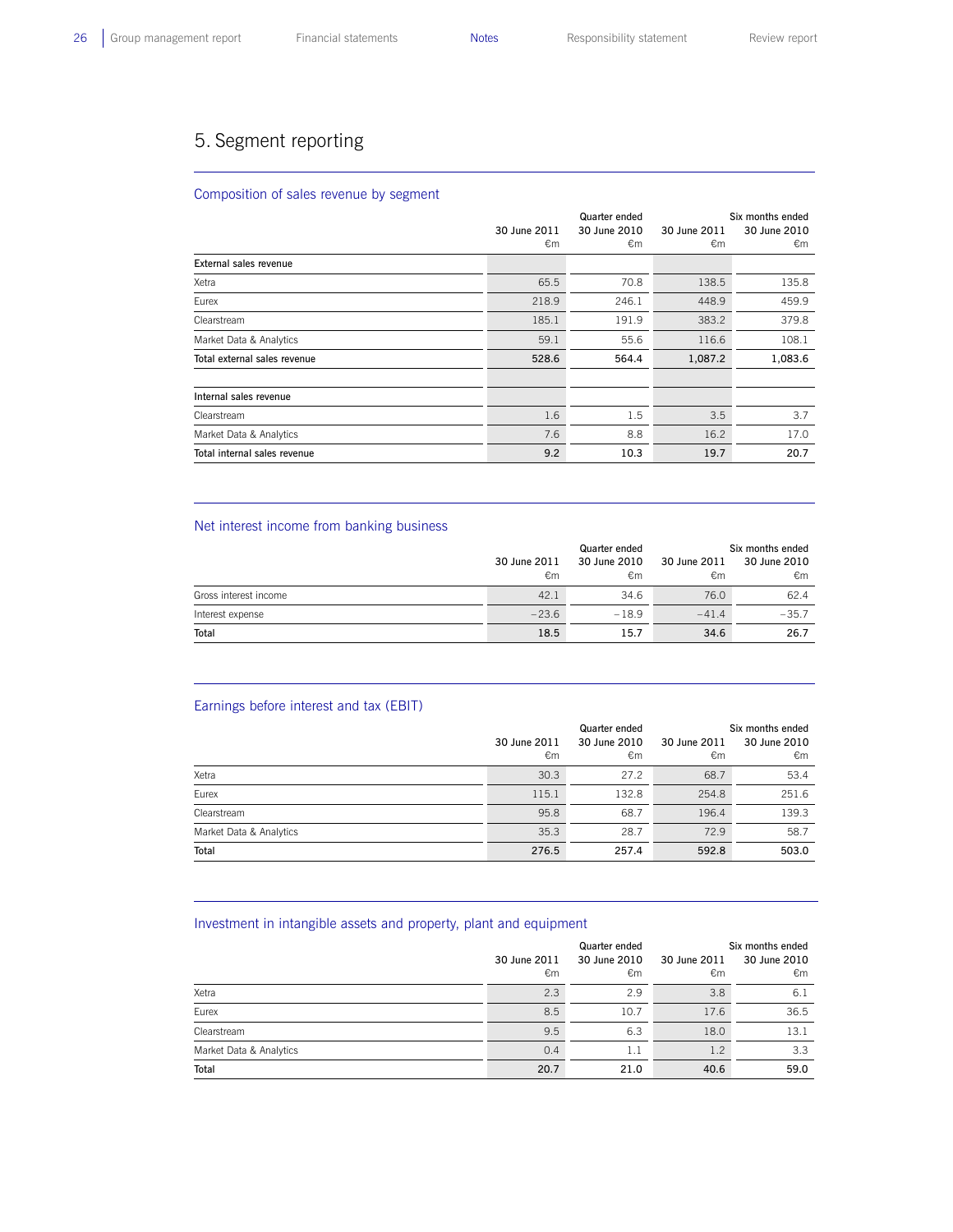## 6. Other financial obligations

On 15 February 2011, Deutsche Börse AG and NYSE Euronext signed an agreement on a business combination. The transaction is structured as a combination of NYSE Euronext and Deutsche Börse AG under the newly created Dutch company Alpha Beta Netherlands Holding N.V. ("Holding"), which is expected to be listed in Frankfurt, New York and Paris. For NYSE Euronext, this will be implemented by merging NYSE Euronext with a US subsidiary of the new holding company. Each NYSE Euronext share will be exchanged for 0.47 shares of Holding. NYSE Euronext's shareholders approved the merger at an Extraordinary Stockholders' Meeting on 7 July 2011. In respect of Deutsche Börse AG, Holding made a public takeover offer under which Deutsche Börse shares can be exchanged for an equal number of new shares of Holding. The original acceptance period ended on 13 July 2011. During this period, 82.43 percent of Deutsche Börse shares were tendered for exchange into shares of Holding. The additional acceptance period will end on 1 August 2011; up to this date, the exchange offer can still be accepted by Deutsche Börse shareholders who have not previously tendered their shares for exchange. The transaction is subject to approval by the various relevant competition and financial, securities and other regulatory authorities in the USA and Europe.

Deutsche Börse AG has entered into contingent commitments in relation to the planned business combination with NYSE Euronext and in relation to the acquisition of the 50 percent equity interest in Eurex Zürich AG that could lead to payment obligations in the total amount of approximately €30 million when the transactions close.

#### **Litigation concerning the combination**

Following the announcement of the combination on 15 February 2011, several complaints were filed in the Delaware Court of Chancery ("Delaware Court"); the Supreme Court of the State of New York, County of New York ("New York Court"); and the U.S. District Court for the Southern District of New York ("SDNY"), challenging the proposed combination. Four of the actions were filed in the Delaware Court and have been consolidated as "In re NYSE Euronext Shareholders Litigation," Consol. C.A. No. 6220-VCS. Five actions were filed in the New York Court and are being coordinated under a single master file, "NYSE Euronext Shareholder Litigation Master File," Index No. 773,000/11. One action, "Jones v. Niederauer, et al.," C.N. 11-CV-01502, is pending in the SDNY.

All of the complaints raise substantially the same claims. All are purported class actions filed on behalf of all NYSE Euronext public shareholders and variously name as defendants NYSE Euronext, its directors, Pomme Merger Corporation and Holding (certain defendants are not named in all of the actions). Deutsche Börse AG is named as defendant in eight cases. The complaints generally allege that the individual defendants breached their fiduciary duties in connection with their consideration and approval of the proposed combination and that the entity defendants aided and abetted those breaches. The complaints seek, among other relief, injunctive relief against the consummation of the combination, unspecified monetary damages and plaintiffs' costs and attorney's fees.

On 16 June 2011 the plaintiffs in the actions, the NYSE Euronext defendants, Deutsche Börse and Holding entered into a memorandum of understanding ("MOU") setting forth their agreement in principal regarding a proposed settlement of all claims asserted in the actions. As part of the settlement, the NYSE Euronext defendants acknowledged that the pendency and prosecution of the actions were a factor in the NYSE Euronext board of directors' decision to support management's recommendation that Holding declare a special dividend and consequently provide appraisal rights. Additionally, in the MOU, Holding acknowledged its intent to recommend to Holding's board of directors that, following the completion of the combination, Holding act upon the recommendations of the boards of directors of NYSE Euronext and Deutsche Börse that Holding issue the special dividend subject to the approval of the Holding board of directors, consistent with its fiduciary duties. As part of the settlement, the parties agreed to seek to remove or withdraw any pending requests for interim relief, specifically including plaintiffs' motion for a preliminary injunction in the Delaware action.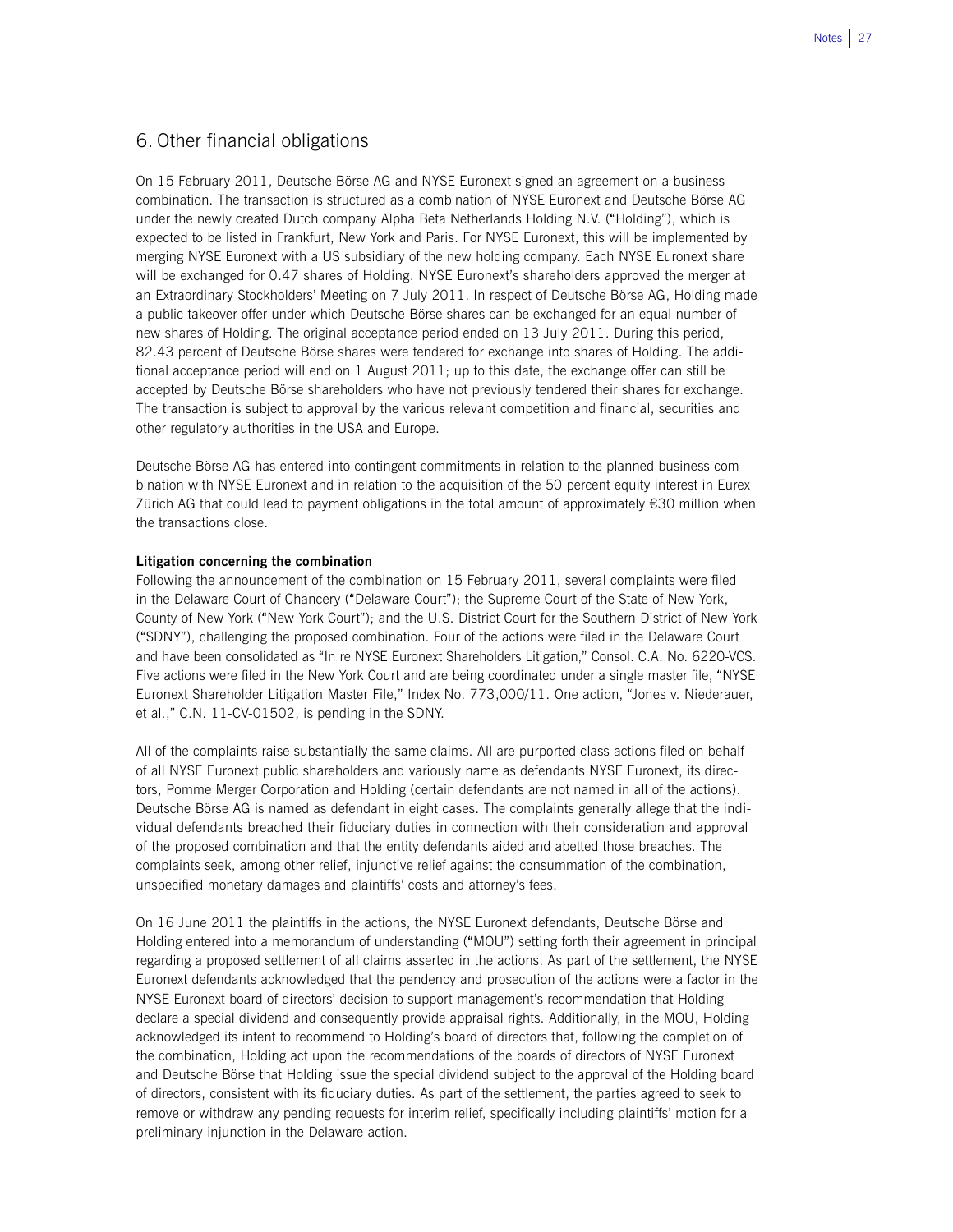The settlement is contingent upon, among other items, the execution of a formal stipulation of settlement, Delaware Court approval following notice to the class, final dismissal of the actions with prejudice, and the completion of the combination. If Holding were to fail to pay the special dividend, for any reason, the parties would have the option to terminate the settlement. If the settlement is consummated, it would release all claims that the plaintiffs and all members of the class may have arising out of or relating in any manner to the combination, as described in the MOU, including the federal action pending in the Southern District of New York.

## 7. Earnings per share

Under IAS 33, earnings per share are calculated by dividing the net profit for the period attributable to shareholders of the parent company (net income for the period) by the weighted average number of shares outstanding.

Diluted earnings per share are determined by adding the number of potentially dilutive ordinary shares that may be acquired under the Stock Bonus Plan (SBP) or the ISE Group Share Plan to the average number of shares. In order to calculate the number of potentially dilutive ordinary shares, the exercise prices were adjusted to reflect the fair value of the services still to be provided.

When determining diluted earnings per share, all SBP tranches for which cash settlement has not been resolved are assumed to be equity-settled – regardless of the actual accounting in accordance with IFRS 2. The calculation of the number of potentially dilutive ordinary shares for the first half of 2010 was adjusted accordingly.

There were the following potentially dilutive rights to purchase shares as at 30 June 2011:

| Tranche    | Exercise price<br>€ | Adjusted<br>exercise price<br>in accordance<br>with IAS 33<br>€ | Average<br>number of<br>outstanding<br>options<br>30 June 2011 | Average price<br>for the period $1$<br>€, | Number of<br>potentially<br>dilutive<br>ordinary shares<br>30 June 2011 |
|------------|---------------------|-----------------------------------------------------------------|----------------------------------------------------------------|-------------------------------------------|-------------------------------------------------------------------------|
| $2009^{2}$ | 0                   | 8.19                                                            | 72.394                                                         | 55.39                                     | 61.690                                                                  |
| $2010^{3}$ | 0                   | 27.74                                                           | 124.868                                                        | 55.39                                     | 62,332                                                                  |
| $2011^{3}$ |                     | 39.90                                                           | 84.628                                                         | 55.39                                     | 23,667                                                                  |

#### Calculation of the number of potentially dilutive ordinary shares

1) Volume-weighted average price of Deutsche Börse AG shares on Xetra for the period 1 January to 30 June 2011

2) This relates to rights to GSP shares of ISE and rights to SBP shares of ISE. The options on SBP shares of the 2009 tranche (105,727 options) are not dilutive as at 30 June 2011.

3) This relates to rights to shares under the Share Bonus Plan for senior executives.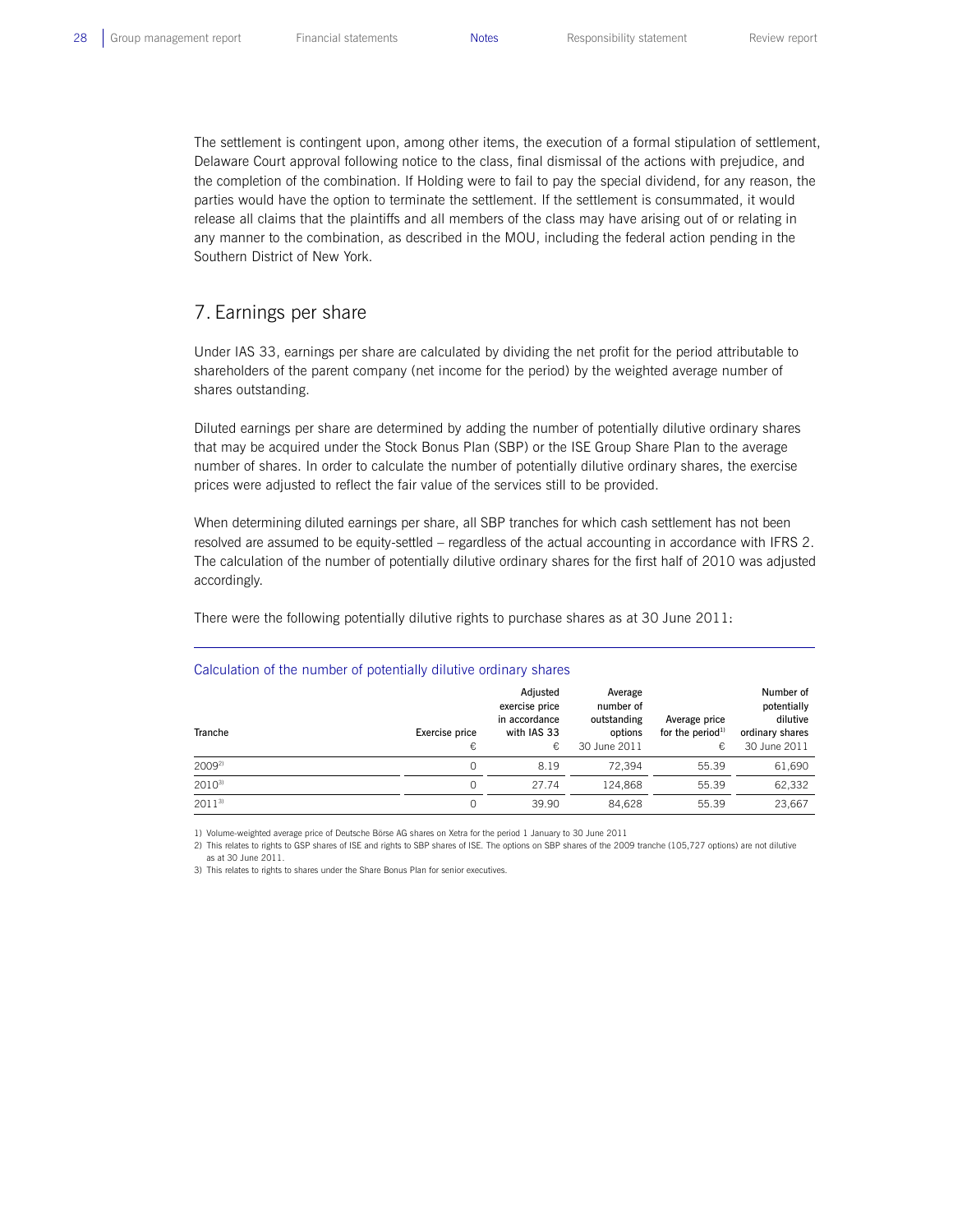As the volume-weighted average share price was higher than the adjusted exercise prices for the 2009 to 2011 tranches, these options are considered dilutive under IAS 33.

#### Calculation of earnings per share (basic and diluted)

|                                                                                 | Six months ended<br>Quarter ended |                     |              |                            |  |
|---------------------------------------------------------------------------------|-----------------------------------|---------------------|--------------|----------------------------|--|
|                                                                                 | 30 June 2011                      | 30 June $2010^{11}$ | 30 June 2011 | 30 June 2010 <sup>1)</sup> |  |
| Number of shares outstanding as at beginning of period                          | 186,043,003                       | 185,943,021         | 185,942,801  | 185,922,690                |  |
| Number of shares outstanding as at 30 June                                      | 186,043,003                       | 185,942,821         | 186,043,003  | 185,942,821                |  |
| Weighted average number of shares outstanding                                   | 186,043,003                       | 185,942,823         | 186,025,841  | 185,932,925                |  |
| Number of potentially dilutive ordinary shares                                  | 292,122                           | 303,804             | 147,689      | 283,363                    |  |
| Weighted average number of shares used to compute diluted<br>earnings per share | 186,335,125                       | 186.246.627         | 186.173.530  | 186,216,288                |  |
| Net income for the period $(\epsilon m)$                                        | 178.8                             | 160.8               | 391.6        | 317.7                      |  |
| Earnings per share (basic) $(\epsilon)$                                         | 0.96                              | 0.87                | 2.10         | 1.71                       |  |
| Earnings per share (diluted) $(\epsilon)$                                       | 0.96                              | 0.86                | 2.10         | 1.70                       |  |

1) The number of dilutive ordinary shares was adjusted accordingly in order to enhance comparability with disclosures for the reporting period. In the first half of<br>2011, diluted earnings per share remained unaffected by t

## 8. Material transactions with related parties

#### Material transactions with associates

|                                                                                                                                                                        | Amount of the transactions |                                  |                 |                                     |                 | <b>Outstanding balances</b> |  |
|------------------------------------------------------------------------------------------------------------------------------------------------------------------------|----------------------------|----------------------------------|-----------------|-------------------------------------|-----------------|-----------------------------|--|
|                                                                                                                                                                        | 30 June<br>2011            | Quarter ended<br>30 June<br>2010 | 30 June<br>2011 | Six months ended<br>30 June<br>2010 | 30 June<br>2011 | 30 June<br>2010             |  |
|                                                                                                                                                                        | €m                         | €m                               | $\n  Em\n$      | €m                                  | €m              | €m                          |  |
| Loans from Scoach Holding S.A. to Deutsche Börse AG<br>as part of cash pooling                                                                                         | $\circ$                    | 0                                | $\circ$         | $\Omega$                            | $-4.0$          | $-3.4$                      |  |
| Services of Deutsche Börse AG for Scoach Europa AG                                                                                                                     | 1.5                        | 1.4                              | 2.8             | 3.0                                 | 1.9             | 2.4                         |  |
| Loans from Deutsche Börse AG to Indexium AG                                                                                                                            | $\Omega$                   | $\Omega$                         | $\Omega$        | $\Omega$                            | 3.5             | $\Omega$                    |  |
| Operation of trading and clearing software by Deutsche<br>Börse AG (as at 30 June 2010 Deutsche Börse<br>Systems AG) for European Energy Exchange AG and<br>affiliates | 2.6                        | 2.1                              | 4.8             | 4.5                                 | 1.6             | 2.6                         |  |
| IT services and infrastructure by International Securities<br>Exchange, LLC for Direct Edge Holdings, LLC                                                              | 0.2                        | 0.9                              | 0.2             | 1.6                                 | 0.2             | 2.4                         |  |
| Development and operation of the Link Up Converter<br>system by Clearstream Services S.A. for Link Up<br>Capital Markets, S.L.                                         | 0.4                        | 0.5                              | 0.9             | 1.0                                 | 0.3             | 0.7                         |  |
| Money market placements of European Commodity<br>Clearing AG with Clearstream Banking S.A. and the<br>interest paid thereon <sup>1)</sup>                              | $\overline{0}$             | $-0.1$                           | $\Omega$        | $-0.2$                              | $-0.1$          | $-366.0$                    |  |
| Other transactions with associates                                                                                                                                     |                            |                                  |                 |                                     | $-0.5$          | $\Omega$                    |  |
| Total                                                                                                                                                                  |                            |                                  |                 |                                     | 2.9             | $-361.3$                    |  |

1) The European Commodity Clearing AG is a subsidiary of European Energy Exchange AG, which is classified as an associate.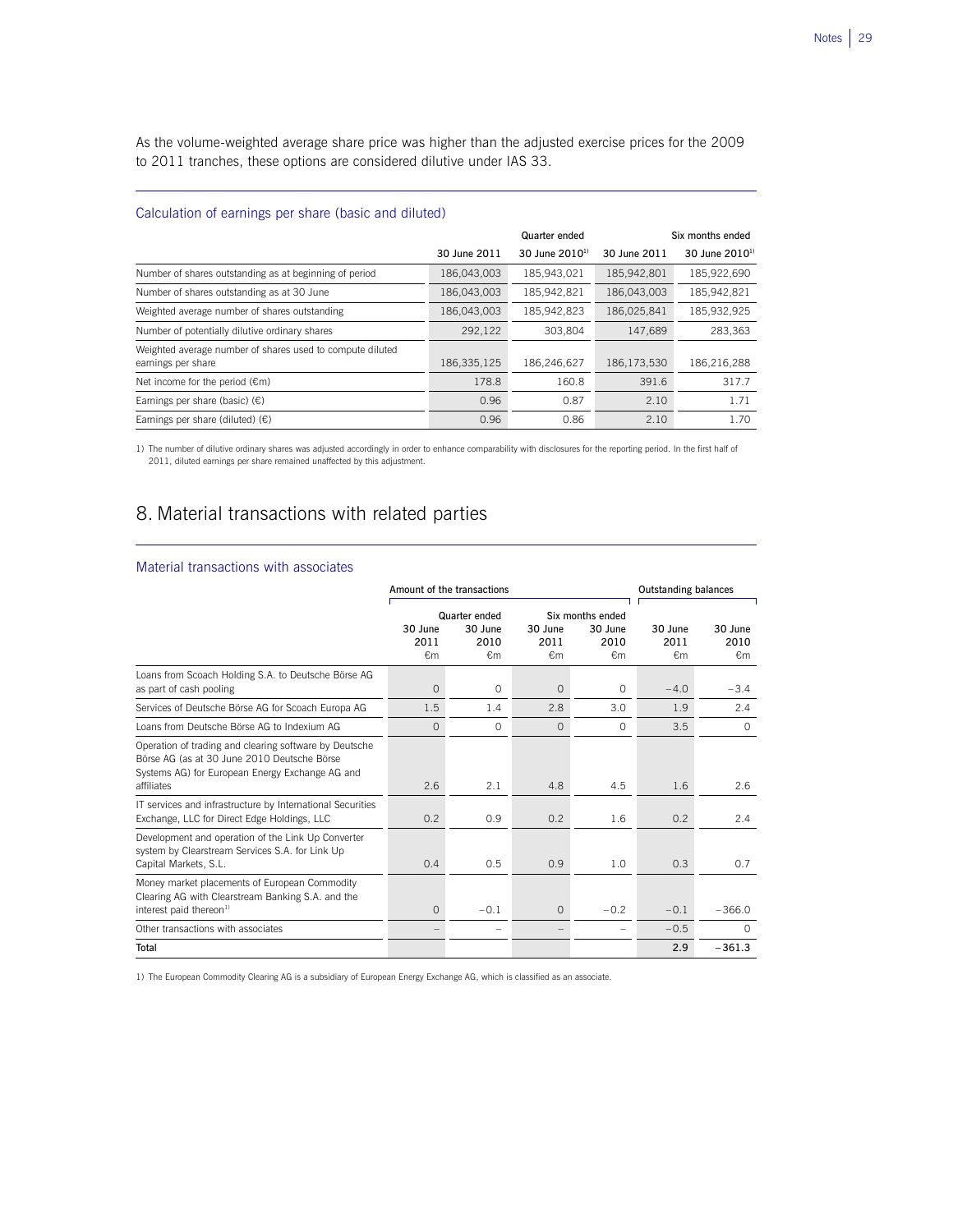L

#### Material transactions with other related parties

|                                                                                                                                                                    | Amount of the transactions |                                        |                       |                                           |                       | <b>Outstanding balances</b> |  |
|--------------------------------------------------------------------------------------------------------------------------------------------------------------------|----------------------------|----------------------------------------|-----------------------|-------------------------------------------|-----------------------|-----------------------------|--|
|                                                                                                                                                                    | 30 June<br>2011<br>€m      | Quarter ended<br>30 June<br>2010<br>€m | 30 June<br>2011<br>€m | Six months ended<br>30 June<br>2010<br>€m | 30 June<br>2011<br>€m | 30 June<br>2010<br>€m       |  |
| Office and administrative services by Eurex Zürich AG<br>for SIX Swiss Exchange AG                                                                                 | 5.1                        | 5.8                                    | 12.1                  | 12.8                                      | 12.2                  | 2.4                         |  |
| Loans from SIX Group AG provided to STOXX Ltd. as<br>part of the acquisition and interest charges thereon                                                          | $-0.1$                     | $-0.1$                                 | $-0.2$                | $-0.2$                                    | $-6.2$                | $-15.2$                     |  |
| Office and administrative services by SIX Group AG for<br>STOXX Ltd.                                                                                               | $-0.1$                     | $-0.7$                                 | $-1.3$                | $-1.4$                                    | $-1.3$                | $-0.7$                      |  |
| Office and administrative services by SIX Swiss<br>Exchange AG for Eurex Zürich AG                                                                                 | $-2.7$                     | $-2.3$                                 | $-4.7$                | $-4.1$                                    | $-0.9$                | $-1.2$                      |  |
| Operation and development of Eurex software by<br>Deutsche Börse AG (as at 30 June 2010 Deutsche<br>Börse Systems AG) for SIX Swiss Exchange AG                    | 4.2                        | 5.4                                    | 8.3                   | 9.8                                       | 2.8                   | 3.0                         |  |
| Office and administrative services by SIX Swiss<br>Exchange AG for Eurex Frankfurt AG                                                                              | $-2.1$                     | $-1.6$                                 | $-3.1$                | $-2.5$                                    | $-0.4$                | $\circ$                     |  |
| Transfer of revenue from Eurex fees by Eurex Zürich AG<br>to SIX Swiss Exchange AG                                                                                 | n.a.                       | n.a.                                   | n.a.                  | n.a.                                      | $-31.9$               | $-13.6$                     |  |
| Operation and development of Xontro by Deutsche<br>Börse AG (as at 30 June 2010 Deutsche Börse<br>Systems AG) for BrainTrade Gesellschaft für<br>Börsensysteme mbH | 3.0                        | 3.9                                    | 6.9                   | 8.3                                       | 2.3                   | 3.2                         |  |
| Operation of the floor trading system by BrainTrade<br>Gesellschaft für Börsensysteme mbH for Deutsche<br>Börse AG                                                 | 1.6                        | $-2.3$                                 | 3.2                   | $-4.4$                                    | $-1.1$                | $-0.8$                      |  |
| Other transactions with other investors                                                                                                                            |                            |                                        |                       | $\overline{\phantom{0}}$                  | $\circ$               | $-0.1$                      |  |
| Total                                                                                                                                                              |                            |                                        |                       |                                           | $-24.5$               | $-23.0$                     |  |

#### **Transactions with key management personnel**

Key management personnel are persons who directly or indirectly have authority and responsibility for planning, directing and controlling the activities of Deutsche Börse Group. The Group defines the members of the Executive Board and the Supervisory Board as key management personnel for the purposes of IAS 24.

As part of the proposed transaction between Deutsche Börse Group and NYSE Euronext, Deutsche Börse AG has entered into contracts for the provision of advisory services with Deutsche Bank AG, Frankfurt/Main, and Mayer Brown LLP, Washington. In the period under review, two members of the Supervisory Board of Deutsche Börse AG also held key management positions in these companies. In the first half of 2011, Deutsche Börse Group paid Deutsche Bank AG and Mayer Brown LLP a total of €0.7 million for advisory services in connection with this transaction.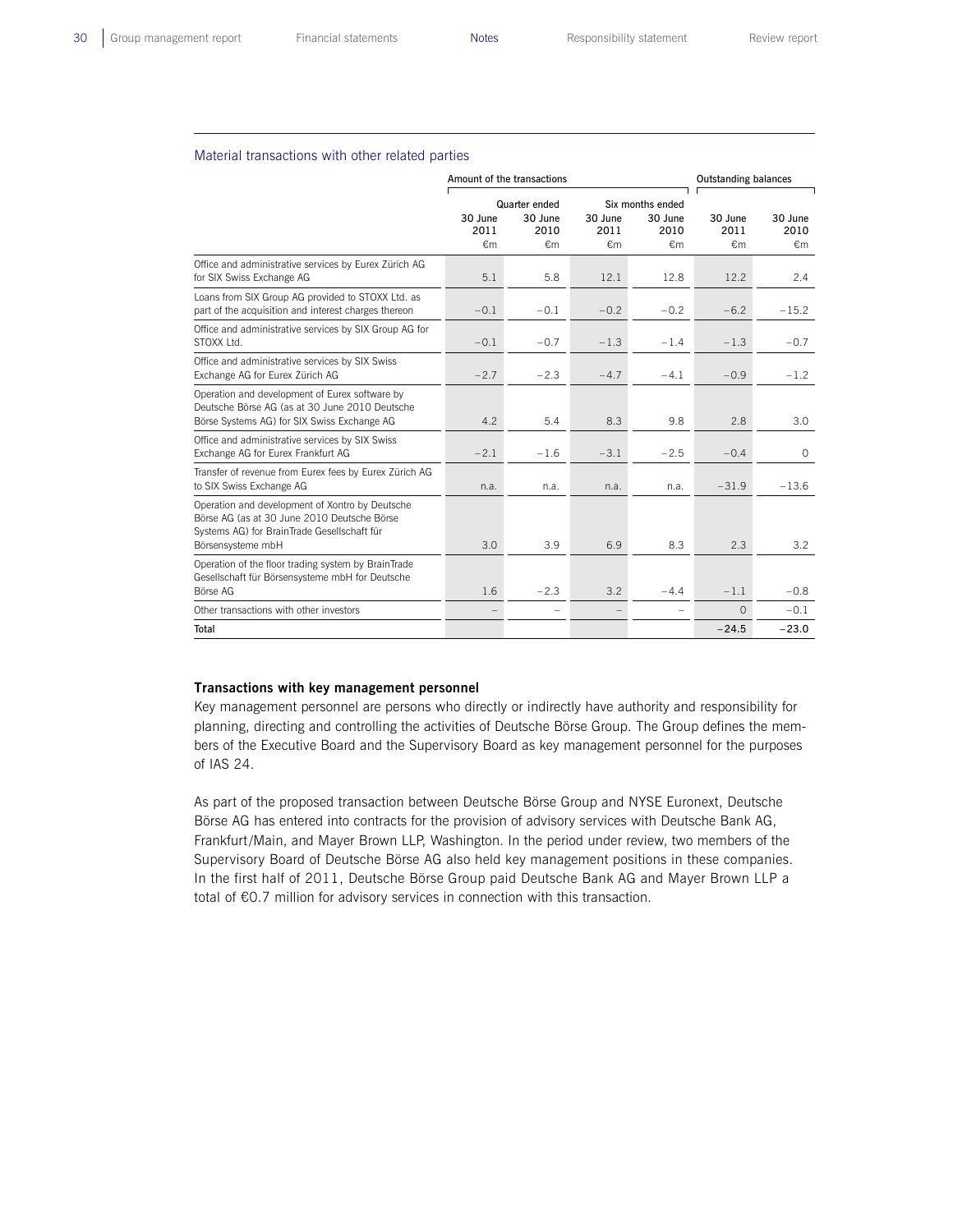Furthermore, Deutsche Börse AG has entered into a contract for the provision of advisory services with Richard Berliand, member of Deutsche Börse AG's Supervisory Board. Major parts of this contract include strategies relating to the competitive positioning of Deutsche Börse AG's new clearing business in the market as well as advisory services in connection with major strategic projects. In the first half of 2011, Deutsche Börse Group made no payments to Richard Berliand for advisory services.

#### **Further transactions with related parties**

Under the terms of the agreement within the framework of the transaction between Deutsche Börse AG and SIX Swiss Exchange AG described in detail in note 2, Deutsche Börse AG will receive all of Eurex's sales and profits with effect from 1 January 2012, instead of the economic interest of 85 percent of these amounts currently contained in Deutsche Börse AG's consolidated financial statements. In return, SIX Swiss Exchange AG will receive consideration of €295 million in cash and €295 million in shares of Holding. Deutsche Börse AG's liability to SIX Group AG calculated as at 30 June 2011 amounts to €585.4 million and comprises the discounted cash amount of the cash component (€290.4 million) and the equity component measured on the basis of the share price when the agreement was entered into (€295.0 million). The liability was booked against non-controlling interests in the amount of €252.5 million and retained earnings in the amount of €332.9 million. The transaction is expected to close in 2012.

### 9. Employees

#### Employees

|                                               |              | Quarter ended | Six months ended |              |  |
|-----------------------------------------------|--------------|---------------|------------------|--------------|--|
|                                               | 30 June 2011 | 30 June 2010  | 30 June 2011     | 30 June 2010 |  |
| Average number of employees during the period | 3.494        | 3.568         | 3.487            | 3.579        |  |
| Employed as at the balance sheet date         | 3.497        | 3.557         | 3.497            | 3.557        |  |

There was an average of 3,251 full-time equivalent (FTE) employees during the second quarter of 2011 (Q2/2010: 3,342).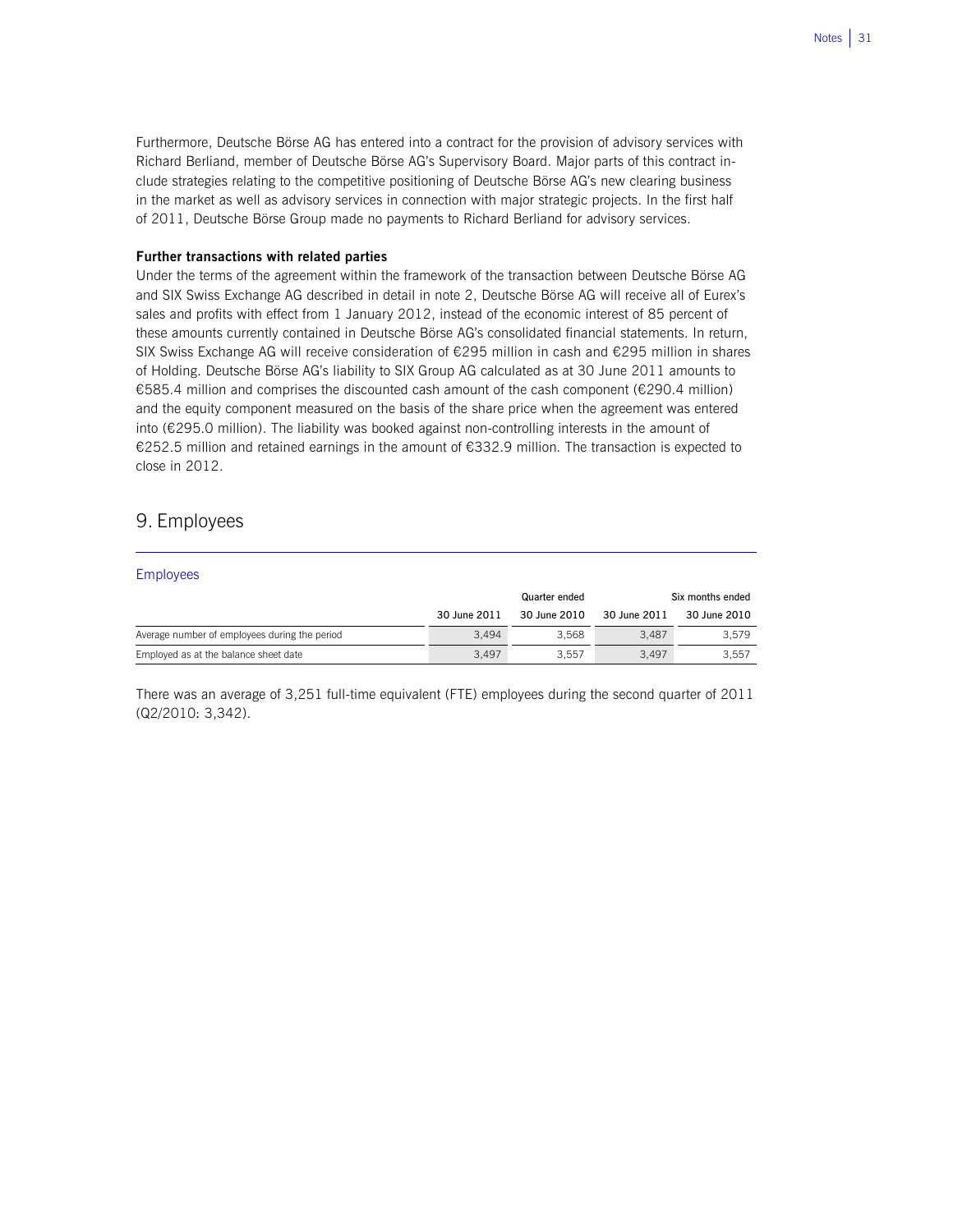## Responsibility statement

To the best of our knowledge, and in accordance with the applicable reporting principles for interim financial reporting, the interim consolidated financial statements give a true and fair view of the assets, liabilities, financial position and profit or loss of the Group, and the interim management report of the Group includes a fair review of the development and performance of the business and the position of the Group, together with a description of the material opportunities and risks associated with the expected development of the Group for the remaining months of the financial year.

Frankfurt/Main, 28 July 2011

Deutsche Börse AG The Executive Board

Reto Francion

Reto Francioni

Andreas Preuss

Frank Gerstenschläger

le DCC

Michael Kuhn

6. Gregor Pottmeyer

Jeffry Tessler

Jeffrey Tessler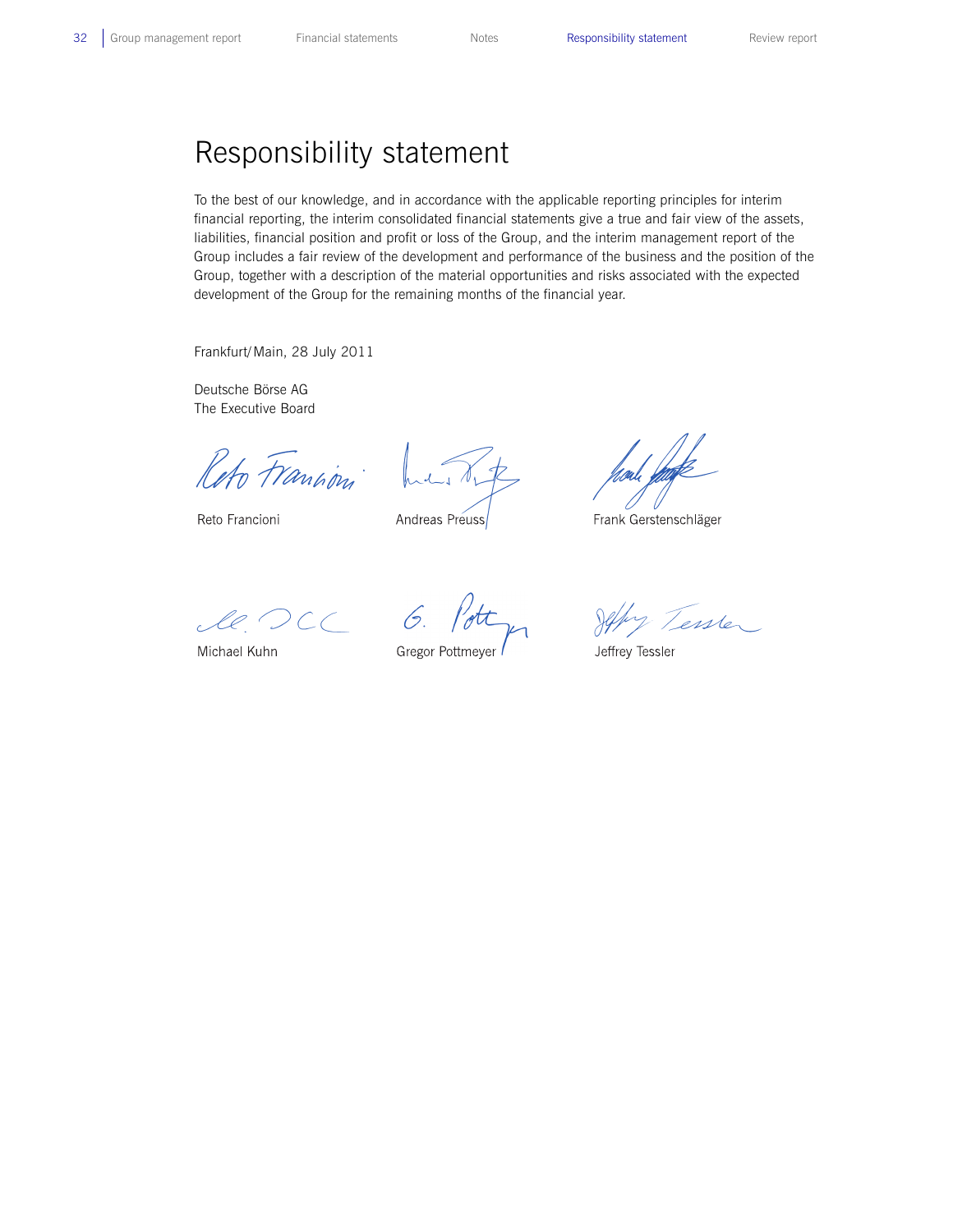## Review report

To Deutsche Börse AG, Frankfurt/Main

We have reviewed the condensed interim consolidated financial statements – comprising the condensed balance sheet, income statement, cash flow statement, statement of changes in equity and selected explanatory notes – together with the interim group management report of Deutsche Börse AG, Frankfurt/Main, for the period from 1 January to 30 June 2010 that are part of the semi annual financial report according to § 37 w WpHG ("Wertpapierhandelsgesetz": "German Securities Trading Act"). The preparation of the condensed interim consolidated financial statements in accordance with those IFRS applicable to interim financial reporting as adopted by the EU, and in accordance with the IFRS for interim financial reporting as issued by the International Accounting Standards Board (IASB), and of the interim group management report in accordance with the requirements of the WpHG applicable to interim group management reports, is the responsibility of the Company's management. Our responsibility is to issue a report on the condensed interim consolidated financial statements and on the interim group management report based on our review.

We performed our review of the condensed interim consolidated financial statements and the interim group management report in accordance with the German generally accepted standards for the review of financial statements promulgated by the Institut der Wirtschaftsprüfer (IDW). Those standards require that we plan and perform the review so that we can preclude through critical evaluation, with a certain level of assurance, that the condensed interim consolidated financial statements have not been prepared, in material aspects, in accordance with the IFRS applicable to interim financial reporting as adopted by the EU, and in accordance with the IFRS for interim financial reporting as issued by the IASB, and that the interim group management report has not been prepared, in material aspects, in accordance with the requirements of the WpHG applicable to interim group management reports. A review is limited primarily to inquiries of company employees and analytical assessments and therefore does not provide the assurance attainable in a financial statement audit. Since, in accordance with our engagement, we have not performed a financial statement audit, we cannot issue an auditor's report.

Based on our review, no matters have come to our attention that cause us to presume that the condensed interim consolidated financial statements have not been prepared, in material respects, in accordance with the IFRS applicable to interim financial reporting as adopted by the EU, and in accordance with the IFRS for interim financial reporting as issued by the IASB, or that the interim group management report has not been prepared, in material respects, in accordance with the requirements of the WpHG applicable to interim group management reports.

Frankfurt/Main, 28 July 2011

KPMG AG Wirtschaftsprüfungsgesellschaft

Bors Bernhard

German public auditor German public auditor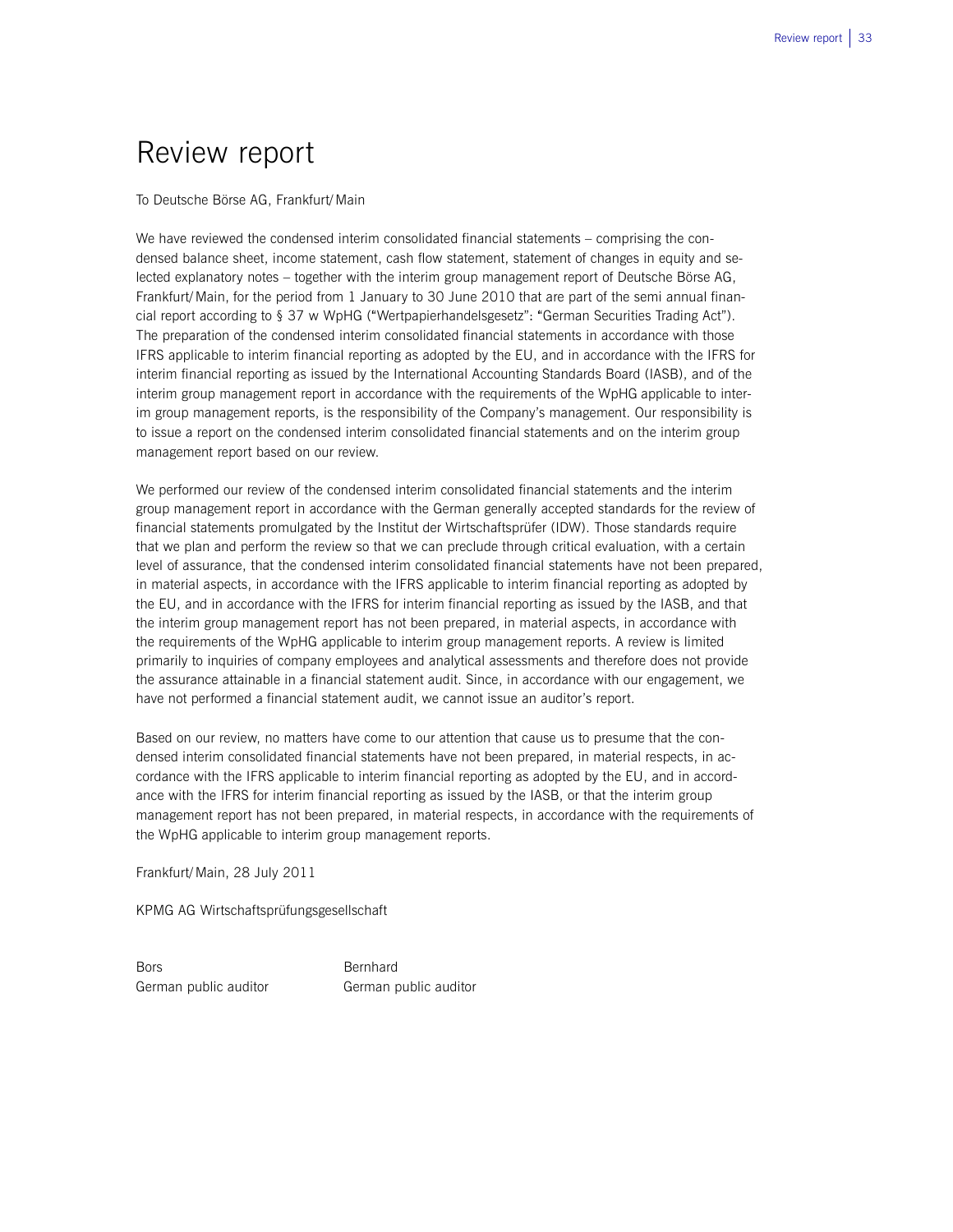#### **Contact**

Investor Relations Phone +49-(0) 69-2 11-1 16 70 Fax  $+49-(0)$  69-2 11-1 46 08 E-mail ir@deutsche-boerse.com www.deutsche-boerse.com/ir\_e

#### **Publications service**

The annual report 2010 may be obtained from the publications service of Deutsche Börse Group:

Phone +49-(0) 69-2 11-1 15 10 Fax +49-(0) 69-2 11-1 15 11

Downloads at www.deutsche-boerse.com

Reproduction – in whole or in part – only with the written permission of the publisher

#### **Registered trademarks**

AlphaFlash®, DAX®, Eurex®, Eurex Bonds®, Eurex Repo®, Euro GC Pooling®, GC Pooling®, HDAX®, iNAV®, TRICE®, Xetra®, Xetra-Gold® and XTF® are registered trademarks of Deutsche Börse AG.

EURO STOXX 50® and STOXX® are registered trademarks of STOXX Ltd.

EEX® is a registered trademark of European Energy Exchange AG.

KOSPI is a registered trademark of Korea Exchange, Inc.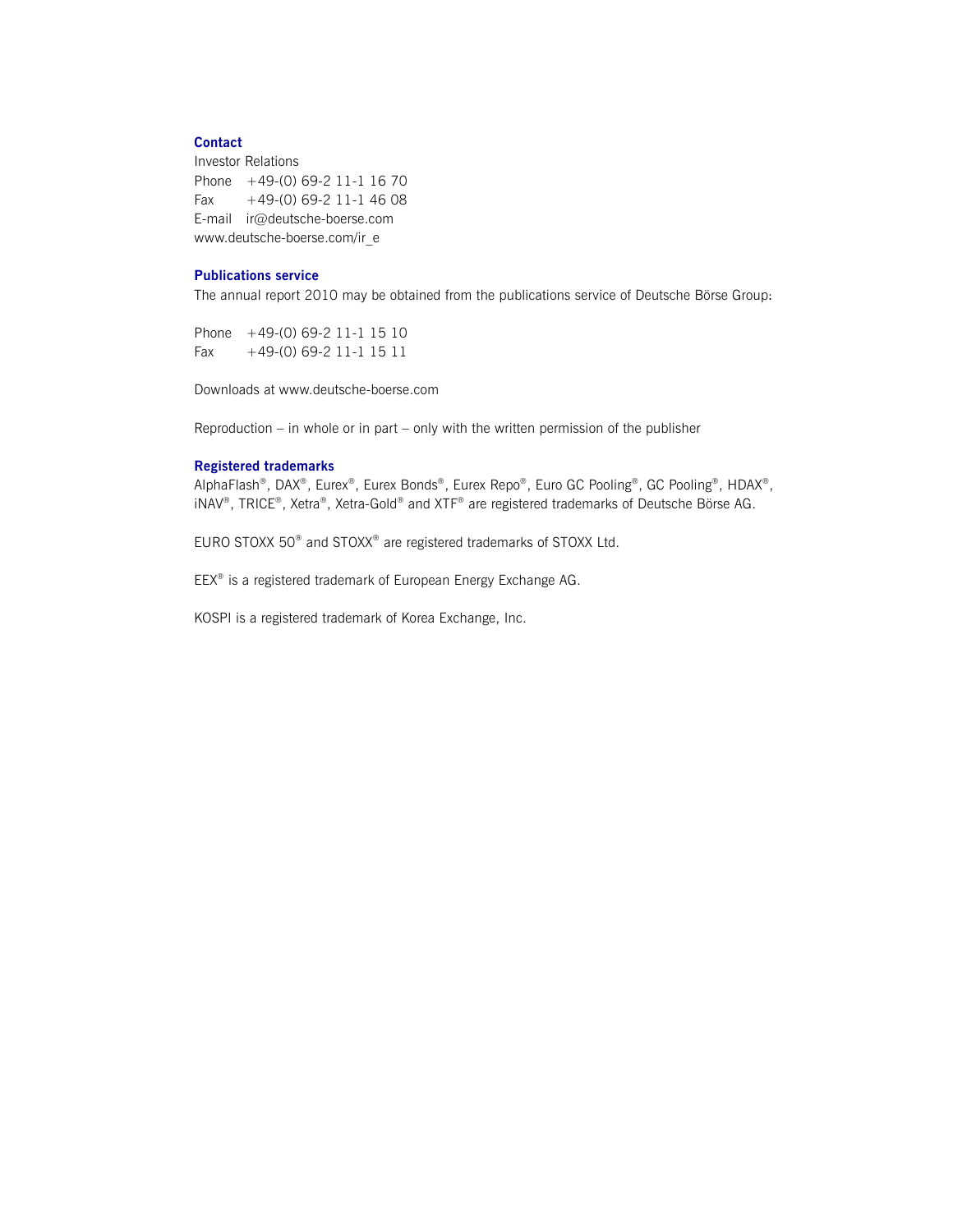#### **Legal notice**

**Safe harbour statement** 

In connection with the proposed business combination transaction between NYSE Euronext and Deutsche Börse AG, Alpha Beta Netherlands Holding N.V. ("Holding"), a newly formed holding company, filed, and the SEC declared effective on 3 May 2011, a Registration Statement on Form F-4 with the U.S. Securities and Exchange Commission ("SEC") that includes (1) a proxy statement of NYSE Euronext that also constitutes a prospectus for Holding, which was used in connection with NYSE Euronext special meeting of stockholders held on 7 July 2011 and (2) an offering prospectus used in connection with Holding's offer to acquire Deutsche Börse AG shares held by U.S. holders. Holding has also filed an offer document with the German Federal Financial Supervisory Authority (Bundesanstalt für Finanzdienstleistungsaufsicht) ("BaFin"), which was approved by the BaFin for publication pursuant to the German Takeover Act (Wertpapiererwerbs- und Übernahmegesetz), and was published on 4 May 2011.

Investors and security holders are urged to read the definitive proxy statment/prospectus, the offering prospectus, the offer document, as amended, and published additional accompanying information in connection with the exchange offer regarding the proposed business combination transaction because they contain important information. You may obtain a free copy of the definitive proxy statement/prospectus, the offering prospectus and other related documents filed by NYSE Euronext and Holding with the SEC on the SEC's website at www.sec.gov. The definitive proxy statement/prospectus and other documents relating thereto may also be obtained for free by accessing NYSE Euronext's website at www.nyse.com. The offer document, as amended, and published additional accompanying information in connection with the exchange offer are available at Holding's website at www.global-exchange-operator.com.

This document is neither an offer to purchase nor a solicitation of an offer to sell shares of Holding, Deutsche Börse AG or NYSE Euronext. The final terms and further provisions regarding the public offer are disclosed in the offer document that has been approved by the BaFin and in documents that have been filed with the SEC.

No offering of securities shall be made except by means of a prospectus meeting the requirements of Section 10 of the U.S. Securities Act of 1933, as amended, and applicable European regulations. The exchange offer and the exchange offer document, as amended, shall not constitute an issuance, publication or public advertising of an offer pursuant to laws and regulations of jurisdictions other than those of Germany, United Kingdom of Great Britain and Northern Ireland and the United States of America. The relevant final terms of the proposed business combination transaction will be disclosed in the information documents reviewed by the competent European market authorities.

Subject to certain exceptions, in particular with respect to qualified institutional investors (tekikaku kikan toshika) as defined in Article 2 (3) (i) of the Financial Instruments and Exchange Act of Japan (Law No. 25 of 1948, as amended), the exchange offer will not be made directly or indirectly in or into Japan, or by use of the mails or by any means or instrumentality (including without limitation, facsimile transmission, telephone and the internet) of interstate or foreign commerce or any facility of a national securities exchange of Japan. Accordingly, copies of this announcement or any accompanying documents may not be, directly or indirectly, mailed or otherwise distributed, forwarded or transmitted in, into or from Japan.

The shares of Holding have not been, and will not be, registered under the applicable securities laws of Japan. Accordingly, subject to certain exceptions, in particular with respect to qualified institutional investors (tekikaku kikan toshika) as defined in Article 2 (3) (i) of the Financial Instruments and Exchange Act of Japan (Law No. 25 of 1948, as amended), the shares of Holding may not be offered or sold within Japan, or to or for the account or benefit of any person in Japan. **Forward-looking statements**  This document includes forward-looking statements about NYSE Euronext, Deutsche Börse AG, Holding, the enlarged group and other persons, which may include statements about the proposed business combination, the likelihood that such transaction could be consummated, the effects of any transaction on the businesses of NYSE Euronext or Deutsche Börse AG, and other statements that are not historical facts. By their nature, forward-looking statements involve risks and uncertainties because they relate to events and depend on circumstances that may or may not occur in the future. Forward-looking statements are not guarantees of future performance and actual results of opera-tions, financial condition and liquidity, and the development of the industries in which NYSE Euronext and Deutsche Börse AG operate may differ materially from those made in or suggested by the forward-looking statements contained in this document. Any forwardlooking statements speak only as at the date of this document. Except as required by applicable law, none of NYSE Euronext, Deutsche Börse AG or Holding undertakes any obligation to update or revise publicly any forward-looking statement, whether as a result of new information, future events or otherwise.